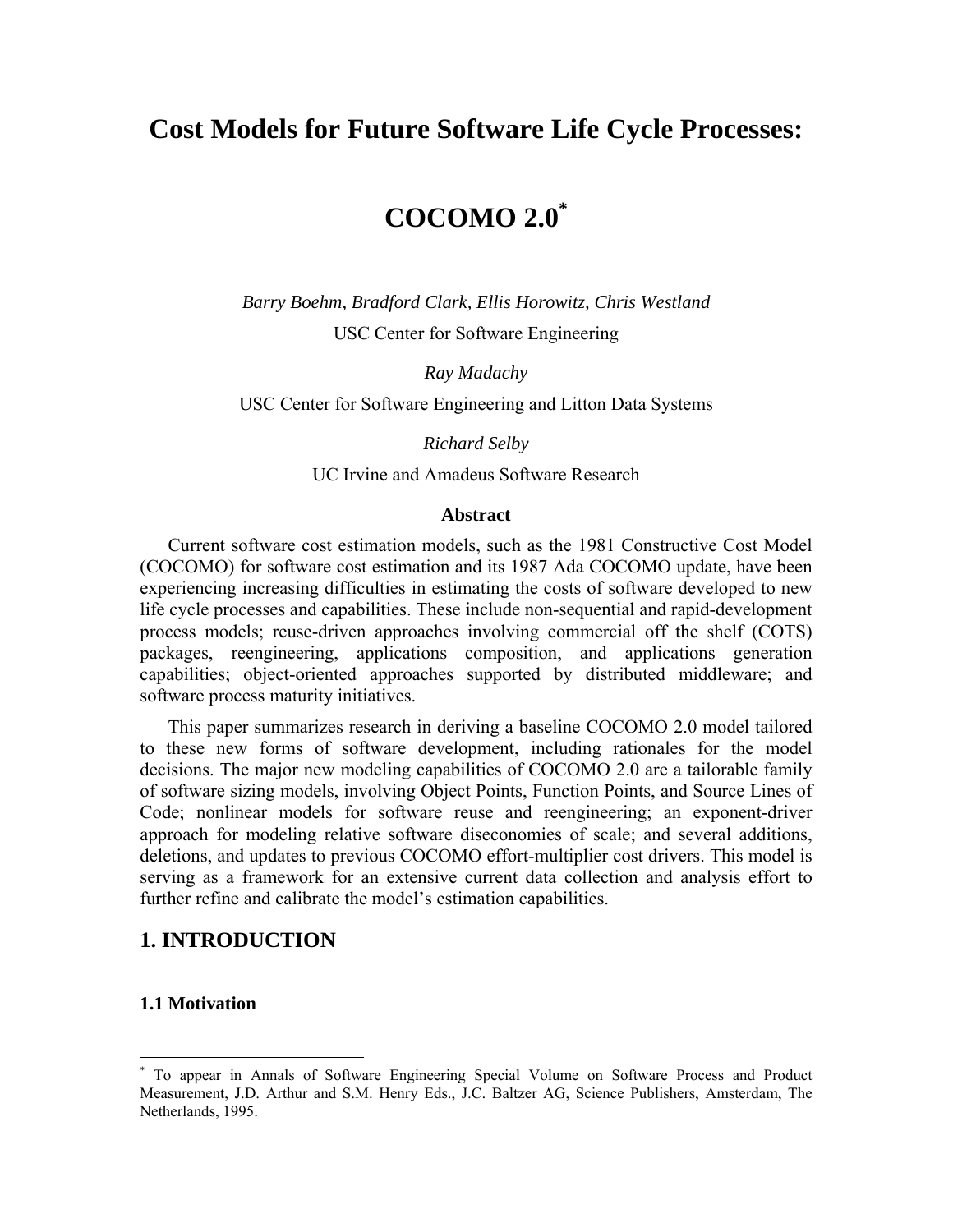"We are becoming a software company," is an increasingly-repeated phrase in organizations as diverse as finance, transportation, aerospace, electronics, and manufacturing firms. Competitive advantage is increasingly dependent on the development of smart, tailorable products and services, and on the ability to develop and adapt these products and services more rapidly than competitors' adaptation times.

Dramatic reductions in computer hardware platform costs, and the prevalence of commodity software solutions have indirectly put downward pressure on systems development costs. This situation makes cost-benefit calculations even more important in selecting the correct components for construction and life cycle evolution of a system, and in convincing skeptical financial management of the business case for software investments. It also highlights the need for concurrent product and process determination, and for the ability to conduct trade-off analyses among software and system life cycle costs, cycle times, functions, performance, and qualities.

Concurrently, a new generation of software processes and products is changing the way organizations develop software. These new approaches—evolutionary, risk-driven, and collaborative software processes; fourth generation languages and application generators; commercial off-the-shelf (COTS) and reuse-driven software approaches; fasttrack software development approaches; software process maturity initiatives—lead to significant benefits in terms of improved software quality and reduced software cost, risk, and cycle time.

However, although some of the existing software cost models have initiatives addressing aspects of these issues, these new approaches have not been strongly matched to date by complementary new models for estimating software costs and schedules. This makes it difficult for organizations to conduct effective planning, analysis, and control of projects using the new approaches.

These concerns have led the authors to formulate a new version of the Constructive Cost Model (COCOMO) for software effort, cost, and schedule estimation. The original COCOMO [Boehm 1981] and its specialized Ada COCOMO successor [Boehm and Royce 1989] were reasonably well-matched to the classes of software project that they modeled: largely custom, build-to-specification software [Miyazaki and Mori 1985, Boehm 1985, Goudy 1987]. Although Ada COCOMO added a capability for estimating the costs and schedules for incremental software development, COCOMO encountered increasing difficulty in estimating the costs of business software [Kemerer 1987, Ruhl and Gunn 1991], of object-oriented software [Pfleeger 1991], of software created via spiral or evolutionary development models, or of software developed largely via commercial-off-the-shelf (COTS) applications-composition capabilities.

#### **1.2 COCOMO 2.0 Objectives**

The initial definition of COCOMO 2.0 and its rationale are described in this paper. The definition will be refined as additional data are collected and analyzed. The primary objectives of the COCOMO 2.0 effort are: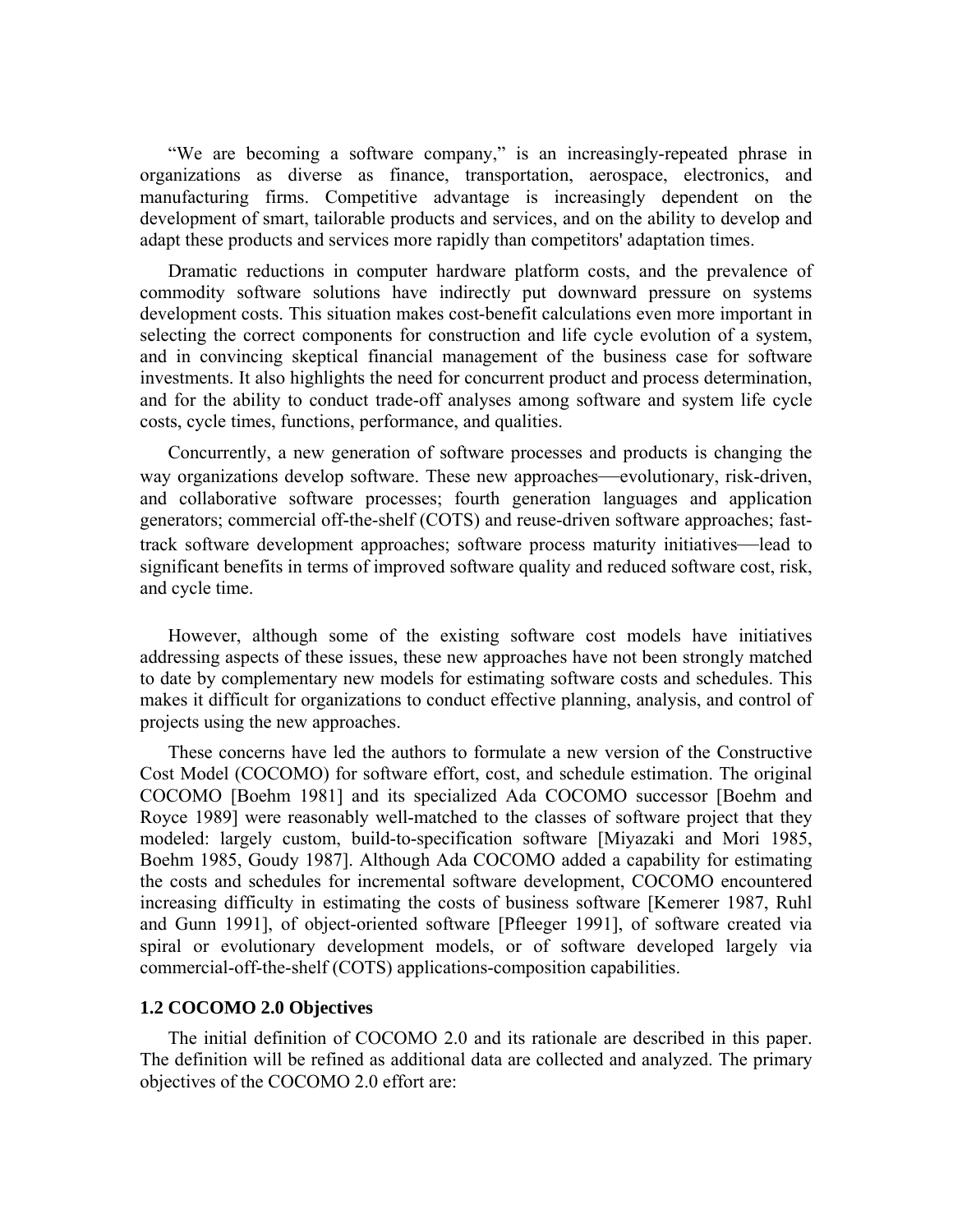- <span id="page-2-0"></span>• To develop a software cost and schedule estimation model tuned to the life cycle practices of the 1990's and 2000's.
- To develop software cost database and tool support capabilities for continuous model improvement.
- To provide a quantitative analytic framework, and set of tools and techniques for evaluating the effects of software technology improvements on software life cycle costs and schedules.

These objectives support the primary needs expressed by software cost estimation users in a recent Software Engineering Institute survey [Park et al. 1994]. In priority order, these needs were for support of project planning and scheduling, project staffing, estimates-to-complete, project preparation, replanning and rescheduling, project tracking, contract negotiation, proposal evaluation, resource leveling, concept exploration, design evaluation, and bid/no-bid decisions. For each of these needs, COCOMO 2.0 will provide more up-to-date support than its COCOMO and Ada COCOMO predecessors.

## **1.3 Topics Addressed**

Section 2 describes the future software marketplace model being used to guide the development of COCOMO 2.0. Section 3 presents the overall COCOMO 2.0 strategy and its rationale. Section 4 summarizes the COCOMO 2.0 software sizing approach, involving a tailorable mix of Object Points, Function Points, and Source Lines of Code, with new adjustment models for reuse and re-engineering. Section 5 discusses the new exponent-driver approach to modeling relative project diseconomies of scale, replacing the previous COCOMO development modes. Section 6 summarizes the revisions to the COCOMO effort-multiplier cost drivers, including a number of additions, deletions, and updates. Section 7 presents the resulting conclusions based on COCOMO 2.0's current state.

## **2. FUTURE SOFTWARE PRACTICES MARKETPLACE MODEL**

Figure 1 summarizes the model of the future software practices marketplace that we are using to guide the development of COCOMO 2.0. It includes a large upper "end-user programming" sector with roughly 55 million practitioners in the U.S. by the year 2005; a lower "infrastructure" sector with roughly 0.75 million practitioners; and three intermediate sectors, involving the development of applications generators and composition aids (0.6 million practitioners), the development of systems by applications composition (0.7 million), and system integration of large-scale and/or embedded software systems (0.7 million)[†](#page-2-0) .

 $\overline{a}$ † These figures are judgement-based extensions of the Bureau of Labor Statistics moderate-growth labor distribution scenario for the year 2005 [CSTB 1993; Silvestri and Lukaseiwicz 1991]. The 55 million End-User programming figure was obtained by applying judgement based extrapolations of the 1989 Bureau of the Census data on computer usage fractions by occupation [Kominski 1991] to generate end-user programming fractions by occupation category. These were then applied to the 2005 occupation-category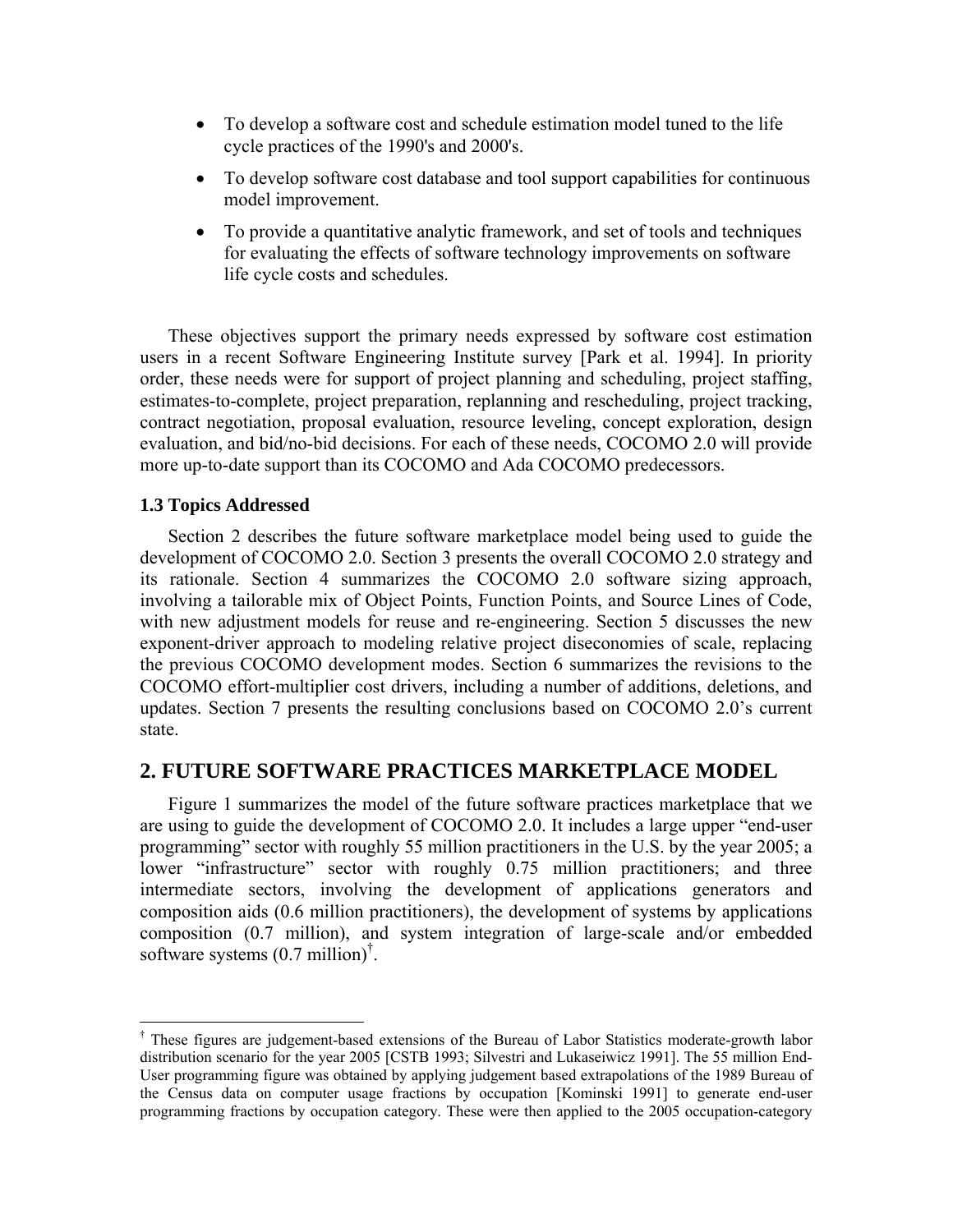|                                                                 | End-User Programming<br>(55M performers in US) |                                 |
|-----------------------------------------------------------------|------------------------------------------------|---------------------------------|
| <b>Application Generators</b><br>and Composition Aids<br>(0.6M) | Application<br>Composition<br>(0.7M)           | System<br>Integration<br>(0.7M) |
|                                                                 | Infrastructure<br>(0.75M)                      |                                 |

Figure 1. Future Software Practices Marketplace Model

End-User Programming will be driven by increasing computer literacy and competitive pressures for rapid, flexible, and user-driven information processing solutions. These trends will push the software marketplace toward having users develop most information processing applications themselves via application generators. Some example application generators are spreadsheets, extended query systems, and simple, specialized planning or inventory systems. They enable users to determine their desired information processing application via domain-familiar options, parameters, or simple rules. Every enterprise from Fortune 100 companies to small businesses and the U.S. Department of Defense will be involved in this sector.

Typical Infrastructure sector products will be in the areas of operating systems, database management systems, user interface management systems, and networking systems. Increasingly, the Infrastructure sector will address "middleware" solutions for such generic problems as distributed processing and transaction processing. Representative firms in the Infrastructure sector are Microsoft, NeXT, Oracle, SyBase, Novell, and the major computer vendors.

In contrast to end-user programmers, who will generally know a good deal about their applications domain and relatively little about computer science, the infrastructure developers will generally know a good deal about computer science and relatively little about applications. Their product lines will have many reusable components, but the pace of technology (new processor, memory, communications, display, and multimedia technology) will require them to build many components and capabilities from scratch.

Performers in the three intermediate sectors in Figure 1 will need to know a good deal about computer science-intensive Infrastructure software and also one or more

populations (e.g., 10% of the 25M people in "Service Occupations"; 40% of the 17M people in "Marketing and Sales Occupations"). The 2005 total of 2.75 M software practitioners was obtained by applying a factor of 1.6 to the number of people traditionally identified as "Systems Analysts and Computer Scientists" (0.829M in 2005) and "Computer Programmers (0.882M). The expansion factor of 1.6 to cover software personnel with other job titles is based on the results of a 1983 survey on this topic [Boehm 1983].The 2005 distribution of the 2.75 M software developers is a judgement-based extrapolation of current trends.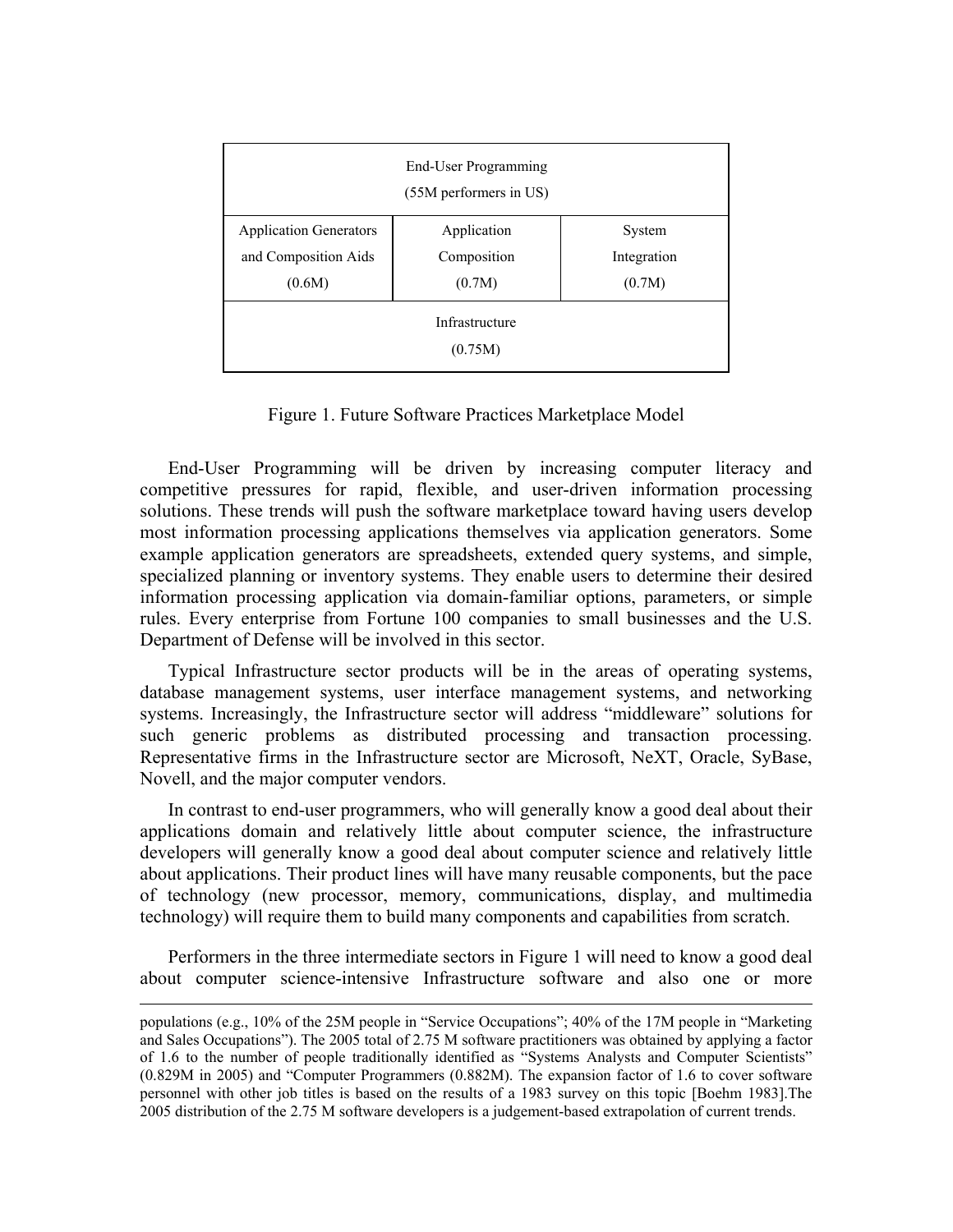applications domains. Creating this talent pool is a major national challenge.

The Application Generators sector will create largely prepackaged capabilities for user programming. Typical firms operating in this sector are Microsoft, Lotus, Novell, Borland, and vendors of computer-aided planning, engineering, manufacturing, and financial analysis systems. Their product lines will have many reusable components, but also will require a good deal of new-capability development from scratch. Application Composition Aids will be developed both by the firms above and by software productline investments of firms in the Application Composition sector.

The Application Composition sector deals with applications which are too diversified to be handled by prepackaged solutions, but which are sufficiently simple to be rapidly composable from interoperable components. Typical components will be graphic user interface (GUI) builders, database or object managers, middleware for distributed processing or transaction processing, hypermedia handlers, smart data finders, and domain-specific components such as financial, medical, or industrial process control packages.

Most large firms will have groups to compose such applications, but a great many specialized software firms will provide composed applications on contract. These range from large, versatile firms such as Andersen Consulting and EDS, to small firms specializing in such specialty areas as decision support or transaction processing, or in such applications domains as finance or manufacturing.

The Systems Integration sector deals with large scale, highly embedded, or unprecedented systems. Portions of these systems can be developed with Application Composition capabilities, but their demands generally require a significant amount of upfront systems engineering and custom software development. Aerospace firms operate within this sector, as do major system integration firms such as EDS and Andersen Consulting, large firms developing software-intensive products and services (telecommunications, automotive, financial, and electronic products firms), and firms developing large-scale corporate information systems or manufacturing support systems.

## **3. COCOMO 2.0 STRATEGY AND RATIONALE**

The four main elements of the COCOMO 2.0 strategy are:

- Preserve the openness of the original COCOMO;
- Key the structure of COCOMO 2.0 to the future software marketplace sectors described above;
- Key the inputs and outputs of the COCOMO 2.0 submodels to the level of information available;
- Enable the COCOMO 2.0 submodels to be tailored to a project's particular process strategy.

COCOMO 2.0 follows the openness principles used in the original COCOMO. Thus, all of its relationships and algorithms will be publicly available. Also, all of its interfaces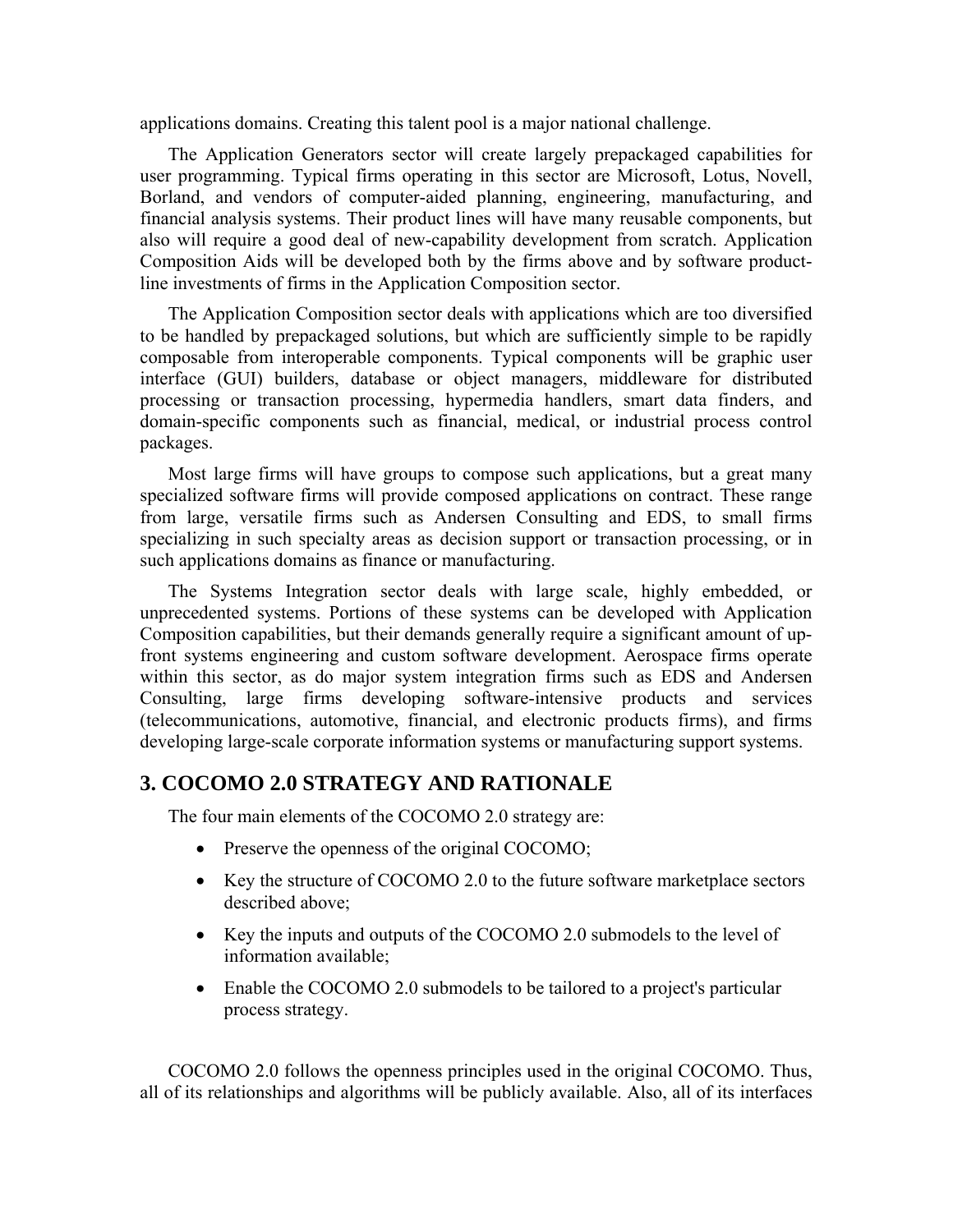are designed to be public, well-defined, and parametrized, so that complementary preprocessors (analogy, case-based, or other size estimation models), post-processors (project planning and control tools, project dynamics models, risk analyzers), and higher level packages (project management packages, product negotiation aids), can be combined straightforwardly with COCOMO 2.0.

To support the software marketplace sectors above, COCOMO 2.0 provides a family of increasingly detailed software cost estimation models, each tuned to the sectors' needs and type of information available to support software cost estimation.

#### **3.1 COCOMO 2.0 Models for the Software Marketplace Sectors**

The User Programming sector does not need a COCOMO 2.0 model. Its applications are typically developed in hours to days, so a simple activity-based estimate will generally be sufficient.

The COCOMO 2.0 model for the Application Composition sector is based on Object Points. Object Points are a count of the screens, reports and third-generation-language modules developed in the application, each weighted by a three-level (simple, medium, difficult) complexity factor [Banker et al. 1994, Kauffman and Kumar 1993]. This is commensurate with the level of information generally known about an Application Composition product during its planning stages, and the corresponding level of accuracy needed for its software cost estimates (such applications are generally developed by a small team in a few weeks to months).

The COCOMO 2.0 capability for estimation of Application Generator, System Integration, or Infrastructure developments is based on a tailorable mix of the Application Composition model (for early prototyping efforts) and two increasingly detailed estimation models for subsequent portions of the life cycle.

#### **3.2 COCOMO 2.0 Model Rationale and Elaboration**

The rationale for providing this tailorable mix of models rests on three primary premises.

First, unlike the initial COCOMO situation in the late 1970's, in which there was a single, preferred software life cycle model (the waterfall model), current and future software projects will be tailoring their processes to their particular process drivers. These process drivers include COTS or reusable software availability; degree of understanding of architectures and requirements; market window or other schedule constraints; size; and required reliability (see [Boehm 1989, pp. 436-37] for an example of such tailoring guidelines).

Second, the granularity of the software cost estimation model used needs to be consistent with the granularity of the information available to support software cost estimation. In the early stages of a software project, very little may be known about the size of the product to be developed, the nature of the target platform, the nature of the personnel to be involved in the project, or the detailed specifics of the process to be used.

Figure 2, extended from [Boehm 1981, p. 311], indicates the effect of project uncertainties on the accuracy of software size and cost estimates. In the very early stages,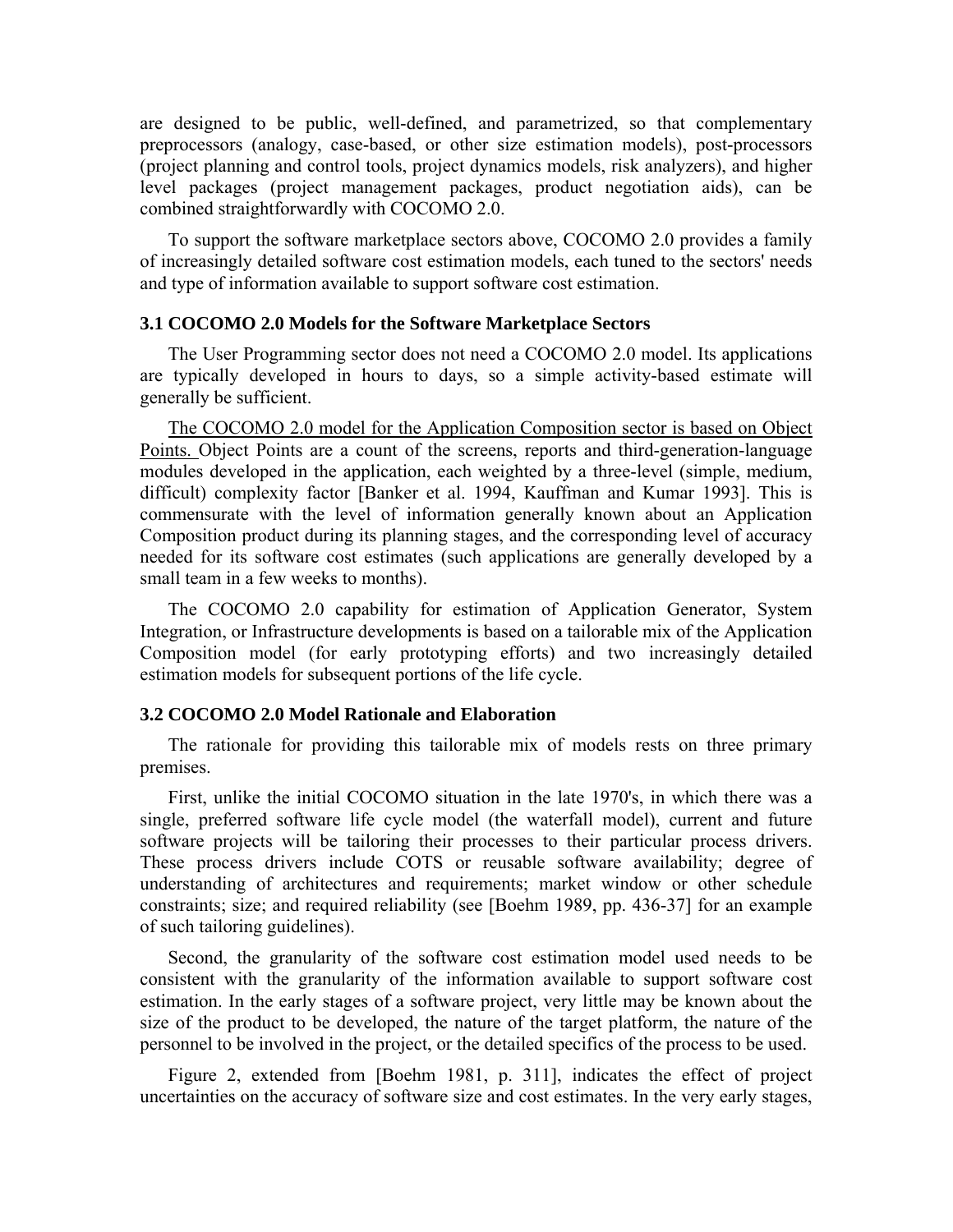one may not know the specific nature of the product to be developed to better than a factor of 4. As the life cycle proceeds, and product decisions are made, the nature of the products and its consequent size are better known, and the nature of the process and its consequent cost drivers are better known. The earlier "completed programs" size and effort data points in Figure 2 are the actual sizes and efforts of seven software products built to an imprecisely-defined specification [Boehm et al. 1984]<sup>[‡](#page-6-0)</sup>. The later "USAF/ESD proposals" data points are from five proposals submitted to the U.S. Air Force Electronic Systems Division in response to a fairly thorough specification [Devenny 1976].



Figure 2. Software Costing and Sizing Accuracy vs. Phase

Third, given the situation in premises 1 and 2, COCOMO 2.0 enables projects to furnish coarse grained cost driver information in the early project stages, and increasingly fine-grained information in later stages. Consequently, COCOMO 2.0 does not produce point estimates of software cost and effort, but rather range estimates tied to the degree of definition of the estimation inputs. The uncertainty ranges in Figure 2 are used as starting points for these estimation ranges.

With respect to process strategy, Application Generator, System Integration, and Infrastructure software projects will involve a mix of three major process models. The appropriate sequencing of these models will depend on the project's marketplace drivers

1

<span id="page-6-0"></span><sup>‡</sup> These seven projects implemented the same algorithmic version of the Intermediate COCOMO cost model, but with the use of different interpretations of the other product specifications: produce a "friendly user inter-face" with a "single-user file system."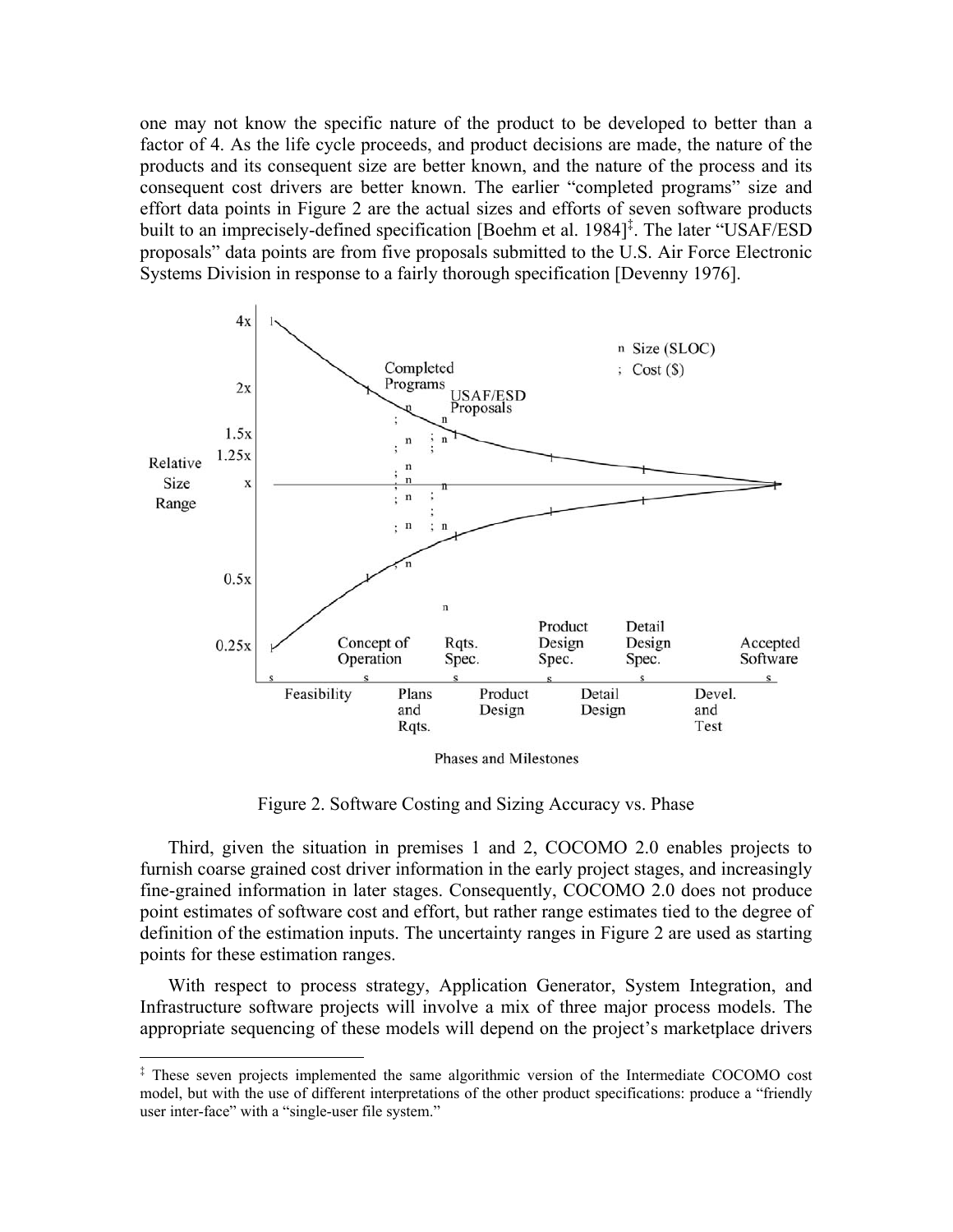and degree of product understanding.

The Application Composition model involves prototyping efforts to resolve potential high-risk issues such as user interfaces, software/system interaction, performance, or technology maturity. The costs of this type of effort are best estimated by the Applications Composition model.

The Early Design model involves exploration of alternative software/system architectures and concepts of operation. At this stage, not enough is generally known to support fine-grain cost estimation. The corresponding COCOMO 2.0 capability involves the use of function points and a small number of additional cost drivers.

The Post-Architecture model involves the actual development and maintenance of a software product. This model proceeds most cost-effectively if a software life-cycle architecture has been developed; validated with respect to the system's mission, concept of operation, and risk; and established as the framework for the product. The corresponding COCOMO 2.0 model has about the same granularity as the previous COCOMO and Ada COCOMO models. It uses source instructions and / or function points for sizing, with modifiers for reuse and software breakage; a set of 17 multiplicative cost drivers; and a set of 5 factors determining the project's scaling exponent. These factors replace the development modes (Organic, Semidetached, or Embedded) in the original COCOMO model, and refine the four exponent-scaling factors in Ada COCOMO.

To summarize, COCOMO 2.0 provides the following three-model series for estimation of Application Generator, System Integration, and Infrastructure software projects:

- 1. The earliest phases or spiral cycles will generally involve prototyping, using Application Composition capabilities. The COCOMO 2.0 Application Composition model supports these phases, and any other prototyping activities occurring later in the life cycle.
- 2. The next phases or spiral cycles will generally involve exploration of architectural alternatives or incremental development strategies. To support these activities, COCOMO 2.0 provides an early estimation model. This uses function points for sizing, and a coarse-grained set of 5 cost drivers (e.g., two cost drivers for Personnel Capability and Personnel Experience in place of the 6 current Post-Architecture model cost drivers covering various aspects of personnel capability, continuity and experience). Again, this level of detail is consistent with the general level of information available and the general level of estimation accuracy needed at this stage.
- 3. Once the project is ready to develop and sustain a fielded system, it should have a life-cycle architecture, which provides more accurate information on cost driver inputs, and enables more accurate cost estimates. To support this stage of development, COCOMO 2.0 provides a model whose granularity is roughly equivalent to the current COCOMO and Ada COCOMO models. It can use either source lines of code or function points for a sizing parameter, a refinement of the COCOMO development modes as a scaling factor, and 17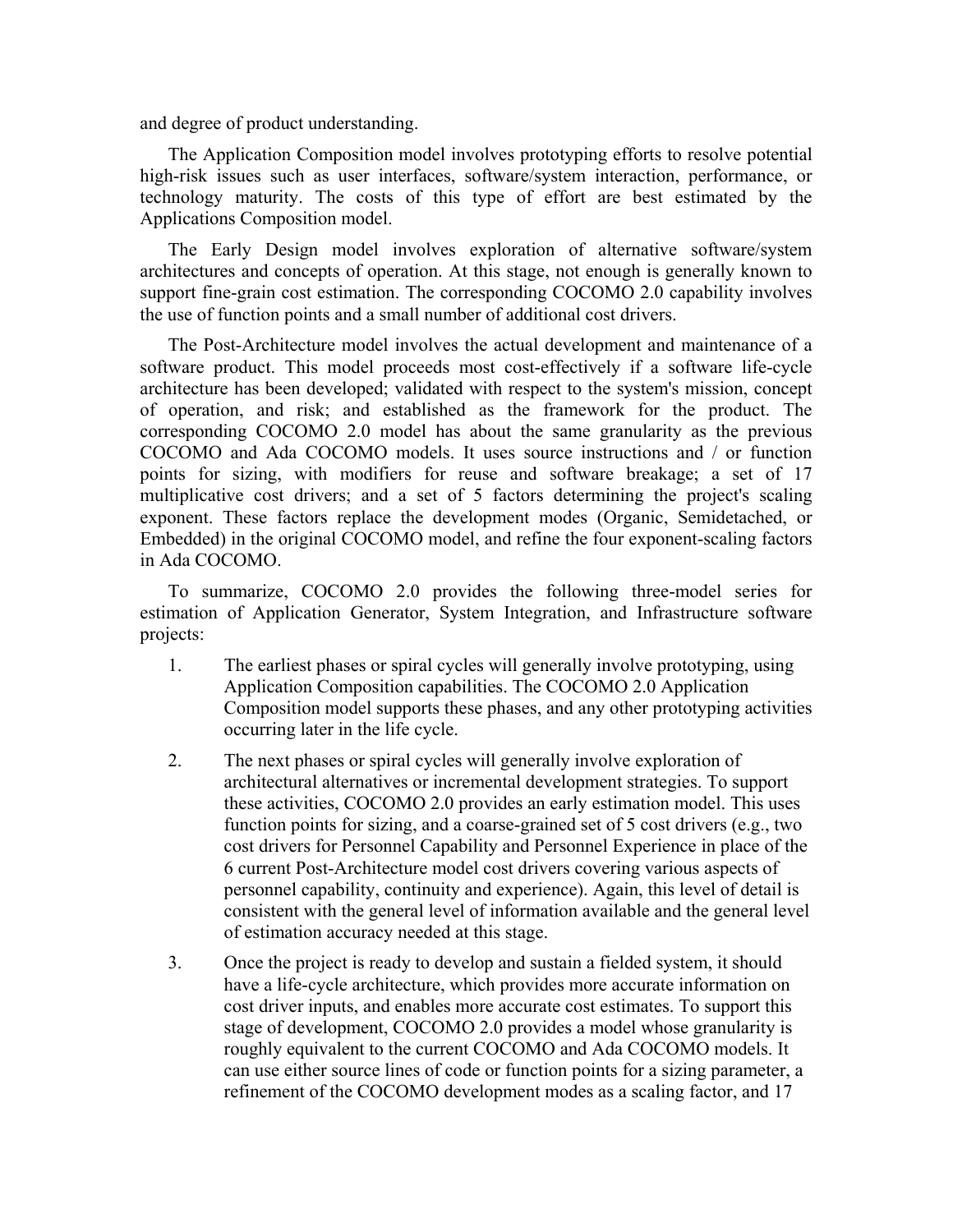#### multiplicative cost drivers.

The above should be considered as current working hypotheses about the most effective forms for COCOMO 2.0. They will be subject to revision based on subsequent data analysis. Data analysis should also enable the further calibration of the relationships between object points, function points, and source lines of code for various languages and composition systems, enabling flexibility in the choice of sizing parameters.

#### **3.3 Other Major Differences Between COCOMO and COCOMO 2.0**

The tailorable mix of models and variable-granularity cost model inputs and outputs are not the only differences between the original COCOMO and COCOMO 2.0. The other major differences involve size-related effects involving reuse and re-engineering, changes in scaling effects, and changes in cost drivers. These are summarized in Table 1, and elaborated in Sections 4, 5, and 6 below. Explanations of the acronyms and abbreviations in Table 1 are provided in Section 9.

## **4. Cost Factors: Sizing**

This Section provides the definitions and rationale for the three sizing quantities used in COCOMO 2.0: Object Points, Unadjusted Function Points, and Source Lines of Code. It then discusses the COCOMO 2.0 size-related parameters used in dealing with software reuse, re-engineering, conversion, and maintenance.

#### **4.1 Applications Composition: Object Points**

Object Point estimation is a relatively new software sizing approach, but it is wellmatched to the practices in the Applications Composition sector. It is also a good match to associated prototyping efforts, based on the use of a rapid-composition Integrated Computer Aided Software Environment (ICASE) providing graphic user interface builders, software development tools, and large, composable infrastructure and applications components. In these areas, it has compared well to Function Point estimation on a nontrivial (but still limited) set of applications.

The [Banker et al. 1994] comparative study of Object Point vs. Function Point estimation analyzed a sample of 19 investment banking software projects from a single organization, developed using ICASE applications composition capabilities, and ranging from 4.7 to 71.9 person-months of effort. The study found that the Object Points approach explained 73% of the variance  $(R<sup>2</sup>)$  in person-months adjusted for reuse, as compared to 76% for Function Points.

A subsequent statistically-designed experiment [Kaufman and Kumar 1993] involved four experienced project managers using Object Points and Function Points to estimate the effort required on two completed projects (3.5 and 6 actual person-months), based on project descriptions of the type available at the beginning of such projects. The experiment found that Object Points and Function Points produced comparably accurate results (slightly more accurate with Object Points, but not statistically significant). From a usage standpoint, the average time to produce an Object Point estimate was about 47% of the corresponding average time for Function Point estimates. Also, the managers considered the Object Point method easier to use (both of these results were statistically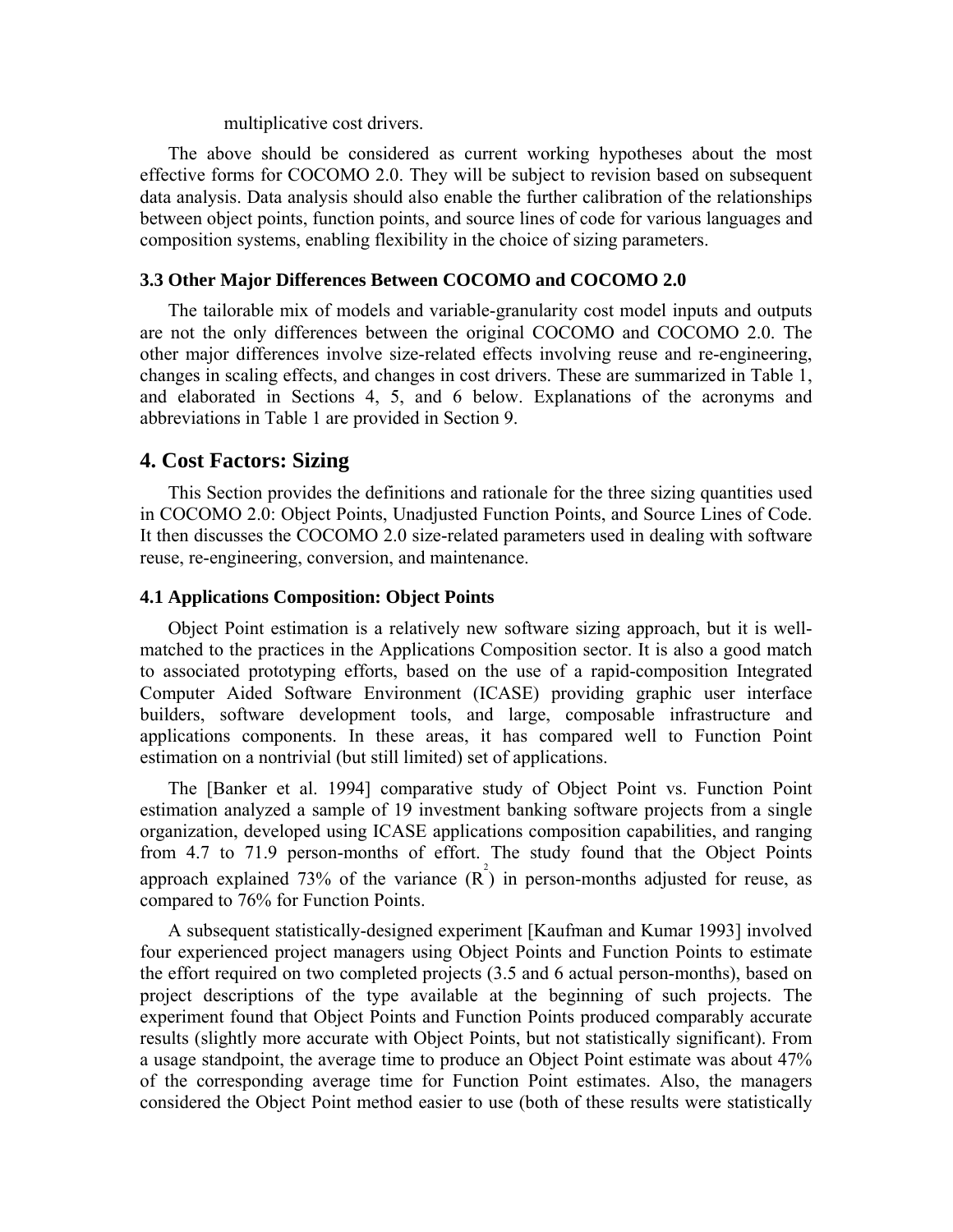significant).

Thus, although these results are not yet broadly-based, their match to Applications Composition software development appears promising enough to justify selecting Object Points as the starting point for the COCOMO 2.0 Applications Composition estimation model.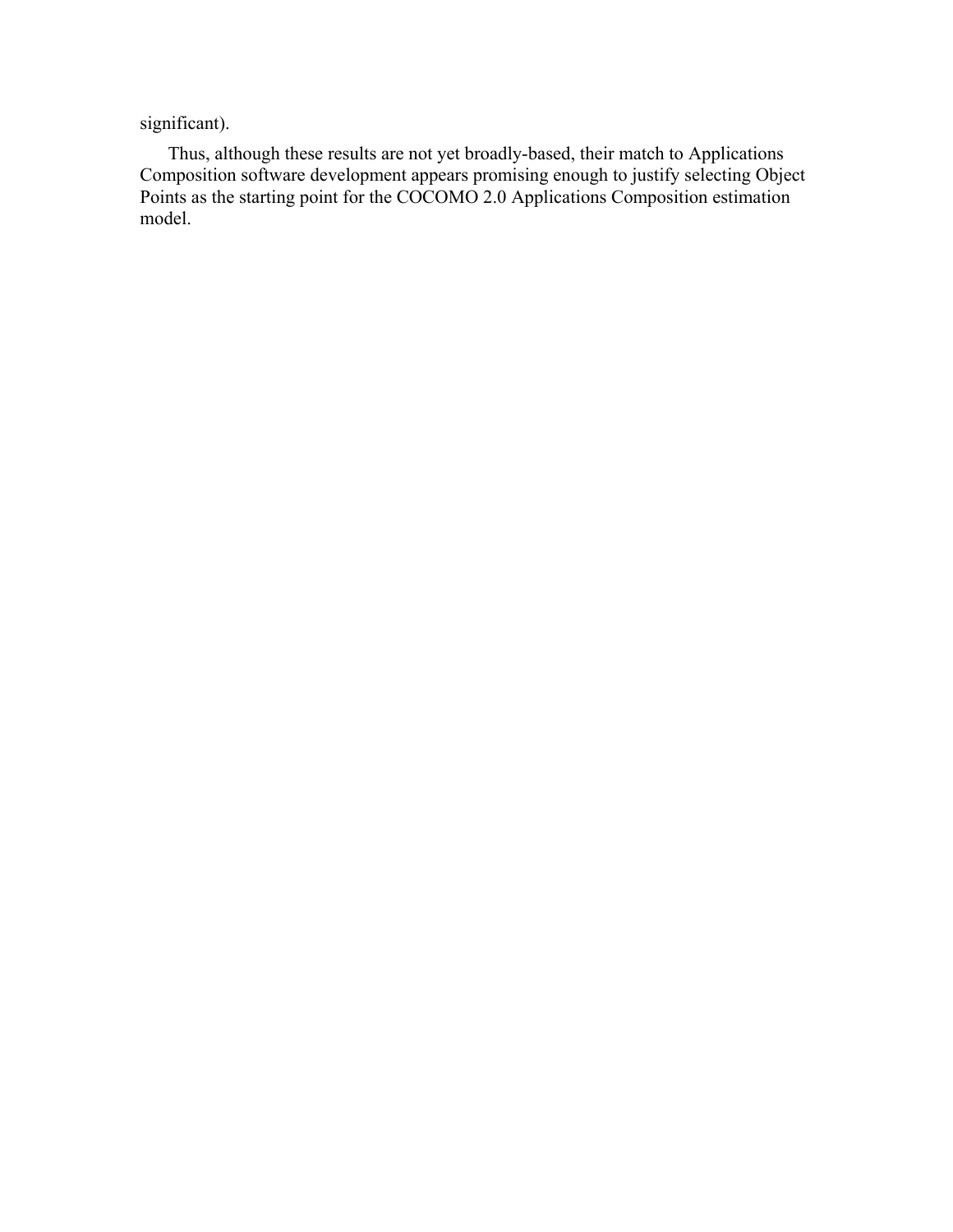|                                      | <b>COCOMO</b>                                                            | Ada COCOMO                                                                                                                                             | COCOMO 2.0: Stage 1                | COCOMO 2.0: Stage 2                                                                                                                                                          | COCOMO 2.0: Stage 3                                                                                                                                                          |
|--------------------------------------|--------------------------------------------------------------------------|--------------------------------------------------------------------------------------------------------------------------------------------------------|------------------------------------|------------------------------------------------------------------------------------------------------------------------------------------------------------------------------|------------------------------------------------------------------------------------------------------------------------------------------------------------------------------|
| Size                                 | Delivered Source Instructions<br>(DSI) or Source Lines Of Code<br>(SLOC) | DSI or SLOC                                                                                                                                            | <b>Object Points</b>               | Function Points (FP) and<br>Language                                                                                                                                         | FP and Language or SLOC                                                                                                                                                      |
| Reuse                                | Equivalent $SLOC =$<br>Linear $f(DM, CM, IM)$                            | Equivalent $SLOC =$<br>Linear $f(DM, CM, IM)$                                                                                                          | Implicit in model                  | % unmodified reuse: SR<br>% modified reuse:<br>nonlinear<br>f(AA, SU, DM, CM, IM)                                                                                            | Equivalent $SLOC =$<br>nonlinear<br>f(AA, SU, DM, CM, IM)                                                                                                                    |
| Breakage                             | Requirements Volatility rating:<br>(RVOL)                                | RVOL rating                                                                                                                                            | Implicit in model                  | Breakage %: BRAK                                                                                                                                                             | <b>BRAK</b>                                                                                                                                                                  |
| Maintenance                          | Annual Change Traffic (ACT) =<br>$% added + % modified$                  | <b>ACT</b>                                                                                                                                             | <b>Object Point Reuse</b><br>Model | Reuse model                                                                                                                                                                  | Reuse model                                                                                                                                                                  |
| Scale (b) in<br>MM NOM = $a(Size)^b$ | Organic: 1.05<br>Semidetached: 1.12<br>Embedded: 1.20                    | Embedded: 1.04 -1.24<br>depending on degree of:<br>· early risk elimination<br>· solid architecture<br>• stable requirements<br>• Ada process maturity | 1.0                                | $1.01 - 1.26$ depending on<br>the degree of:<br>• precedentedness<br>• conformity<br>· early architecture.<br>risk resolution<br>• team cohesion<br>• process maturity (SEI) | $1.01 - 1.26$ depending on the<br>degree of:<br>• precedentedness<br>• conformity<br>• early architecture, risk<br>resolution<br>• team cohesion<br>· process maturity (SEI) |
| Product Cost Drivers                 | RELY, DATA, CPLX                                                         | RELY *, DATA, CPLX *<br>, RUSE                                                                                                                         | None                               | RCPX *†, RUSE *†                                                                                                                                                             | RELY, DATA, DOCU **<br>CPLX †, RUSE *†                                                                                                                                       |
| <b>Platform Cost Drivers</b>         | TIME, STOR, VIRT, TURN                                                   | TIME, STOR, VMVH,<br>VMVT, TURN                                                                                                                        | None                               | Platform difficulty: PDIF<br>$*+$                                                                                                                                            | TIME, STOR,<br>$PVOL(=VIRT)$                                                                                                                                                 |
| <b>Personnel Cost Drivers</b>        | ACAP, AEXP, PCAP, VEXP,<br><b>LEXP</b>                                   | ACAP *, AEXP, PCAP *,<br>VEXP, LEXP *                                                                                                                  | None                               | Personnel capability and<br>experience: PERS *†,<br>PREX **                                                                                                                  | $ACAP$ <sup>*</sup> , $AEXP$ <sup>*</sup> , $PCAP$ <sup>*</sup><br>, PEXP * †, LTEX * †,<br>PCON **                                                                          |
| Project Cost Drivers                 | MODP, TOOL, SCED                                                         | MODP $*$ , TOOL $*$ ,<br><b>SCED, SECU</b>                                                                                                             | None                               | SCED, FCIL *†                                                                                                                                                                | TOOL *†, SCED, SITE *†                                                                                                                                                       |

Table 1: Comparison of COCOMO, Ada COCOMO, and COCOMO 2.0

\* Different multipliers.

† Different rating scale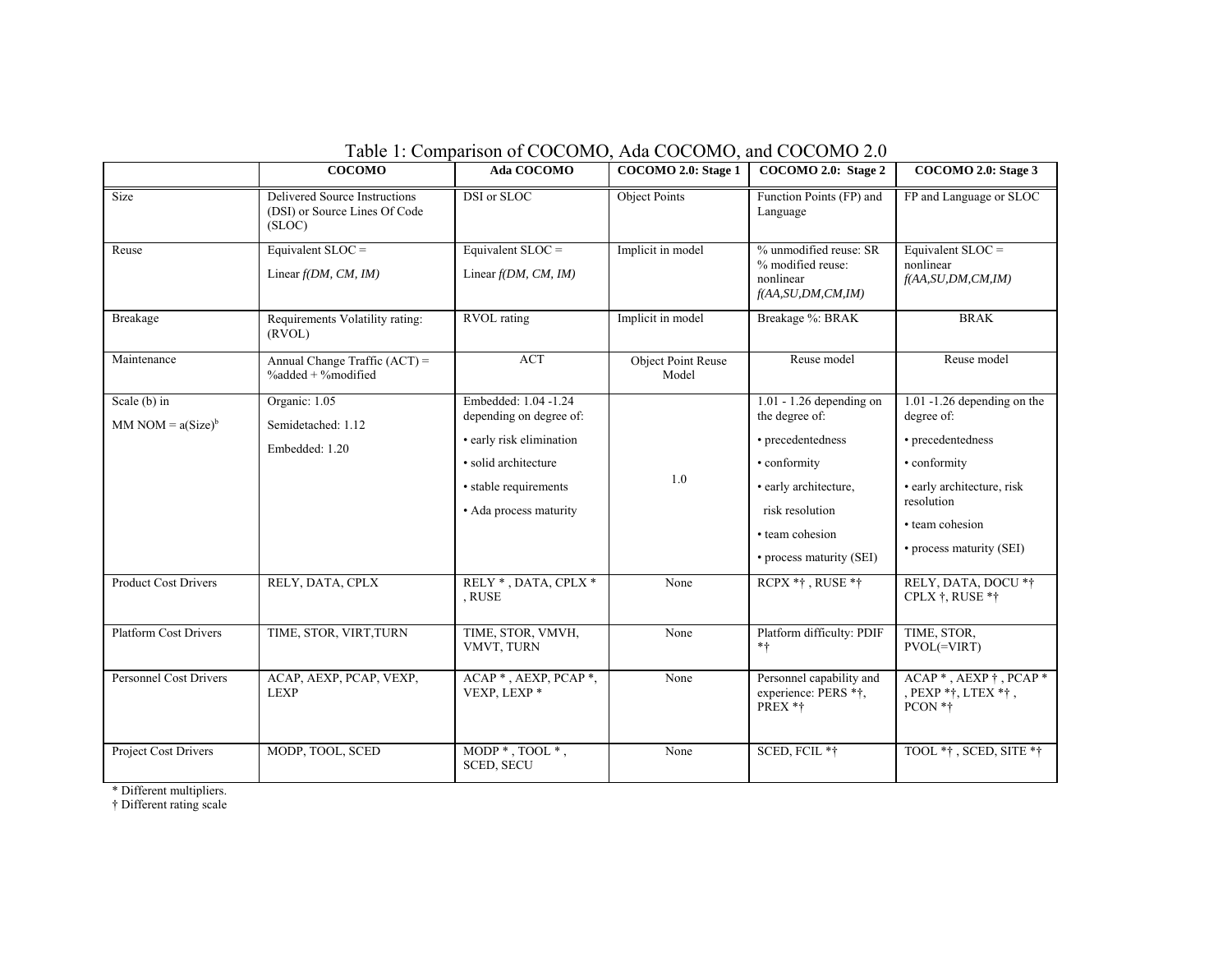#### *4.1.1 COCOMO 2.0 Object Point Estimation Procedure*

Figure 3 presents the baseline COCOMO 2.0 Object Point procedure for estimating the effort involved in Applications Composition and prototyping projects. It is a synthesis of the procedure in Appendix B.3 of [Kauffman and Kumar 1993] and the productivity data from the 19 project data points in [Banker et al. 1994].

Definitions of terms in Figure 3 are as follows:

- NOP: New Object Points (Object Point count adjusted for reuse)
- srvr: number of server (mainframe or equivalent) data tables used in conjunction with the SCREEN or REPORT.
- clnt: number of client (personal workstation) data tables used in conjunction with the SCREEN or REPORT.
- % % % % % % % weuse: the percentage of screens, reports, and 3GL modules reused from previous applications, pro-rated by degree of reuse.

The productivity rates in Figure 3 are based on an analysis of the year-1 and year-2 project data in [Banker et al. 1994]. In year-1, the CASE tool was itself under construction and the developers were new to its use. The average productivity of 7 NOP/person-month in the twelve year-1 projects is associated with the Low levels of developer and ICASE maturity and capability in Figure 3. In the seven year-2 projects, both the CASE tool and the developers' capabilities were considerably more mature. The average productivity was 25 NOP/person-month, corresponding with the High levels of developer and ICASE maturity in Figure 3.

As another definitional point, note that the use of the term "object" in "Object Points" defines screens, reports, and 3GL modules as objects. This may or may not have any relationship to other definitions of "objects", such as those possessing features such as class affiliation, inheritance, encapsulation, message passing, and so forth. Counting rules for "objects" of that nature, when used in languages such as C++, will be discussed under "source lines of code" in the next section.

#### **4.2 Applications Development**

As described in Section 3.2, the COCOMO 2.0 model uses function points and/or source lines of code as the basis for measuring size for the Early Design and Post-Architecture estimation models. For comparable size measurement across COCOMO 2.0 participants and users, standard counting rules are necessary. A consistent definition for size within projects is a prerequisite for project planning and control, and a consistent definition across projects is a prerequisite for process improvement [Park 1992].

The COCOMO 2.0 model has adopted counting rules that have been formulated by wide community participation or standardization efforts. The source lines of code metrics are based on the Software Engineering Institute source statement definition checklist [Park 1992]. The function point metrics are based on the International Function Point User Group (IFPUG) Guidelines and applications of function point calculation [IFPUG 1994] [Behrens 1983] [Kunkler 1985].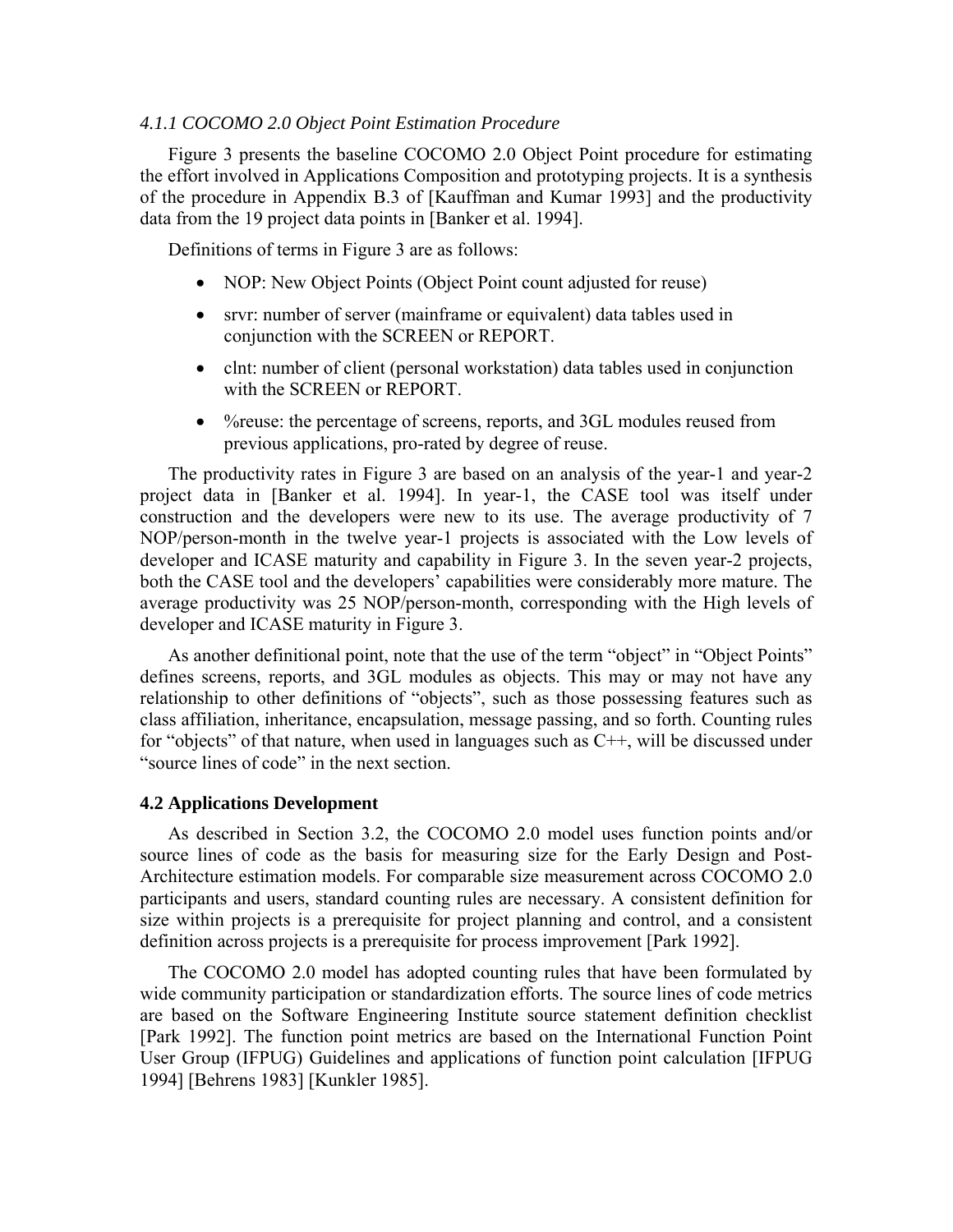- Step 1: Assess Object-Counts: estimate the number of screens, reports, and 3GL components that will comprise this application. Assume the standard definitions of these objects in your ICASE environment.
- Step 2: Classify each object instance into simple, medium and difficult complexity levels depending on values of characteristic dimensions. Use the following scheme:

|                           |                                                 | <b>For Screens</b>                           |                                          | <b>For Reports</b>           |                                                   |                                           |                                          |  |
|---------------------------|-------------------------------------------------|----------------------------------------------|------------------------------------------|------------------------------|---------------------------------------------------|-------------------------------------------|------------------------------------------|--|
| Number of                 | # and source of data tables                     |                                              |                                          | Number of                    | # and source of data tables                       |                                           |                                          |  |
| <b>Views</b><br>contained | Total < 4<br>(< 2 srvr<br>$<$ 3 clnt $\epsilon$ | Total $< 8$<br>$(2/3$ srvr<br>$3-5$ clnt $)$ | Total $8+$<br>$(> 3$ srvr<br>$>$ 5 clnt) | <b>Sections</b><br>contained | Total < 4<br>$(< 2$ srvr<br>$<$ 3 clnt $\epsilon$ | Total $< 8$<br>$(2/3$ srvr<br>$3-5$ clnt) | Total $8+$<br>$(> 3$ srvr<br>$>$ 5 clnt) |  |
| $\leq$ 3                  | simple                                          | simple                                       | medium                                   | $0$ or $1$                   | simple                                            | simple                                    | medium                                   |  |
| $3 - 7$                   | simple                                          | medium                                       | difficult                                | 2 or 3                       | simple                                            | medium                                    | difficult                                |  |
| > 8                       | medium                                          | difficult                                    | difficult                                | $4+$                         | medium                                            | difficult                                 | difficult                                |  |

Step 3: Weigh the number in each cell using the following scheme. The weights reflect the relative effort required to implement an instance of that complexity level.:

| <b>Object Type</b> | <b>Complexity-Weight</b> |               |                  |  |  |  |  |  |
|--------------------|--------------------------|---------------|------------------|--|--|--|--|--|
|                    | <b>Simple</b>            | <b>Medium</b> | <b>Difficult</b> |  |  |  |  |  |
| Screen             |                          |               |                  |  |  |  |  |  |
| Report             |                          |               |                  |  |  |  |  |  |
| 3GL Component      |                          |               |                  |  |  |  |  |  |

Step 4: Determine Object-Points: add all the weighted object instances to get one number, the Object-Point count.

Step 5: Estimate percentage of reuse you expect to be achieved in this project. Compute the New Object Points to be developed, *NOP = (Object-Points) (100 - %reuse)/ 100.* 

Step 6: Determine a productivity rate, PROD = NOP / person-month, from the following scheme

| Developers' experience and capability | <b>Very Low</b> | Low | <b>Nominal</b> | High | <b>Very High</b> |
|---------------------------------------|-----------------|-----|----------------|------|------------------|
| <b>ICASE</b> maturity and capability  | <b>Very Low</b> | Low | <b>Nominal</b> | High | <b>Very High</b> |
| <b>PROD</b>                           |                 |     |                |      | 50               |

Step 7: Compute the estimated person-months: PM = NOP / PROD.

Figure 3. Baseline Object Point Estimation Procedure

## *4.2.1 Lines of Code Counting Rules*

In COCOMO 2.0, the logical source statement has been chosen as the standard line of code. Defining a line of code is difficult due to conceptual differences involved in accounting for executable statements and data declarations in different languages. The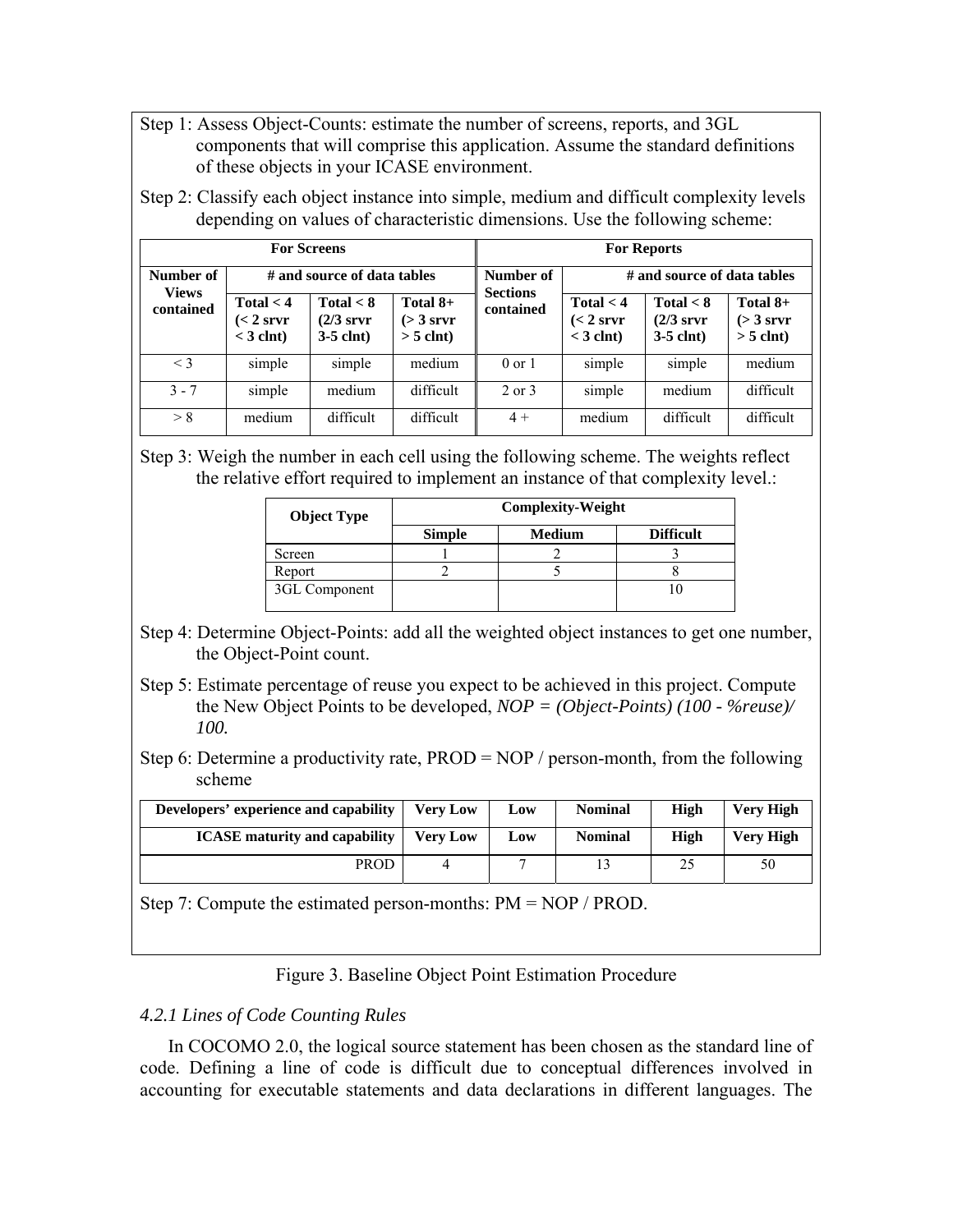goal is to measure the amount of intellectual work put into program development, but difficulties arise when trying to define consistent measures across different languages. To minimize these problems, the Software Engineering Institute (SEI) definition checklist for a logical source statement is used in defining the line of code measure. The Software Engineering Institute (SEI) has developed this checklist as part of a system of definition checklists, report forms and supplemental forms to support measurement definitions [Park 1992, Goethert et al. 1992].

Figure 4 shows a portion of the definition checklist as it is being applied to support the development of the COCOMO 2.0 model. Each checkmark in the "Includes" column identifies a particular statement type or attribute included in the definition, and vice-versa for the excludes. Other sections in the definition clarify statement attributes for usage, delivery, functionality, replications and development status. There are also clarifications for language specific statements for ADA, C, C++, CMS-2, COBOL, FORTRAN, JOVIAL and Pascal.

Some changes were made to the line-of-code definition that depart from the default definition provided in [Park 1992]. These changes eliminate categories of software which are generally small sources of project effort. Not included in the definition are commercial-off-the-shelf software (COTS), government furnished software (GFS), other products, language support libraries and operating systems, or other commercial libraries. Code generated with source code generators is not included though measurements will be taken with and without generated code to support analysis.

The "COCOMO 2.0 line-of-code definition" is calculated directly by the Amadeus automated metrics collection tool [Amadeus 1994] [Selby et al. 1991], which is being used to ensure uniformly collected data in the COCOMO 2.0 data collection and analysis project. We have developed a set of Amadeus measurement templates that support the COCOMO 2.0 data definitions for use by the organizations collecting data, in order to facilitate standard definitions and consistent data across participating sites.

To support further data analysis, Amadeus will automatically collect additional measures including total source lines, comments, executable statements, declarations, structure, component interfaces, nesting, and others. The tool will provide various size measures, including some of the object sizing metrics in [Chidamber and Kemerer 1994], and the COCOMO sizing formulation will adapt as further data is collected and analyzed.

#### *4.2.2 Function Point Counting Rules*

The function point cost estimation approach is based on the amount of functionality in a software project and a set of individual project factors [Behrens 1983] [Kunkler 1985] [IFPUG 1994]. Function points are useful estimators since they are based on information that is available early in the project life cycle. A brief summary of function points and their calculation in support of COCOMO 2.0 is as follows.

#### 4.2.2.1 Function Point Introduction

Function points measure a software project by quantifying the information processing functionality associated with major external data or control input, output, or file types. Five user function types should be identified, as defined in Table 2.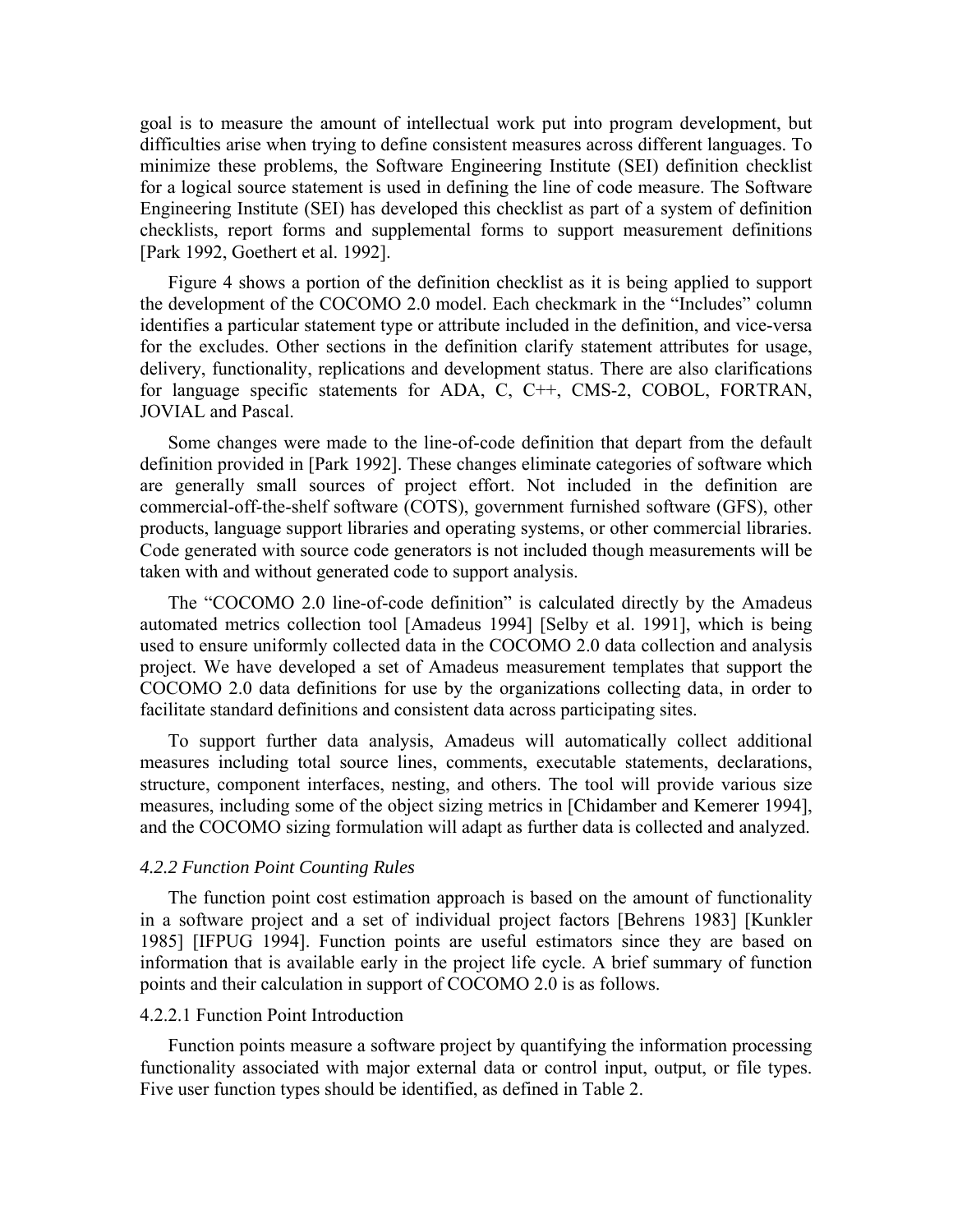## **Definition Checklist for Source Statements Counts**

Definition name: Logical Source Statements \_ Date: \_ \_ \_ \_ \_ \_ \_ \_ \_ \_ \_ \_ \_ \_ \_

| (basic definition)                                                   |                           |   |                                   | Originator: COCOMO 2.0 |   |                |                 |
|----------------------------------------------------------------------|---------------------------|---|-----------------------------------|------------------------|---|----------------|-----------------|
| Measurement unit:                                                    | Physical source lines     |   |                                   |                        |   |                |                 |
|                                                                      | Logical source statements |   |                                   | $\overline{4}$         |   |                |                 |
| Statement type                                                       | Definition                | 4 | Data Array                        |                        |   | Includes       | <b>Excludes</b> |
| When a line or statement contains more than one type,                |                           |   |                                   |                        |   |                |                 |
| classify it as the type with the highest precedence.                 |                           |   |                                   |                        |   |                |                 |
| 1 Executable                                                         |                           |   | Order of precedence $\rightarrow$ |                        | 1 | $\overline{4}$ |                 |
| 2 Nonexecutable                                                      |                           |   |                                   |                        |   |                |                 |
| 3 Declarations                                                       |                           |   |                                   |                        | 2 | 4              |                 |
| 4 Compiler directives                                                |                           |   |                                   |                        | 3 | 4              |                 |
| 5 Comments                                                           |                           |   |                                   |                        |   |                |                 |
| On their own lines<br>6                                              |                           |   |                                   |                        | 4 |                | 4               |
| On lines with source code<br>7                                       |                           |   |                                   |                        | 5 |                | 4               |
| 8<br>Banners and non-blank spacers                                   |                           |   |                                   |                        | 6 |                | $\overline{4}$  |
| 9<br>Blank (empty) comments                                          |                           |   |                                   |                        | 7 |                | 4               |
| <b>Blank lines</b><br>10                                             |                           |   |                                   |                        | 8 |                | $\overline{4}$  |
| 11                                                                   |                           |   |                                   |                        |   |                |                 |
| 12                                                                   |                           |   |                                   |                        |   |                |                 |
| How produced                                                         | Definition                | 4 | Data array                        |                        |   | Includes       | <b>Excludes</b> |
| 1 Programmed                                                         |                           |   |                                   |                        |   | $\overline{4}$ |                 |
| 2 Generated with source code generators                              |                           |   |                                   |                        |   |                | $\overline{4}$  |
| 3 Converted with automated translators                               |                           |   |                                   |                        |   | 4              |                 |
| 4 Copied or reused without change                                    |                           |   |                                   |                        |   | 4              |                 |
| 5 Modified                                                           |                           |   |                                   |                        |   | $\overline{4}$ |                 |
| 6 Removed                                                            |                           |   |                                   |                        |   |                | 4               |
| 7                                                                    |                           |   |                                   |                        |   |                |                 |
| 8                                                                    |                           |   |                                   |                        |   |                |                 |
| Origin                                                               | Definition                | 4 | Data array                        |                        |   | Includes       | <b>Excludes</b> |
| 1 New work: no prior existence                                       |                           |   |                                   |                        |   | 4              |                 |
| 2 Prior work: taken or adapted from                                  |                           |   |                                   |                        |   |                |                 |
| 3 A previous version, build, or release                              |                           |   |                                   |                        |   | 4              |                 |
| Commercial, off-the-shelf software (COTS), other than libraries<br>4 |                           |   |                                   |                        |   |                | 4               |
| Government furnished software (GFS), other than reuse libraries<br>5 |                           |   |                                   |                        |   |                | $\overline{4}$  |
| 6 Another product                                                    |                           |   |                                   |                        |   |                | 4               |
| 7 A vendor-supplied language support library (unmodified)            |                           |   |                                   |                        |   |                | $\overline{4}$  |
| 8 A vendor-supplied operating system or utility (unmodified)         |                           |   |                                   |                        |   |                | 4               |
| 9 A local or modified language support library or operating system   |                           |   |                                   |                        |   |                | 4               |
| 10 Other commercial library                                          |                           |   |                                   |                        |   |                | 4               |
| 11 A reuse library (software designed for reuse)                     |                           |   |                                   |                        |   | 4              |                 |
| 12 Other software component or library                               |                           |   |                                   |                        |   | 4              |                 |
| 13                                                                   |                           |   |                                   |                        |   |                |                 |
| 14                                                                   |                           |   |                                   |                        |   |                |                 |

Figure 4. Definition Checklist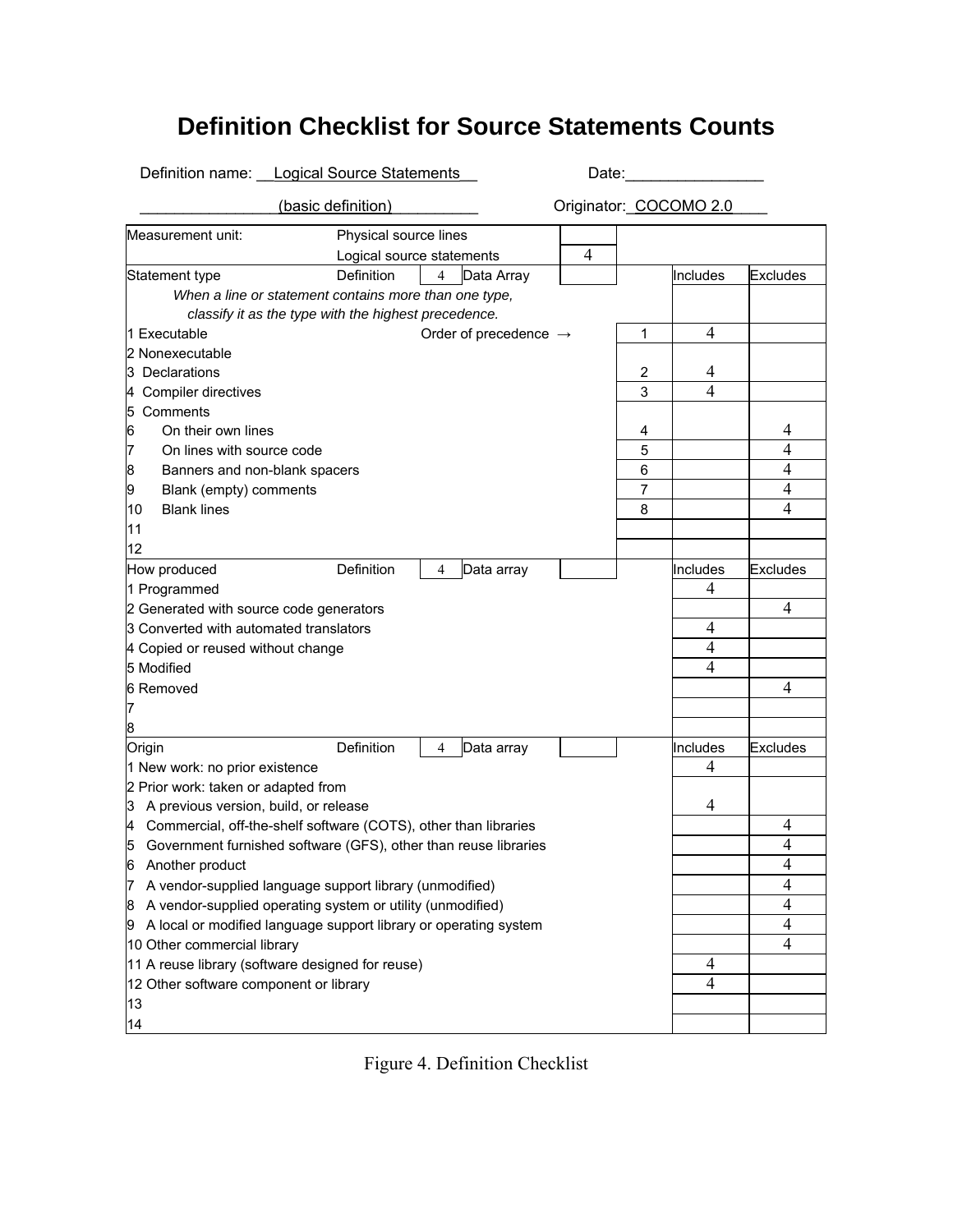| External Input (Inputs)               | Count each unique user data or user control input type that (i) enters<br>the external boundary of the software system being measured and (ii)<br>adds or changes data in a logical internal file.                                                              |
|---------------------------------------|-----------------------------------------------------------------------------------------------------------------------------------------------------------------------------------------------------------------------------------------------------------------|
| External Output (Outputs)             | Count each unique user data or control output type that leaves the<br>external boundary of the software system being measured.                                                                                                                                  |
| Internal Logical File (Files)         | Count each major logical group of user data or control information in<br>the software system as a logical internal file type. Include each<br>logical file (e.g., each logical group of data) that is generated, used,<br>or maintained by the software system. |
| External Interface Files (Interfaces) | Files passed or shared between software systems should be counted<br>as external interface file types within each system.                                                                                                                                       |
| External Inquiry (Queries)            | Count each unique input-output combination, where an input causes<br>and generates an immediate output, as an external inquiry type.                                                                                                                            |

Each instance of these function types is then classified by complexity level. The complexity levels determine a set of weights, which are applied to their corresponding function counts to determine the Unadjusted Function Points quantity. This is the Function Point sizing metric used by COCOMO 2.0. The usual Function Point procedure involves assessing the degree of influence (DI) of fourteen application characteristics on the software project determined according to a rating scale of 0.0 to 0.05 for each characteristic. The 14 ratings are added together, and added to a base level of 0.65 to produce a general characteristics adjustment factor that ranges from 0.65 to 1.35.

Each of these fourteen characteristics, such as distributed functions, performance, and reusability, thus have a maximum of 5% contribution to estimated effort. This is inconsistent with COCOMO experience; thus COCOMO 2.0 uses Unadjusted Function Points for sizing, and applies its reuse factors, cost driver effort multipliers, and exponent scale factors to this sizing quantity. The COCOMO 2.0 procedure for determining Unadjusted Function Points is shown in Figure 5.

#### **4.3 Reuse and Re-engineering**

#### *4.3.1 Nonlinear Reuse Effects*

The COCOMO 2.0 treatment of software reuse and re-engineering differs significantly from that of the original COCOMO in that it uses a nonlinear estimation model. In the original COCOMO reuse model, the cost of reusing software is basically a linear function of the extent that the reused software needs to be modified. This involves estimating the amount of software to be adapted, ASLOC, and three degree-ofmodification parameters: DM, the percentage of design modification; CM, the percentage of code modification, and IM, the percentage of the original integration effort required for integrating the reused software.

These are used to determine an equivalent number of new instructions to be used as the COCOMO size parameter:

$$
ESLOC = ASLOC \times \frac{(0.4 \times DM + 0.3 \times CM + 0.3 \times IM)}{100}
$$
EQ1.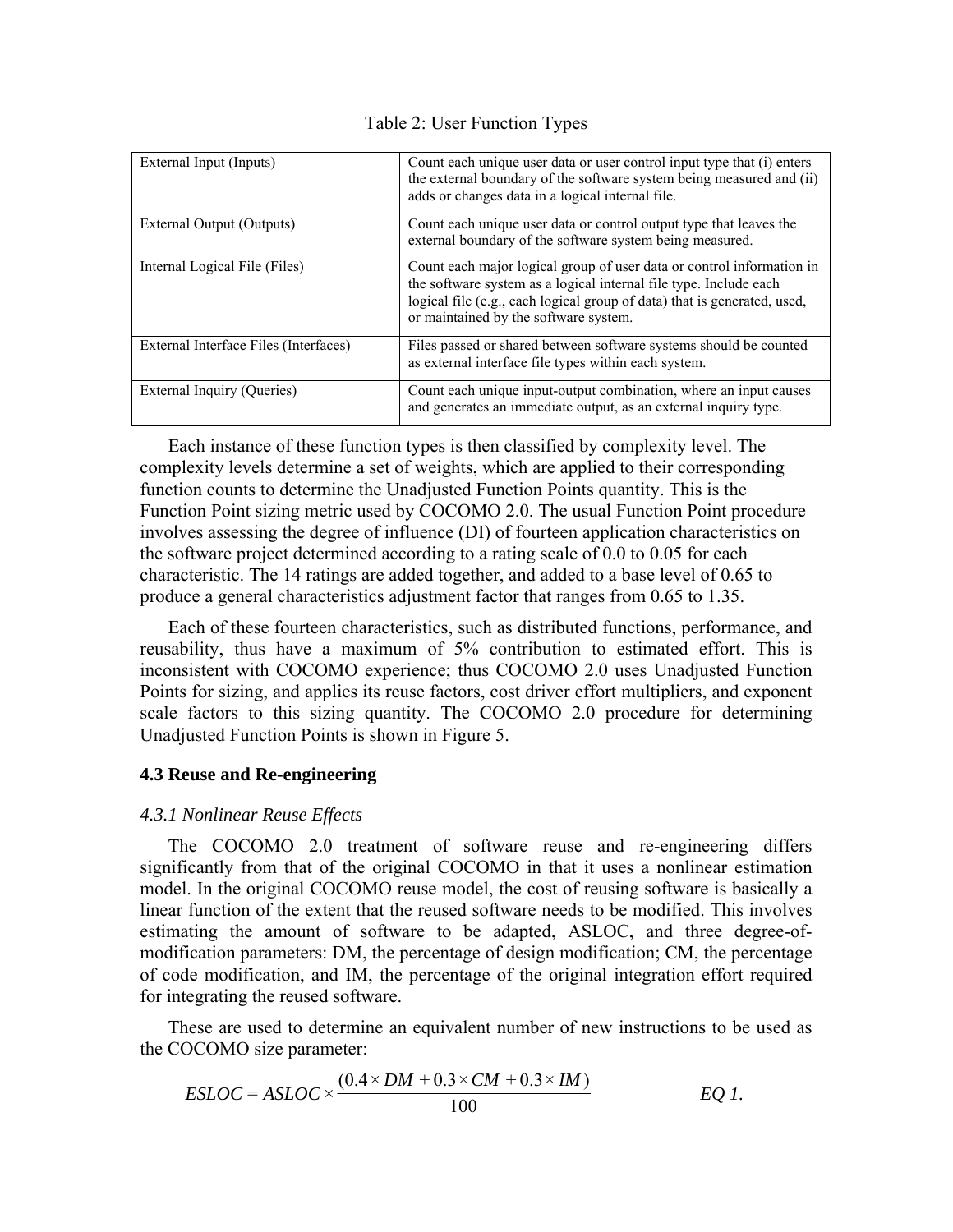Thus, if the software is used without modification, its additional size contribution will be zero. Otherwise, its additional size contribution will be a linear function of DM, CM, and IM.

However, the analysis in [Selby 1988] of reuse costs across nearly 3000 reused modules in the NASA Software Engineering Laboratory indicates that the reuse cost function is nonlinear in two significant ways (see Figure 6):

- It does not go through the origin. There is generally a cost of about 5% for assessing, selecting, and assimilating the reusable component.
- Small modifications generate disproportionately large costs. This is primarily due to two factors: the cost of understanding the software to be modified, and the relative cost of interface checking.

A COCOMO 2.0 reuse model which accommodates these nonlinearities is presented below.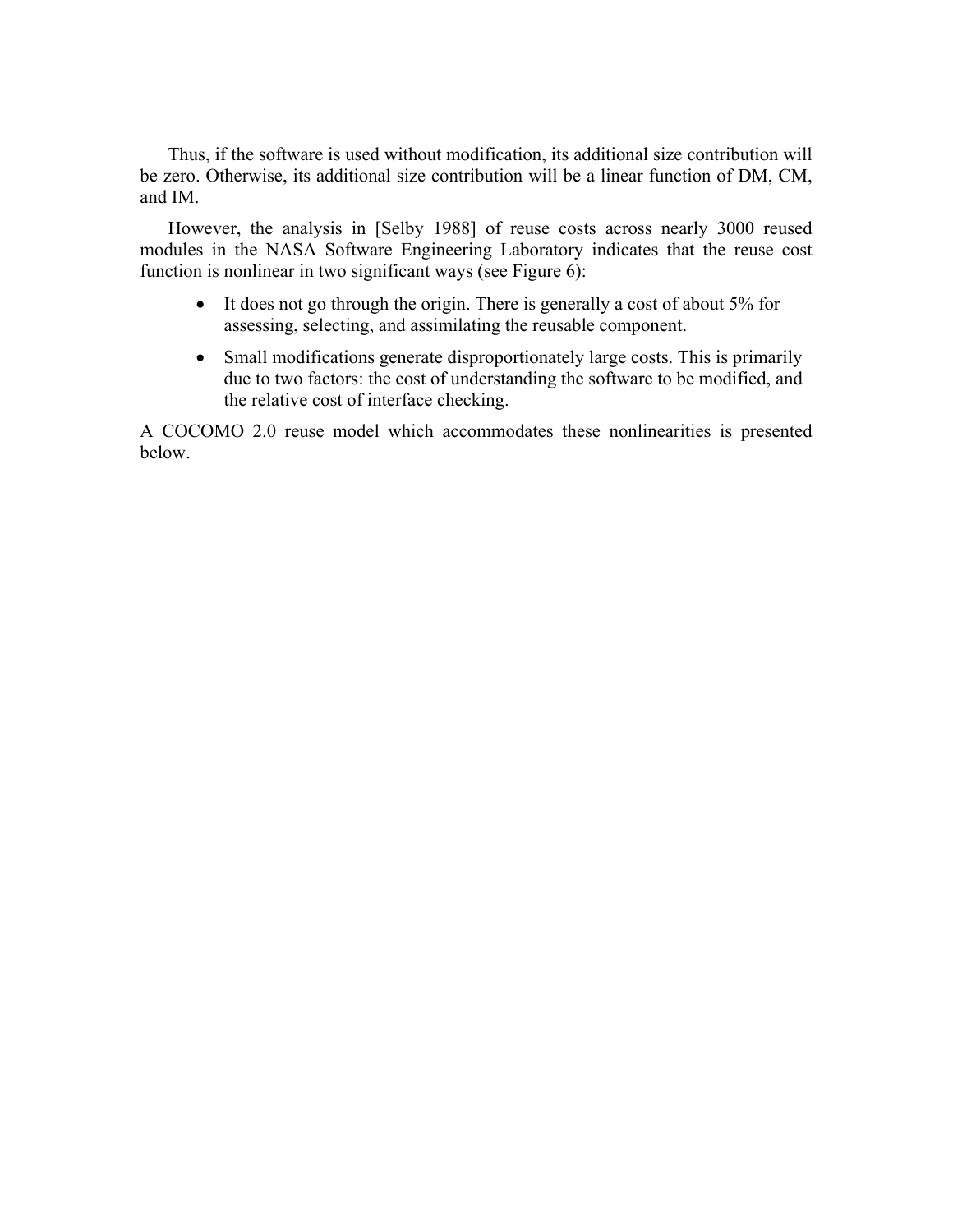- Step 1: Determine function counts by type. The unadjusted function counts should be counted by a lead technical person based on information in the software requirements and design documents. The number of each of the five user function types should be counted (Internal Logical File\* (ILF), External Interface File (EIF), External Input (EI), External Output (EO), and External Inquiry (EQ)).
- Step 2: Determine complexity-level function counts. Classify each function count into Low, Average and High complexity levels depending on the number of data element types contained and the number of file types referenced. Use the following scheme:

|                 | For ILF and EIF      |           |       |                      | For EO and EQ |          |       |                      |         | For EI   |       |
|-----------------|----------------------|-----------|-------|----------------------|---------------|----------|-------|----------------------|---------|----------|-------|
| <b>Record</b>   | <b>Data Elements</b> |           | File  | <b>Data Elements</b> |               | File     |       | <b>Data Elements</b> |         |          |       |
| <b>Elements</b> | $1 - 19$             | $20 - 50$ | $51+$ | <b>Types</b>         | $1 - 5$       | $6 - 19$ | $20+$ | <b>Types</b>         | $1 - 4$ | $5 - 15$ | $16+$ |
|                 | Low                  | Low       | Avg   | $0$ or $1$           | Low           | Low      | Avg   | $0$ or $1$           | Low     | Low      | Avg   |
| $2 - 5$         | Low                  | Avg       | High  | $2 - 3$              | Low           | Avg      | High  | $2 - 3$              | Low     | Avg      | High  |
| $6+$            | Avg                  | High      | High  | 4+                   | Avg           | High     | High  | $3+$                 | Avg     | High     | High  |

Step 3: Apply complexity weights. Weight the number in each cell using the following scheme. The weights reflect the relative value of the function to the user.

| <b>Function Type</b>             |     | <b>Complexity-Weight</b> |      |  |  |  |  |
|----------------------------------|-----|--------------------------|------|--|--|--|--|
|                                  | Low | Average                  | High |  |  |  |  |
| Internal Logical Files           |     | 10                       | 15   |  |  |  |  |
| <b>External Interfaces Files</b> |     |                          | 10   |  |  |  |  |
| External Inputs                  | 3   |                          | 6    |  |  |  |  |
| <b>External Outputs</b>          |     |                          | 7    |  |  |  |  |
| <b>External Inquiries</b>        | 3   |                          | 6    |  |  |  |  |

Step 4: Compute Unadjusted Function Points. Add all the weighted functions counts to get one number, the Unadjusted Function Points.

Note: The word *file* refers to a logically related group of data and not the physical implementation of those groups of data

Figure 5. Function Count Procedure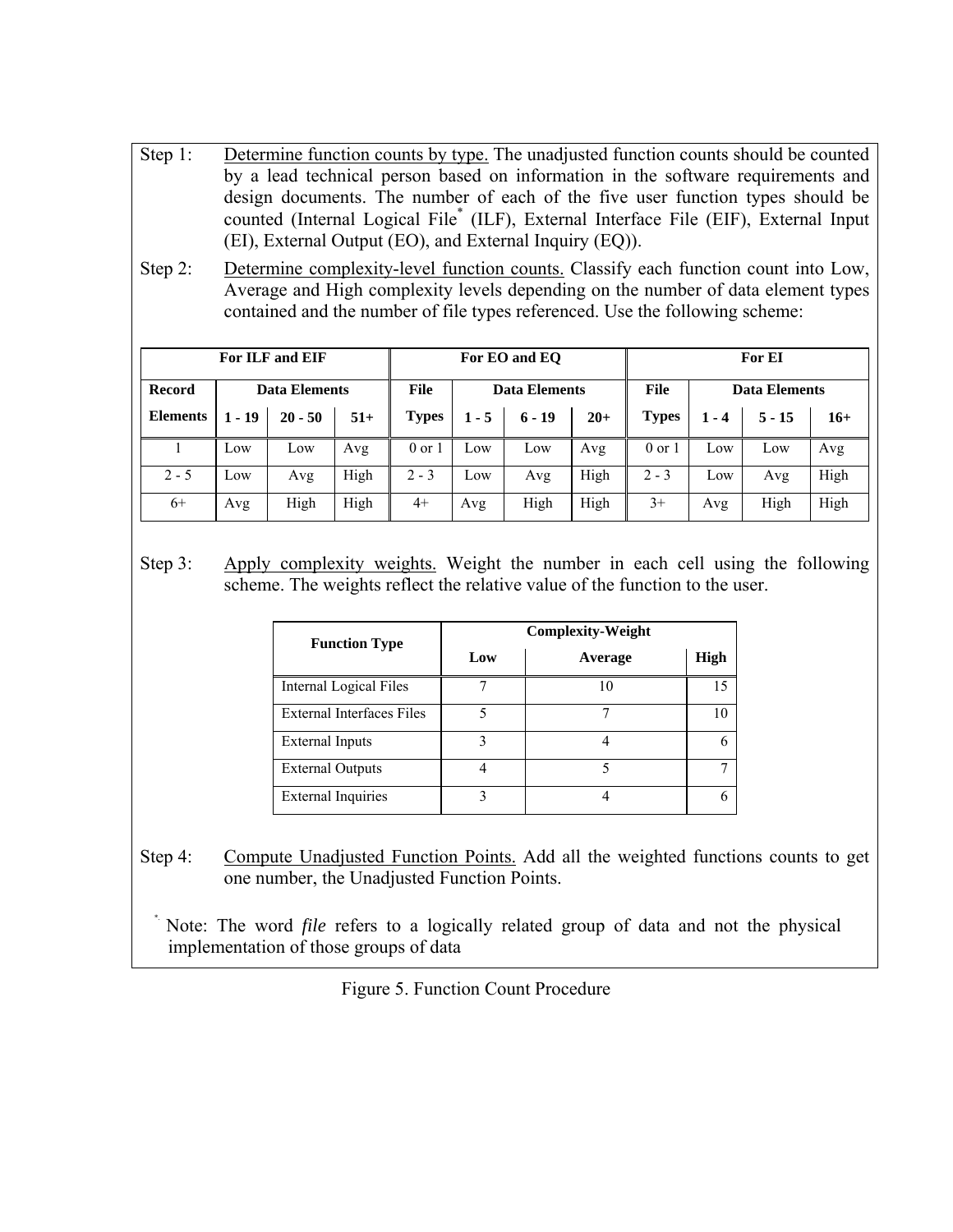

Figure 6. Nonlinear Reuse Effects



Figure 7. Number of Module Interface Checks vs. Fraction Modified

#### *4.3.2 COCOMO 2.0 Reuse Model*

[Parikh and Zvegintzov 1983] contains data indicating that 47% of the effort in software maintenance involves understanding the software to be modified. Thus, as soon as one goes from unmodified (black-box) reuse to modified-software (white-box) reuse, one encounters this software understanding penalty. Also, [Gerlich and Denskat 1994] shows that, if one modifies *k* out of *m* software modules, the number *N* of module interface checks required is  $N = k * (m-k) + k * (k-1)/2$ .

Figure 7 shows this relation between the number of modules modified *k* and the resulting number of module interface checks required.

The shape of this curve is similar for other values of *m*. It indicates that there are nonlinear effects involved in the module interface checking which occurs during the design, code, integration, and test of modified software.

The size of both the software understanding penalty and the module interface checking penalty can be reduced by good software stucturing. Modular, hierarchical structuring can reduce the number of interfaces which need checking [Gerlich and Denskat 1994], and software which is well structured, explained, and related to its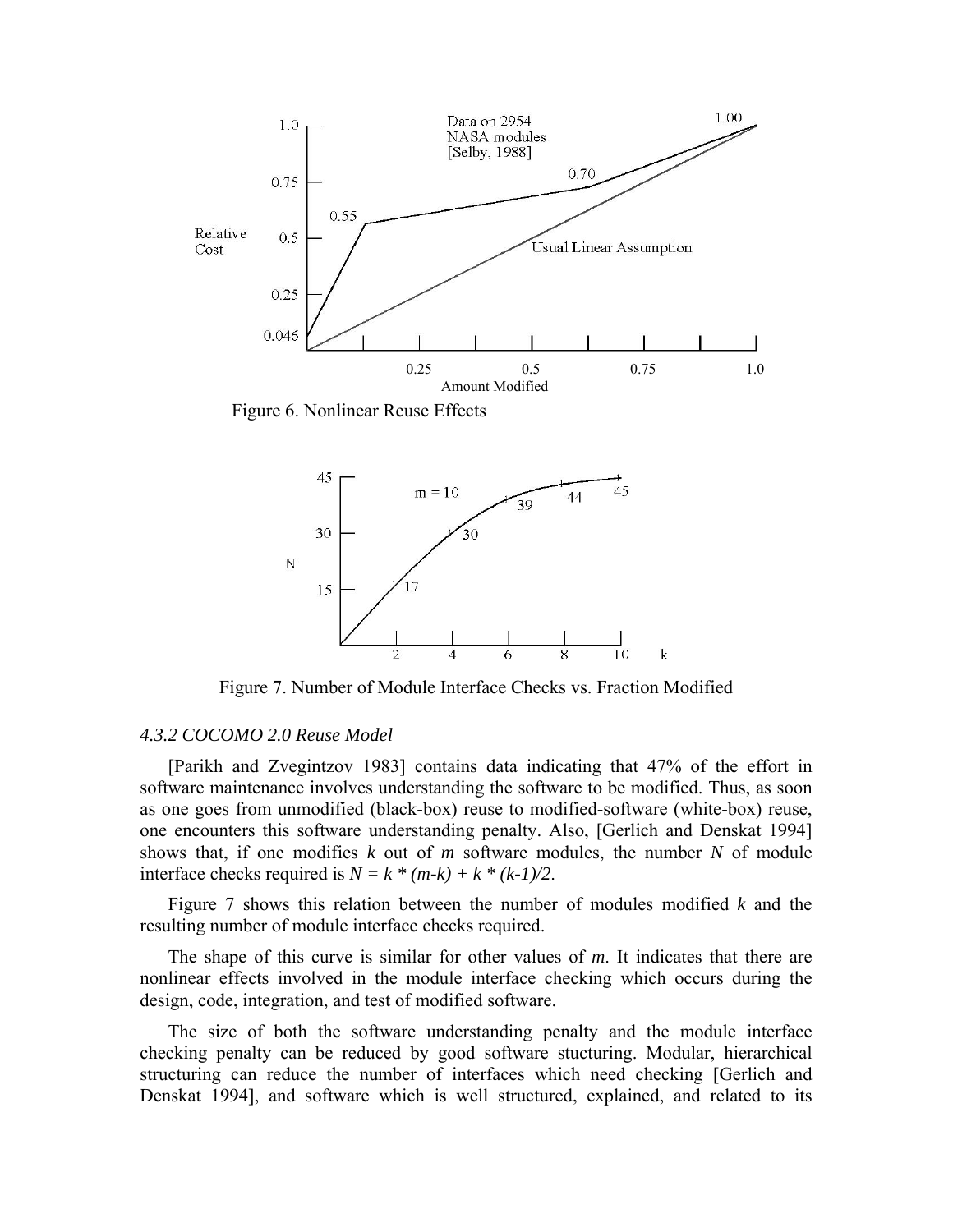mission will be easier to understand. COCOMO 2.0 reflects this in its allocation of estimated effort for modifying reusable software. The COCOMO 2.0 reuse equation for equivalent new software to be developed is:

$$
ESLOC = ASLOC \times \frac{(AA + SU + 0.4 \times DM + 0.3 \times CM + 0.3 \times IM)}{100}
$$
 *EQ 2.*

The software understanding increment SU is obtained from Table 3. As indicated in Table 3, if the software is rated very high on structure, applications clarity, and selfdescriptiveness, the software understanding and interface checking penalty is only 10%. If the software is rated very low on these factors, the penalty is 50%.

|                                      | <b>Very Low</b>                                                   | Low                                                                      | <b>Nom</b>                                                              | High                                                                                       | <b>Very High</b>                                                                                          |
|--------------------------------------|-------------------------------------------------------------------|--------------------------------------------------------------------------|-------------------------------------------------------------------------|--------------------------------------------------------------------------------------------|-----------------------------------------------------------------------------------------------------------|
| <b>Structure</b>                     | Very low<br>cohesion, high<br>coupling,<br>spaghetti code.        | Moderately low<br>cohesion, high<br>coupling.                            | Reasonably<br>well-structured;<br>some weak<br>areas.                   | High cohesion,<br>low coupling.                                                            | <b>Strong</b><br>modularity,<br>information<br>hiding in data /<br>control<br>structures.                 |
| <b>Application</b><br><b>Clarity</b> | No match<br>between program<br>and application<br>world views.    | Some<br>correlation<br>between<br>program and<br>application.            | Moderate<br>correlation<br>between<br>program and<br>application.       | Good<br>correlation<br>between<br>program and<br>application.                              | Clear match<br>between<br>program and<br>application<br>world-views.                                      |
| Self-<br><b>Descriptiveness</b>      | Obscure code;<br>documentation<br>missing, obscure<br>or obsolete | Some code<br>commentary<br>and headers;<br>some useful<br>documentation. | Moderate level<br>of code<br>commentary,<br>headers.<br>documentations. | Good code<br>commentary<br>and headers;<br>useful<br>documentation;<br>some weak<br>areas. | Self-descriptive<br>code;<br>documentation<br>up-to-date,<br>well-organized,<br>with design<br>rationale. |
| <b>SU</b> Increment to<br>AAF        | 50                                                                | 40                                                                       | 30                                                                      | 20                                                                                         | 10                                                                                                        |

Table 3: Rating Scale for Software Understanding Increment SU

The other nonlinear reuse increment deals with the degree of assessment and assimilation needed to determine whether even a fully-reused software module is appropriate to the application, and to integrate its description into the overall product description. Table 4 provides the rating scale and values for the Assessment and Assimilation increment AA. For software conversion, this factor extends the Conversion Planning Increment in [Boehm 1981, p. 558].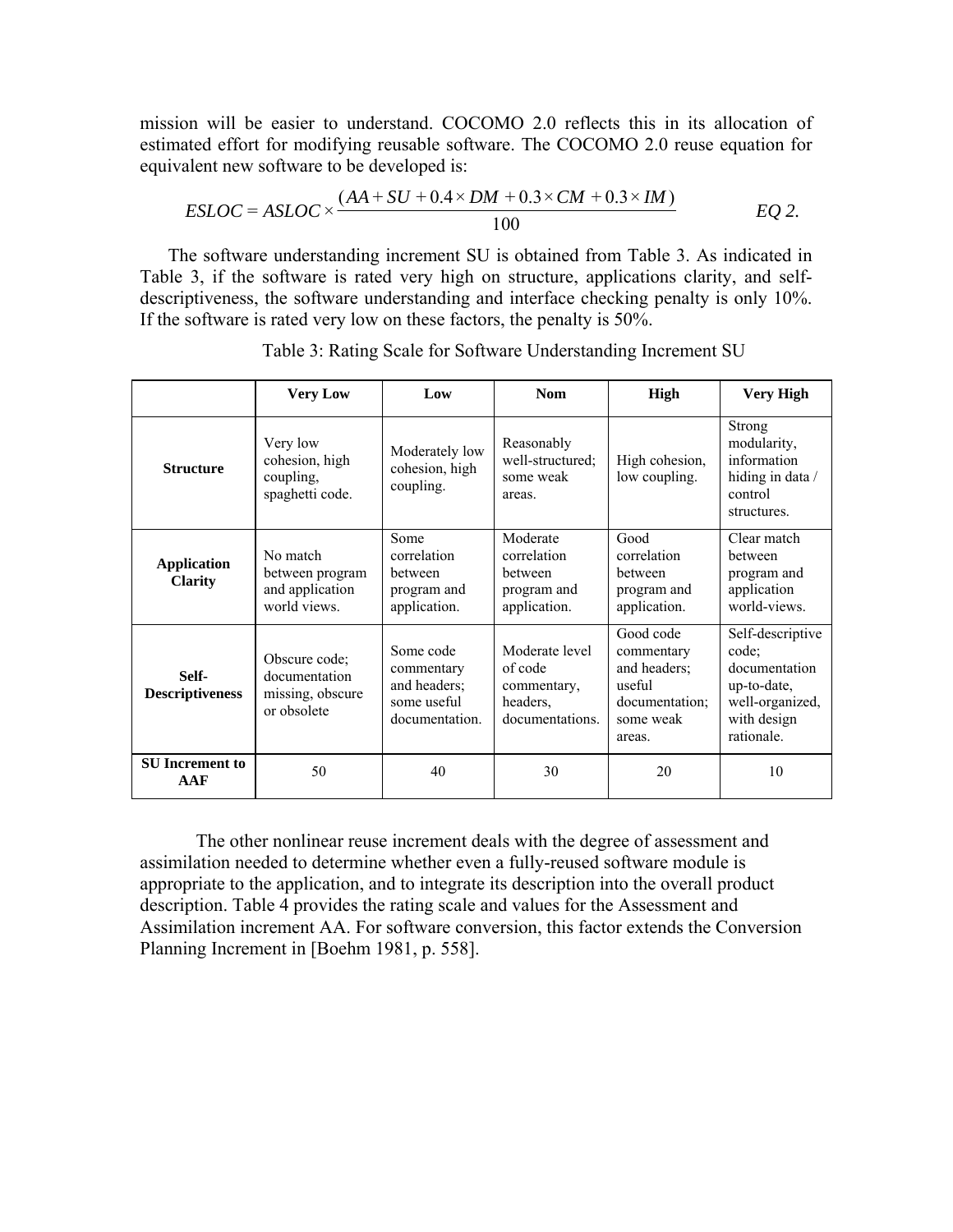| AA Increment | Level of AA Effort                                       |
|--------------|----------------------------------------------------------|
|              | None                                                     |
|              | Basic module search and documentation                    |
|              | Some module Test and Evaluation $(T\&E)$ , documentation |
| 6            | Considerable module T&E, documentation                   |
|              | Extensive module T&E, documentation                      |

Table 4: Rating Scale for Assessment and Assimilation Increment (AA)

#### *4.3.3 Re-engineering and Conversion Cost Estimation*

.

The COCOMO 2.0 reuse model needs additional refinement to estimate the costs of software re-engineering and conversion. The major difference in re-engineering and conversion is the efficiency of automated tools for software restructuring. These can lead to very high values for the percentage of code modified (CM in the COCOMO 2.0 reuse model), but with very little corresponding effort. For example, in the NIST reengineering case study [Ruhl and Gunn 1991], 80% of the code (13,131 COBOL source statements) was re-engineered by automatic translation, and the actual re-engineering effort, 35 person months, was a factor of over 4 lower than the COCOMO estimate of 152 person months.

The COCOMO 2.0 re-engineering and conversion estimation approach involves estimation of an additional parameter, AT, the percentage of the code that is reengineered by automatic translation. Based on an analysis of the project data above, an effort estimator for automated translation is 2400 source statements / person month; the normal COCOMO 2.0 reuse model is used for the remainder of the re-engineered software.

The NIST case study also provides useful guidance on estimating the AT factor, which is a strong function of the difference between the boundary conditions (e.g., use of COTS packages, change from batch to interactive operation) of the old code and the reengineered code. The NIST data on percentage of automated translation (from an original batch processing application without COTS utilities) are given in Table 5.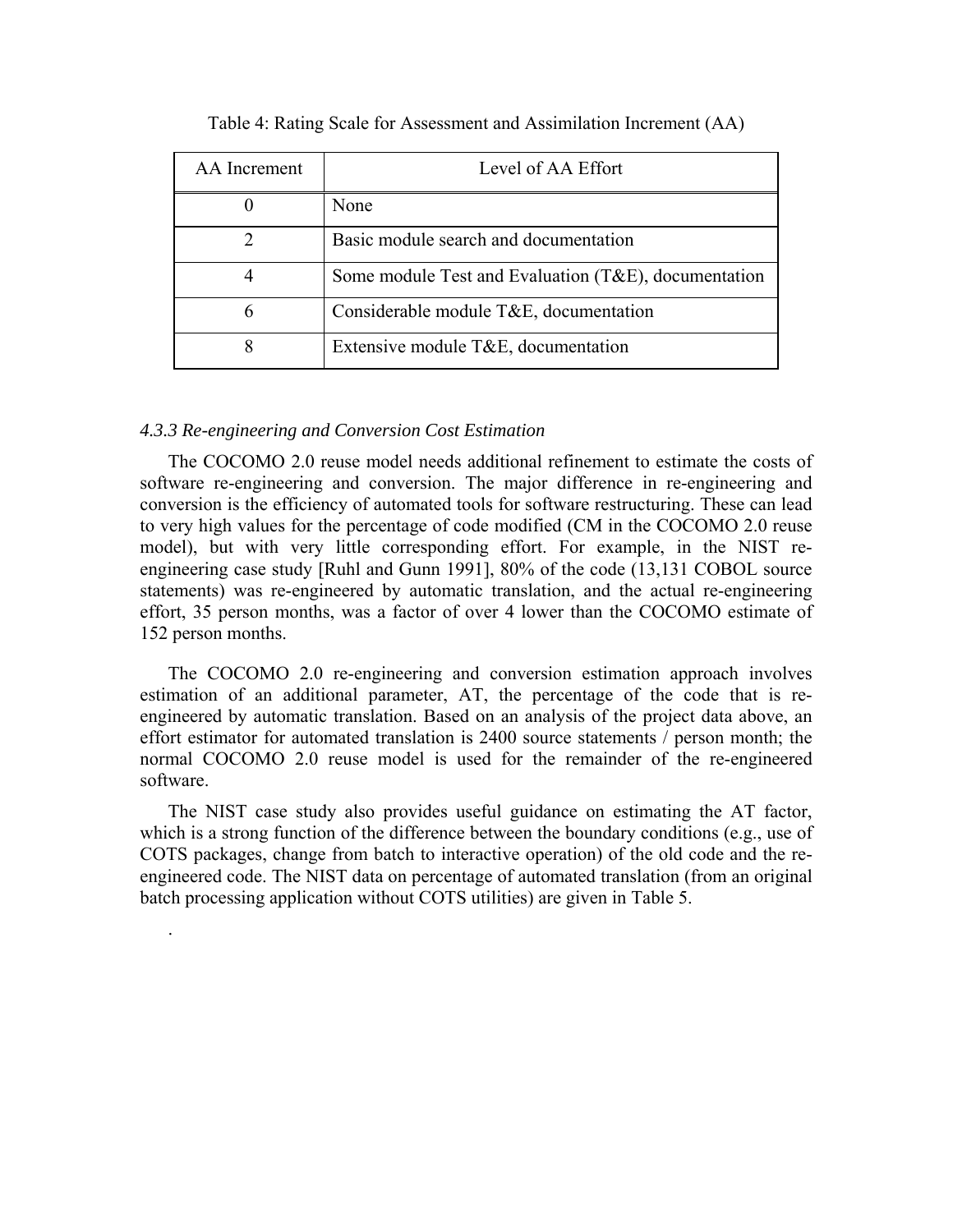| Re-engineering Target  | $AT$ (% automated translation) |
|------------------------|--------------------------------|
| Batch processing       | 96%                            |
| <b>Batch with SORT</b> | 90%                            |
| <b>Batch with DBMS</b> | 88%                            |
| Batch, SORT, DBMS      | 82%                            |
| Interactive            | 50%                            |

Table 5: Variation in Percentage of Automated Re-engineering [Ruhl and Gunn 1991]

#### **4.4 Breakage**

COCOMO 2.0 replaces the COCOMO Requirements Volatility effort multiplier and the Ada COCOMO Requirements Volatility exponent driver by a breakage percentage, BRAK, used to adjust the effective size of the product. Consider a project which delivers 100,000 instructions but discards the equivalent of an additional 20,000 instructions. This project would have a BRAK value of 20, which would be used to adjust its effective size to 120,000 instructions for COCOMO 2.0 estimation. The BRAK factor is not used in the Applications Composition model, where a certain degree of product iteration is expected, and included in the data calibration.

#### **4.5 Applications Maintenance**

The original COCOMO used Annual Change Traffic (ACT), the percentage of code modified and added to the software product per year, as the primary measure for sizing a software maintenance activity. This has caused some difficulties, primarily the restriction to annual increment and a set of inconsistencies with the reuse model. COCOMO 2.0 remedies these difficulties by applying the reuse model to maintenance as well.

## **5. COST FACTORS: SCALING**

#### **5.1 Modeling Software Economies and Diseconomies of Scale**

Software cost estimation models often have an exponential factor to account for the relative economies or diseconomies of scale encountered as a software project increases its size. This factor is generally represented as the exponent *B* in the equation:

$$
Effort = A \times (Size)^{B}
$$
EQ3.

If *B < 1.0*, the project exhibits economies of scale. If the product's size is doubled, the project effort is less than doubled. The project's productivity increases as the product size is increased. Some project economies of scale can be achieved via project-specific tools (e.g., simulations, test-beds), but in general these are difficult to achieve. For small projects, fixed startup costs such as tool tailoring and setup of standards and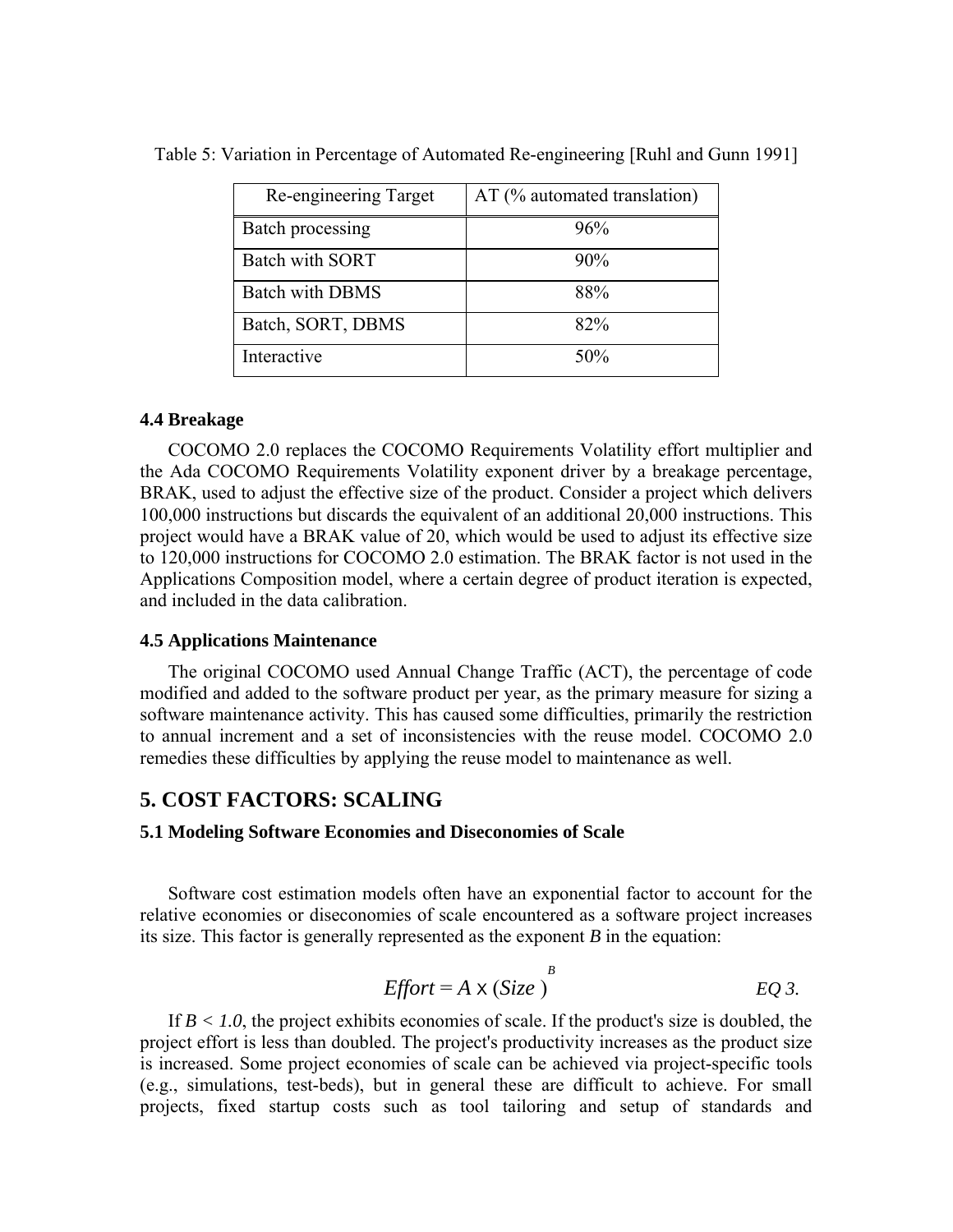administrative reports are often a source of economies of scale.

If  $B = 1.0$ , the economies and diseconomies of scale are in balance. This linear model is often used for cost estimation of small projects. It is used for the COCOMO 2.0 Applications Composition model.

If  $B > 1.0$ , the project exhibits diseconomies of scale. This is generally due to two main factors: growth of interpersonal communications overhead and growth of largesystem integration overhead. Larger projects will have more personnel, and thus more interpersonal communications paths consuming overhead. Integrating a small product as part of a larger product requires not only the effort to develop the small product, but also the additional overhead effort to design, maintain, integrate, and test its interfaces with the remainder of the product.

See [Banker et al 1994a] for a further discussion of software economies and diseconomies of scale.

The COCOMO 2.0 value for the coefficient *A* in *EQ 3* is provisionally set at 3.0 Initial calibration of COCOMO 2.0 to the original COCOMO project database [Boehm 1981, pp. 496-97] indicates that this is a reasonable starting point.

#### **5.2 COCOMO and Ada COCOMO Scaling Approaches**

The data analysis on the original COCOMO indicated that its projects exhibited net diseconomies of scale. The projects factored into three classes or modes of software development (Organic, Semidetached, and Embedded), whose exponents *B* were 1.05, 1.12, and 1.20, respectively. The distinguishing factors of these modes were basically environmental: Embedded-mode projects were more unprecedented, requiring more communication overhead and complex integration; and less flexible, requiring more communications overhead and extra effort to resolve issues within tight schedule, budget, interface, and performance constraints.

The scaling model in Ada COCOMO continued to exhibit diseconomies of scale, but recognized that a good deal of the diseconomy could be reduced via management controllables. Communications overhead and integration overhead could be reduced significantly by early risk and error elimination; by using thorough, validated architectural specifications; and by stabilizing requirements. These practices were combined into an Ada process model [Boehm and Royce 1989, Royce 1990]. The project's use of these practices, and an Ada process model experience or maturity factor, were used in Ada COCOMO to determine the scale factor *B*.

Ada COCOMO applied this approach to only one of the COCOMO development modes, the Embedded mode. Rather than a single exponent  $B = 1.20$  for this mode, Ada COCOMO enabled *B* to vary from 1.04 to 1.24, depending on the project's progress in reducing diseconomies of scale via early risk elimination, solid architecture, stable requirements, and Ada process maturity.

#### **5.3 COCOMO 2.0 Scaling Approach**

COCOMO 2.0 combines the COCOMO and Ada COCOMO scaling approaches into a single rating-driven model. It is similar to that of Ada COCOMO in having additive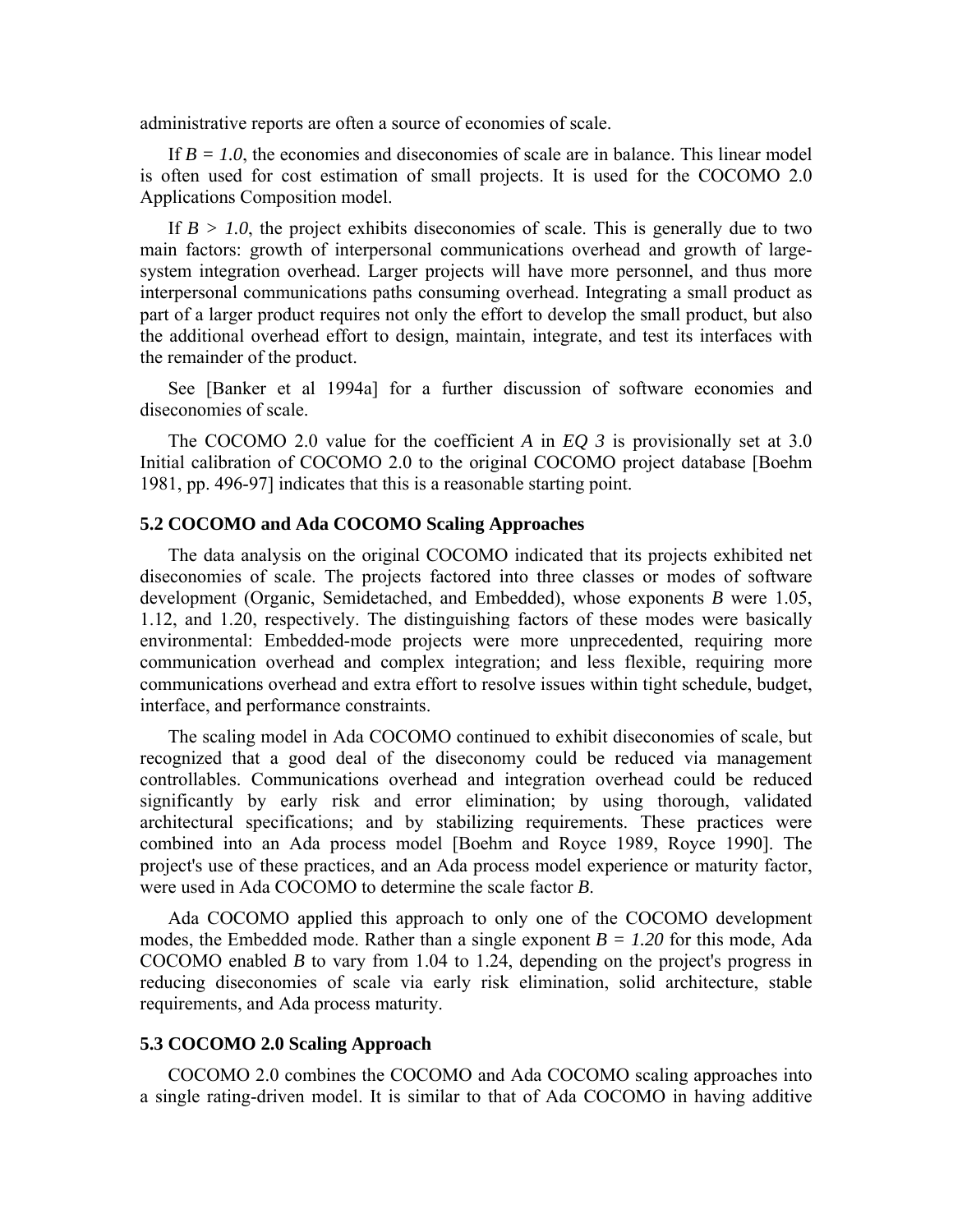factors applied to a base exponent *B*. It includes the Ada COCOMO factors, but combines the architecture and risk factors into a single factor, and replaces the Ada process maturity factor with a Software Engineering Institute (SEI) process maturity factor (The exact form of this factor is still being worked out with the SEI). The scaling model also adds two factors, precedentedness and flexibility, to account for the mode effects in original COCOMO, and adds a Team Cohesiveness factor to account for the diseconomyof-scale effects on software projects whose developers, customers, and users have difficulty in synchronizing their efforts. It does not include the Ada COCOMO Requirements Volatility factor, which is now covered by increasing the effective product size via the Breakage factor.

Table 7 provides the rating levels for the COCOMO 2.0 scale factors. A project's numerical ratings *W* are summed across all of the factors, and used to determine a scale exponent *B* via the following<sup>*i*</sup> formula:

$$
B = 1.01 + 0.01\Sigma W_{i}
$$
 *EQ 4.*

Thus, a 100 KSLOC project with Extra High (0) ratings for all factors will have  $\frac{2W_i}{T}$ *0, B = 1.01*, and a relative effort  $E = 100^{1.01} = 105$  *PM*. A project with Very Low (5) ratings for all factors will have  $^2W = 25$ ,  $B = 1.26$ , and a relative effort  $E = 331$  *PM*. This represents a large variation, but the increase involved in a one-unit change in one of the factors is only about 4.7%. Thus, this approach avoids the 40% swings involved in choosing a development mode for a 100 KSLOC product in the original COCOMO.

| <b>Scale Factors</b>               | <b>Very Low</b>                | Low                            | <b>Nominal</b>                                                  | <b>High</b>            | <b>Very High</b>      | <b>Extra High</b>        |
|------------------------------------|--------------------------------|--------------------------------|-----------------------------------------------------------------|------------------------|-----------------------|--------------------------|
| $(W_i)$                            | (5)                            | (4)                            | (3)                                                             | (2)                    | (1)                   | $\left( 0\right)$        |
| Precedentedness                    | thoroughly<br>unprecedented    | Largely<br>unprecedented       | somewhat<br>unprecedented                                       | generally<br>familiar  | largely<br>familiar   | throughly<br>familiar    |
| Development<br>Flexibility         | rigorous                       | occasional<br>relaxation       | some<br>relaxation                                              | general<br>conformity  | some<br>conformity    | general goals            |
| Architecture /<br>risk resolution* | little $(20\%)$                | some $(40\%)$                  | often $(60\%)$                                                  | generally<br>(75%)     | mostly $(90\%)$       | full $(100\%)$           |
| Team cohesion                      | very difficult<br>interactions | some difficult<br>interactions | basically<br>cooperative<br>interactions                        | largely<br>cooperative | highly<br>cooperative | seamless<br>interactions |
| Process maturity†                  |                                |                                | Weighted average of "Yes" answers to CMM Maturity Ouestionnaire |                        |                       |                          |

Table 6: Rating Scheme for the COCOMO 2.0 Scale Factors

\* % significant module interfaces specified,% significant risks eliminated.

† The form of the Process Maturity scale is being resolved in coordination with the SEI. The intent is to produce a process maturity rating as a weighted average of the project's percentage compliance levels to the 18 Key Process Areas in Version 1.1 of the Capability Maturity Model-based [Paulk et al. 1993] rather than to use the previous 1-to-5 maturity levels. The weights to be applied to the Key Process Areas are still being determined.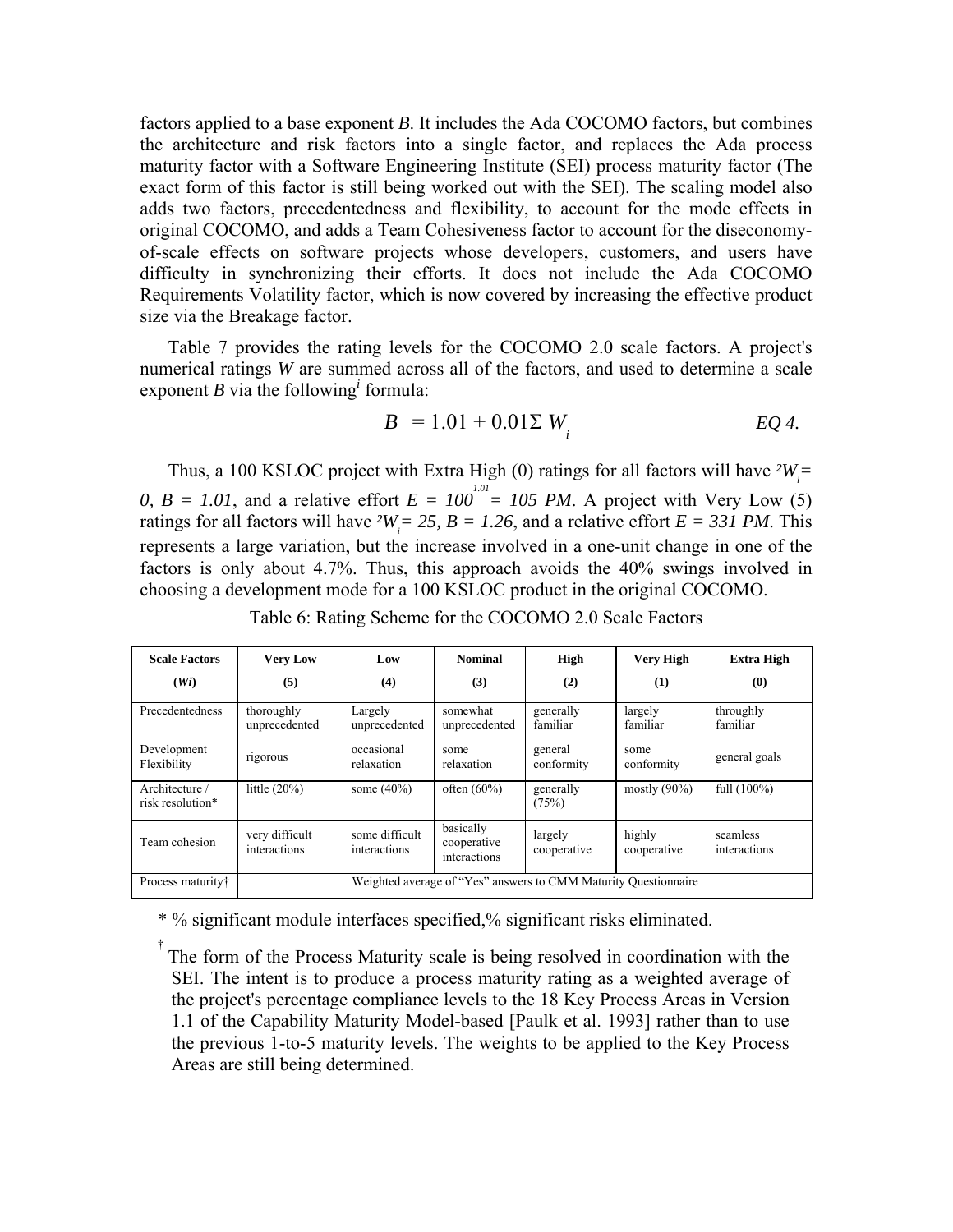## **6. Cost Factors: Effort-Multiplier Cost Drivers**

COCOMO 2.0 continues the COCOMO and Ada COCOMO practice of using a set of effort multipliers to adjust the nominal person-month estimate obtained from the project's size and exponent drivers:

$$
PM_{adjusted} = PM_{nominal} \times (\prod_i EM_i) \qquad \qquad EQ 5.
$$

The primary selection and definition criteria for COCOMO 2.0 effort-multiplier cost drivers were:

- Continuity. Unless there has been a strong rationale otherwise, the COCOMO 2.0 baseline rating scales and effort multipliers are consistent with those in COCOMO and Ada COCOMO.
- Parsimony. Effort-multiplier cost drivers are included in the COCOMO 2.0 baseline model only if there has been a strong rationale that they would independently explain a significant source of project effort or productivity variation.

Table 7 summarizes the COCOMO 2.0 effort-multiplier cost drivers by the four categories of Product, Platform, Personnel, and Project Factors. The superscripts following the cost driver names indicated the differences between the COCOMO 2.0 cost drivers and their counterparts in COCOMO and Ada COCOMO:

blank - No difference in rating scales or effort multipliers

- \* Same rating scales, different effort multipliers
- † Different rating scales, different effort multipliers

Table 7 provides the COCOMO 2.0 effort multiplier rating scales. The following subsections elaborate on the treatment of these effort-multiplier cost drivers, and discuss those which have been dropped in COCOMO 2.0.

#### **6.1 Product Factors**

#### *6.1.1 RELY- Required Software Reliability*

COCOMO 2.0 retains the original COCOMO RELY rating scales and effort multipliers. Ada COCOMO contained a lower set of effort multiplier values for the higher RELY levels, based on a rationale that Ada's strong typing, tasking, exceptions, and other features eliminated significant classes of potential defects. Given the absence of strong evidence of a general effort-multiplier trend in this direction, the COCOMO 2.0 baseline RELY multipliers have not been changed from the original COCOMO, in consonance with the continuity criterion above.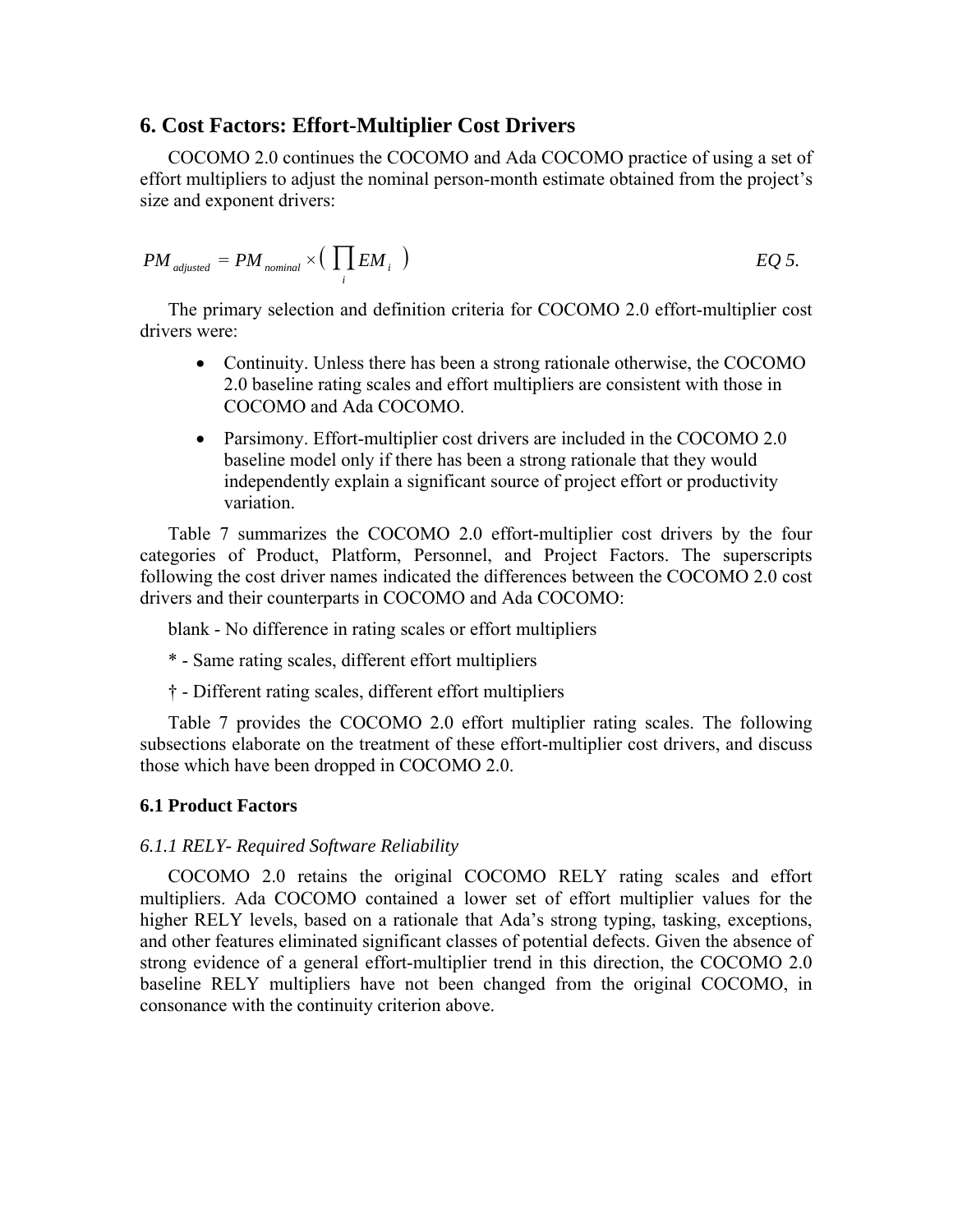|                | <b>Very Low</b>          | Low                       | <b>Nominal</b>                  | High                | <b>Very High</b>                     | <b>Extra High</b>         |
|----------------|--------------------------|---------------------------|---------------------------------|---------------------|--------------------------------------|---------------------------|
| <b>RELY</b>    | slight                   | low, easily               | moderate,                       | high                | risk to human                        |                           |
|                | inconvenie<br>nce        | recoverable<br>losses     | easily<br>recoverable           | financial<br>loss   | life                                 |                           |
|                |                          |                           | losses                          |                     |                                      |                           |
| <b>DATA</b>    |                          | DB                        | $10 \leq D/P <$                 | $100 \leq D/P <$    | $D/P \geq 1000$                      |                           |
|                |                          | bytes/Pgm                 | 100                             | 1000                |                                      |                           |
| CPLX           |                          | SLOC < 10                 | see Table 8                     |                     |                                      |                           |
| <b>RUSE</b>    |                          | none                      | across project                  | across              | across product                       | across                    |
|                |                          |                           |                                 | program             | line                                 | multiple<br>product lines |
| <b>DOCU</b>    | Many life-               | Some life-                | Right-sized to                  | Excessive           | Very excessive                       |                           |
|                | cycle needs<br>uncovered | cycle needs<br>uncovered. | life-cycle<br>needs             | for<br>life-cycle   | for life-cycle<br>needs              |                           |
|                |                          |                           |                                 | needs               |                                      |                           |
| <b>TIME</b>    |                          |                           |                                 |                     |                                      |                           |
|                |                          |                           | $\leq 50\%$ use of<br>available |                     |                                      |                           |
|                |                          |                           | execution                       | 70%                 | 85%                                  | 95%                       |
|                |                          |                           | time                            |                     |                                      |                           |
| <b>STOR</b>    |                          |                           | $\leq 50\%$ use of              |                     |                                      |                           |
|                |                          |                           | available                       | 70%                 | 85%                                  | 95%                       |
|                |                          |                           | storage                         |                     |                                      |                           |
| <b>PVOL</b>    |                          | major change              | major: 6 mo.;                   | major: 2            | major: 2 wk.;                        |                           |
|                |                          | every 12 mo.;             | minor: 2 wk.                    | mo.; minor:         | minor: 2 days                        |                           |
|                |                          | minor change              |                                 | $1$ wk.             |                                      |                           |
|                |                          | every 1 mo.               |                                 |                     |                                      |                           |
| <b>ACAP</b>    | 15th                     | 35th                      | 55th                            | 75th                | 90th percentile                      |                           |
| <b>PCAP</b>    | percentile<br>15th       | percentile<br>35th        | percentile<br>55th              | percentile<br>75th  | 90th percentile                      |                           |
|                | percentile               | percentile                | percentile                      | percentile          |                                      |                           |
| <b>PCON</b>    | 48% / year               | 24% / year                | $12\%$ / year                   | $6\%$ / year        | $3\%$ / year                         |                           |
| <b>AEXP</b>    | $\leq$ 2 months          | 6 months                  | 1 year                          | 3 years             | 6 years                              |                           |
| <b>PEXP</b>    | $\leq$ 2 months          | 6 months                  | 1 year                          | 3 years             | 6 year                               |                           |
| <b>LTEX</b>    | $\leq$ 2 months          | 6 months                  | 1 year                          | 3 years             | 6 year                               |                           |
| <b>TOOL</b>    | edit, code,              | simple,                   | basic lifecycle                 | strong,             | strong, mature,                      |                           |
|                | debug                    | frontend.                 | tools,                          | mature              | proactive life-                      |                           |
|                |                          | backend<br>CASE, little   | moderately<br>integrated        | lifecycle<br>tools. | cycle tools, well<br>integrated with |                           |
|                |                          | integration               |                                 | moderately          | processes,                           |                           |
|                |                          |                           |                                 | integrated          | methods, reuse                       |                           |
| SITE:          | Internation              | Multi-city and            | Multi-city or                   | Same city or        | Same building                        | Fully                     |
| Collocation    | al                       | Multi-                    | Multi-                          | metro, area         | or complex                           | collocated                |
|                |                          | company                   | company                         |                     |                                      |                           |
| SITE:          | Some                     | Individual                | Narrowband                      | Wideband            | Wideband                             | Interactive               |
| Communications | phone,                   | phone, FAX                | email                           | electronic          | elect. comm,                         | multimedia                |
|                | mail                     |                           |                                 | communicati         | occasional                           |                           |
|                |                          |                           |                                 | on.                 | video conf.                          |                           |
| <b>SCED</b>    | 75% of                   | 85%                       | $100\%$                         | 130%                | $160\%$                              |                           |
|                | nominal                  |                           |                                 |                     |                                      |                           |

|  |  | Table 7: Effort Multipliers Cost Driver Ratings for the Post-Architecture model |  |
|--|--|---------------------------------------------------------------------------------|--|
|  |  |                                                                                 |  |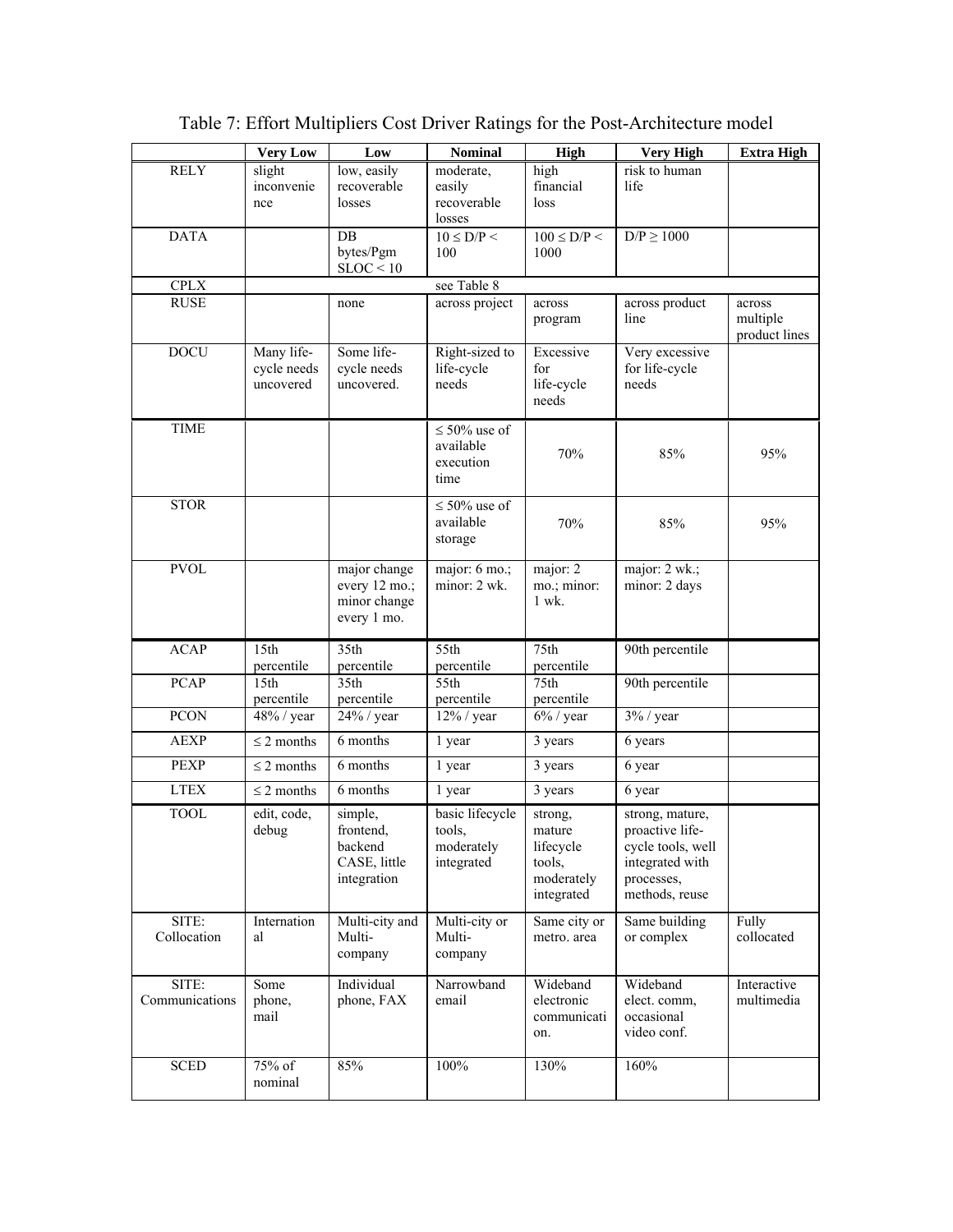#### *6.1.2 DATA - Data Base Size*

As with RELY, there has been no strong evidence of a need for change of the DATA ratings and effort multipliers. They remain the same in COCOMO 2.0 under the continuity criterion.

#### *6.1.3 CPLX - Product Complexity*

Table 8 provides the new COCOMO 2.0 CPLX rating scale. It has been updated to reflect several changes in computer and software technology and applications. These include an additional rating scale for User Interface Management Operations, effects of distributed and parallel processing, and advances in data/object base technology and middleware technology.

Ada COCOMO contained a lower set of effort multiplier values for the higher CPLX levels, based on a rationale that its models for tasking, exceptions, encapsulation, etc., made many previously complex issues easier to deal with. However, the rating-scale revisions in Table 8 introduce additional high-complexity areas such as parallelization, distributed hard real-time control, and virtual reality, which are not particularly simplified by Ada or other programming language constructs. Overall, it appears that the growth in desired product complexity keeps pace with the growth in technology. Thus, the COCOMO 2.0 baseline CPLX multipliers have not been changed from the original COCOMO, in consonance with the continuity criterion.

#### *6.1.4 RUSE - Required Reusability*

Ada COCOMO added this cost driver to account for the additional effort needed to construct components intended for reuse on the current or future projects. It had four rating levels and multipliers ranging from 1.0 to 1.5. Subsequent experience indicated that both the rating levels and range of effort multipliers needed to be expanded. For example, AT&T has experienced a cost escalation factor of 2.25 in developing software for broad-based reuse. In reconciling recent experience with the previous Ada COCOMO data, it appeared that broad-based reuse required a High or Very High level of Required Reliability, which brought the effective Ada COCOMO reuse-multiplier range up to  $(1.5)(1.4)$  = 2.10. The baseline RUSE COCOMO 2.0 effort multipliers have a productivity range of 1.75, yielding a combined RUSE-RELY productivity range of  $(1.75)(1.4) =$ 

## 2.45.

#### *6.1.5 DOCU - Documentation match to life-cycle needs*

Several software cost models have a cost driver for the level of required documentation. In COCOMO 2.0, the rating scale for the DOCU cost driver is evaluated in terms of the suitability of the project's documentation to its life-cycle needs. The rating scale goes from Very Low (many life-cycle needs uncovered) to Very High (very excessive for life-cycle needs). The baseline productivity range for DOCU is 1.38.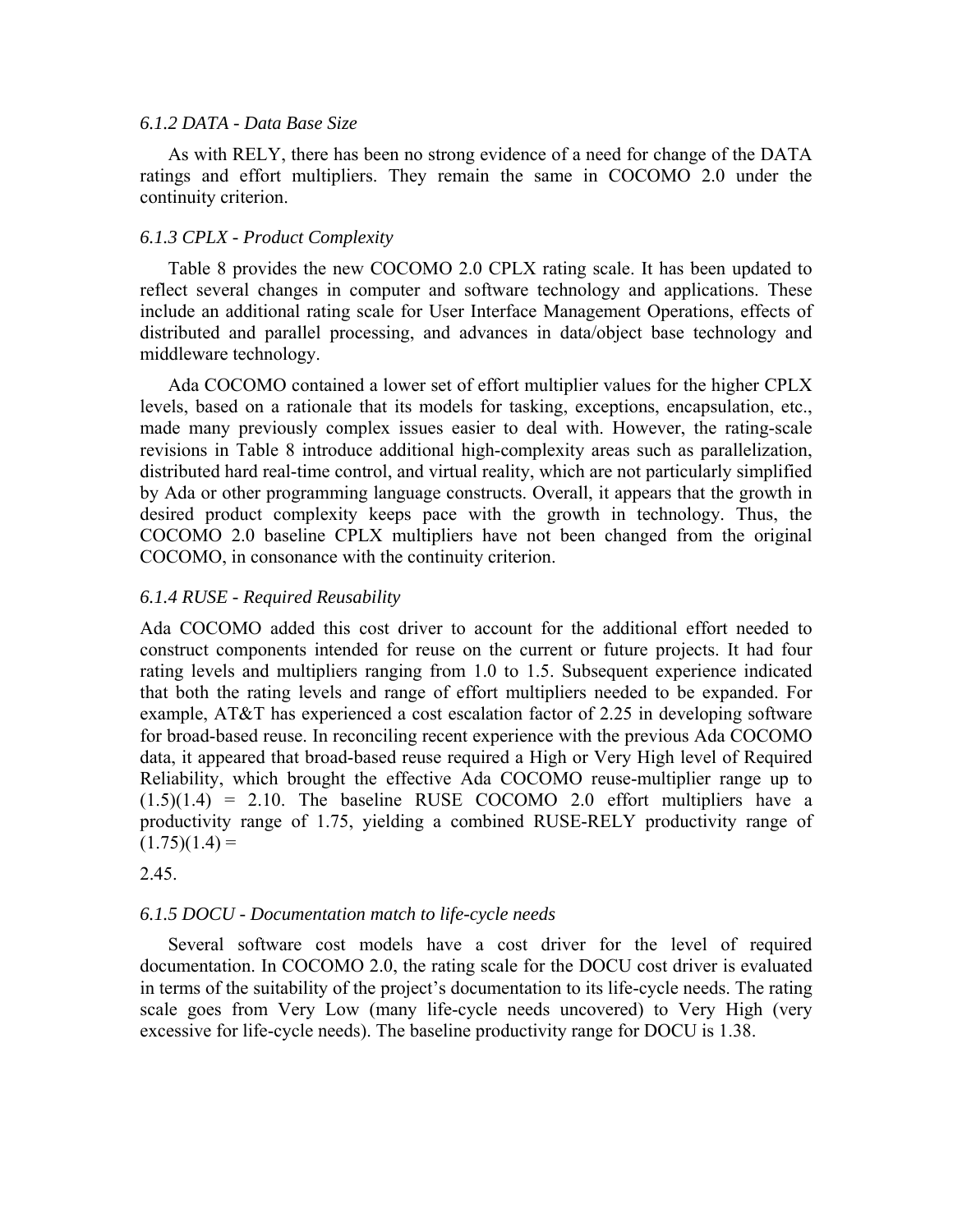|                                            | <b>Very Low</b>                                                                                                                                                                                           | Low                                                                                                                                                    | <b>Nominal</b>                                                                                                                                                                   | <b>High</b>                                                                                                                                                                                                     | <b>Very High</b>                                                                                                                                                                                                       | <b>Extra High</b>                                                                                                                                   |
|--------------------------------------------|-----------------------------------------------------------------------------------------------------------------------------------------------------------------------------------------------------------|--------------------------------------------------------------------------------------------------------------------------------------------------------|----------------------------------------------------------------------------------------------------------------------------------------------------------------------------------|-----------------------------------------------------------------------------------------------------------------------------------------------------------------------------------------------------------------|------------------------------------------------------------------------------------------------------------------------------------------------------------------------------------------------------------------------|-----------------------------------------------------------------------------------------------------------------------------------------------------|
| Control<br>Operations                      | Straight-line code with<br>a few non-nested<br>structured<br>programming<br>operators: DOs,<br>CASEs,<br><b>IFTHENELSEs.</b><br>Simple module<br>composition via<br>procedure calls or<br>simple scripts. | Straightforward<br>nesting of structured<br>programming<br>operators. Mostly<br>simple predicates                                                      | Mostly simple nesting.<br>Some intermodule<br>control. Decision<br>tables. Simple<br>callbacks or message<br>passing, including<br>middlewaresupported<br>distributed processing | Highly nested<br>structured<br>programming operators<br>with many compound<br>predicates. Queue and<br>stack control.<br>Homogeneous,<br>distributed processing.<br>Single processor soft<br>real-time control. | Reentrant and<br>recursive coding.<br>Fixed-priority interrupt<br>handling. Task<br>synchronization,<br>complex callbacks,<br>heterogeneous<br>distributed processing.<br>Single-pro-cessor hard<br>real-time control. | Multiple resource<br>scheduling with<br>dynamically changing<br>priorities. Microcode-<br>level control.<br>Distributed hard real-<br>time control. |
| Computational<br>Operations                | Evaluation of simple<br>expressions: e.g.,<br>$A=B+C^*(D-E)$                                                                                                                                              | Evaluation of moder-<br>ate-level expressions:<br>e.g., $D = SQRT(B**2-$<br>$4.*A*C$                                                                   | Use of standard math<br>and statistical routines.<br>Basic matrix/vector<br>operations.                                                                                          | <b>Basic</b> numerical<br>analysis: multivariate<br>interpolation, ordinary<br>differential equations.<br>Basic truncation,<br>roundoff concerns.                                                               | Difficult but structured<br>numerical analysis:<br>near-singular matrix<br>equations, partial<br>differential equations.<br>Simple parallelization.                                                                    | Difficult and<br>unstructured numerical<br>analysis: highly<br>accurate analysis of<br>noisy, stochastic data.<br>Complex<br>parallelization.       |
| Device-depen-<br>dent Operations           | Simple read, write<br>statements with simple<br>formats.                                                                                                                                                  | No cognizance needed<br>of particular processor<br>or I/O device<br>characteristics. I/O<br>done at GET/PUT<br>level.                                  | I/O processing includes<br>device selection, status<br>checking and error<br>processing.                                                                                         | Operations at physical<br>I/O level (physical<br>storage address<br>translations; seeks,<br>reads, etc.). Optimized<br>I/O overlap.                                                                             | Routines for interrupt<br>diagnosis, servicing,<br>masking.<br>Communication line<br>handling. Per-<br>formance-intensive<br>embedded systems.                                                                         | Device timing-depen-<br>dent coding, micro-<br>pro-grammed<br>operations.<br>Performance-critical<br>embedded systems.                              |
| Data<br>Management<br>Operations           | Simple arrays in main<br>memory. Simple<br>COTS-DB queries,<br>updates.                                                                                                                                   | Single file subsisting<br>with no data structure<br>changes, no edits, no<br>intermediate files.<br>Moderately complex<br>COTS-DB queries,<br>updates. | Multi-file input and<br>single file output.<br>Simple structural<br>changes, simple edits.<br>Complex COTS-DB<br>queries, updates.                                               | Simple triggers<br>activated by data<br>stream contents.<br>Complex data<br>restructuring.                                                                                                                      | Distributed database<br>coordination. Complex<br>triggers. Search<br>optimization.                                                                                                                                     | Highly coupled,<br>dynamic relational and<br>object structures.<br>Natural language data<br>management.                                             |
| User Interface<br>Management<br>Operations | Simple input forms,<br>report generators.                                                                                                                                                                 | Use of simple graphic<br>user interface (GUI)<br>builders.                                                                                             | Simple use of widget<br>set.                                                                                                                                                     | Widget set<br>development and<br>extension. Simple<br>voice I/O, multimedia.                                                                                                                                    | Moderately complex<br>2D/3D, dynamic<br>graphics, multimedia.                                                                                                                                                          | Complex multimedia,<br>virtual reality.                                                                                                             |

Table 8: Module Complexity Ratings versus Type of Module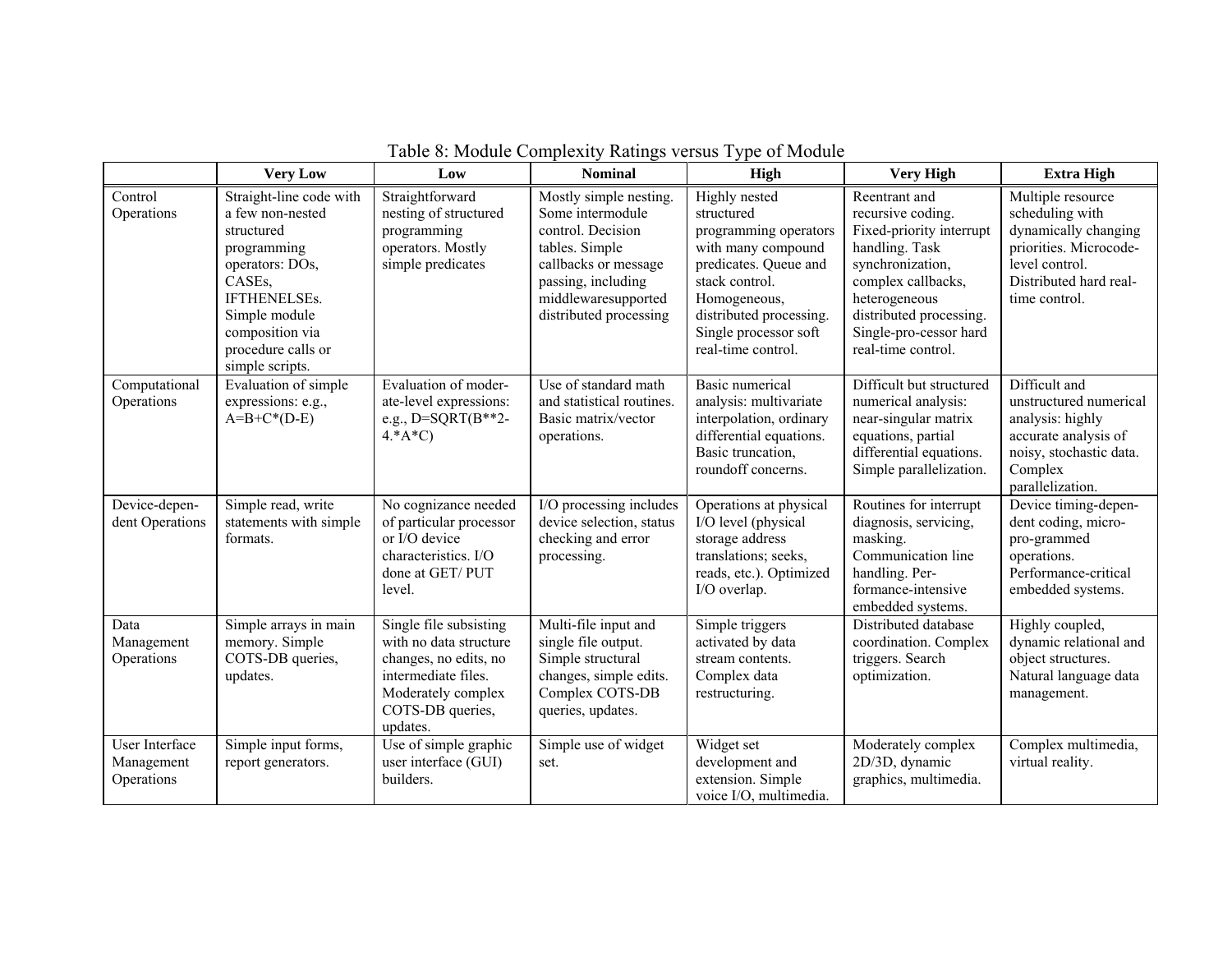#### **6.2 Platform Factors**

The platform refers to the target-machine complex of hardware and infrastructure software (previously called the virtual machine). The factors have been revised to reflect this as described in this section. Some additional platform factors were considered, such as distribution, parallelism, embeddedness, and real-time operation, but these considerations have been accommodated by the expansion of the Product Complexity rating scales in Table 8.

#### *6.2.1 TIME - Execution Time Constraint STOR - Main Storage Constraint*

Given the remarkable increase in available processor execution time and main storage, one can question whether these constraint variables are still relevant. However, many applications continue to expand to consume whatever resources are available, making these cost drivers still relevant. Following the continuity criterion, the rating scales and multipliers are not changed in COCOMO 2.0, since there has been no strong evidence of need for changing them.

#### *6.2.2 PVOL - Platform Volatility*

This variable was called Virtual Machine Volatility (VIRT) in COCOMO. In Ada COCOMO, it was split into Host Volatility and Target Volatility drivers to reflect the Ada host-target software development approach prevalent at the time. The current trend appears to be toward distributed software development, with less well-defined boundaries between hosts and targets. Thus, following the Parsimony criterion, COCOMO 2.0 is returning to a single Platform Volatility driver. Following the continuity guideline, its rating scale and effort multipliers are not changed from the original COCOMO VIRT counterpart. "Platform" has the same definition as did "Virtual Machine:" the complex of hardware and software (OS, DBMS, etc.) the software product calls on to perform its tasks.

#### *6.2.3 TURN - Computer Turnaround Time*

Computer turnaround time was a significant cost driver during the initial COCOMO calibration period in the 1970's, as many software developers were still primarily supported by batch-processing computers. Currently, most software developers are supported by interactive workstations, and the trend is toward interactive support for all software developers. As a result, the TURN cost driver has lost most of its significance, and is dropped in COCOMO 2.0.

#### **6.3 Personnel Factors**

#### *6.3.1 ACAP - Analyst Capability PCAP - Programmer Capability*

Both COCOMO and Ada COCOMO had combined productivity ranges (the ratios of highest to lowest effort multipliers) of somewhat over a factor of 4, reflecting the strong influence of personnel capability on software productivity. In the original COCOMO, the individual productivity ranges were roughly equal, 2.06 for ACAP and 2.03 for PCAP. In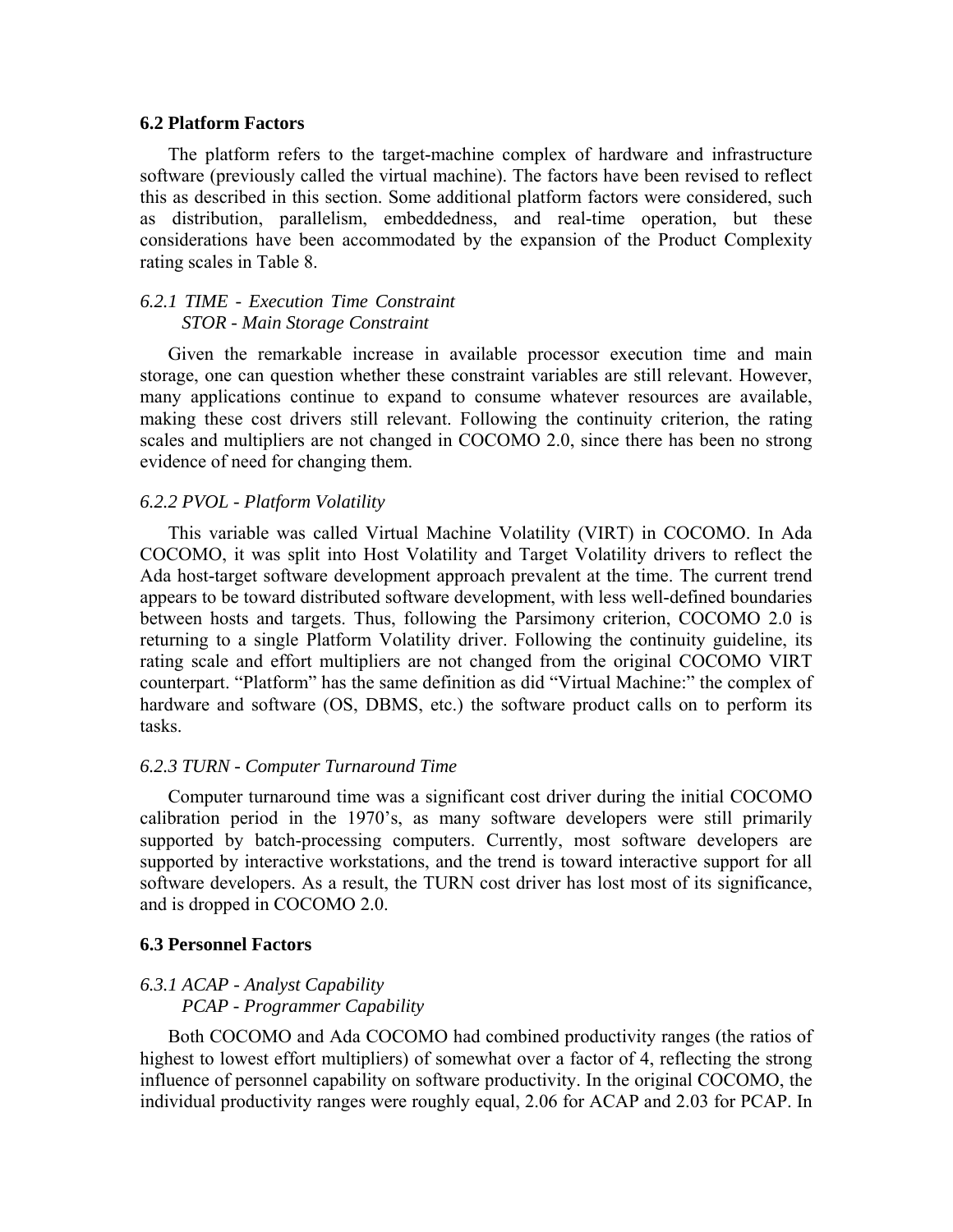Ada COCOMO, the Ada Process Model was organized around a small number of good analysts producing a definitive specification to be implemented by generally less-capable programmers. This led to a higher productivity range, 2.57, for ACAP, as compared to 1.62 for PCAP.

Current trends continue to emphasize the importance of highly capable analysts. However the increasing role of complex COTS packages, and the significant productivity leverage associated with programmers' ability to deal with these COTS packages, indicates a trend toward higher importance of programmer capability as well.

For these reasons the COCOMO 2.0 baseline effort multipliers for ACAP and PCAP maintain the same composite productivity range, but provide an intermediate position with respect to the relative productivity ranges of ACAP and PCAP. The resulting baseline COCOMO 2.0 effort multipliers have productivity ranges of 2.24 for ACAP and 1.85 for PCAP.

*6.3.2 AEXP - Applications Experience PEXP - Platform Experience LTEX - Language and Tool Experience* 

COCOMO 2.0 makes three primary changes in these three personnel experience cost drivers:

- Transforming them to a common rating scale, to avoid some previous confusion;
- Broadening the productivity influence of PEXP, recognizing the importance of understanding the use of more powerful platforms, including more graphic user interface, database, networking, and distributed middleware capabilities;
- Extending the previous Language Experience cost driver to include experience with software tools and methods.

The resulting baseline COCOMO 2.0 effort multipliers for these cost drivers have the following comparative effect on previous COCOMO productivity ranges:

- AEXP: 1.54 in COCOMO 2.0 versus 1.57 in COCOMO and Ada COCOMO
- PEXP: 1.58 in COCOMO 2.0 versus 1.34 in COCOMO and Ada COCOMO (VEXP)
- LTEX: 1.51 in COCOMO 2.0 versus 1.20 in COCOMO and Ada COCOMO (LEXP)

## *6.3.3 PCON - Personnel Continuity*

The original COCOMO data collection and analysis included a potential PCON cost driver, but the analysis results were inconclusive and the cost driver was not included [Boehm 1981, p.486-487]. The COCOMO 2.0 rating scale for PCON is in terms of the project's annual personnel turnover: from 3% to 48%. The corresponding baseline productivity range is 1.52.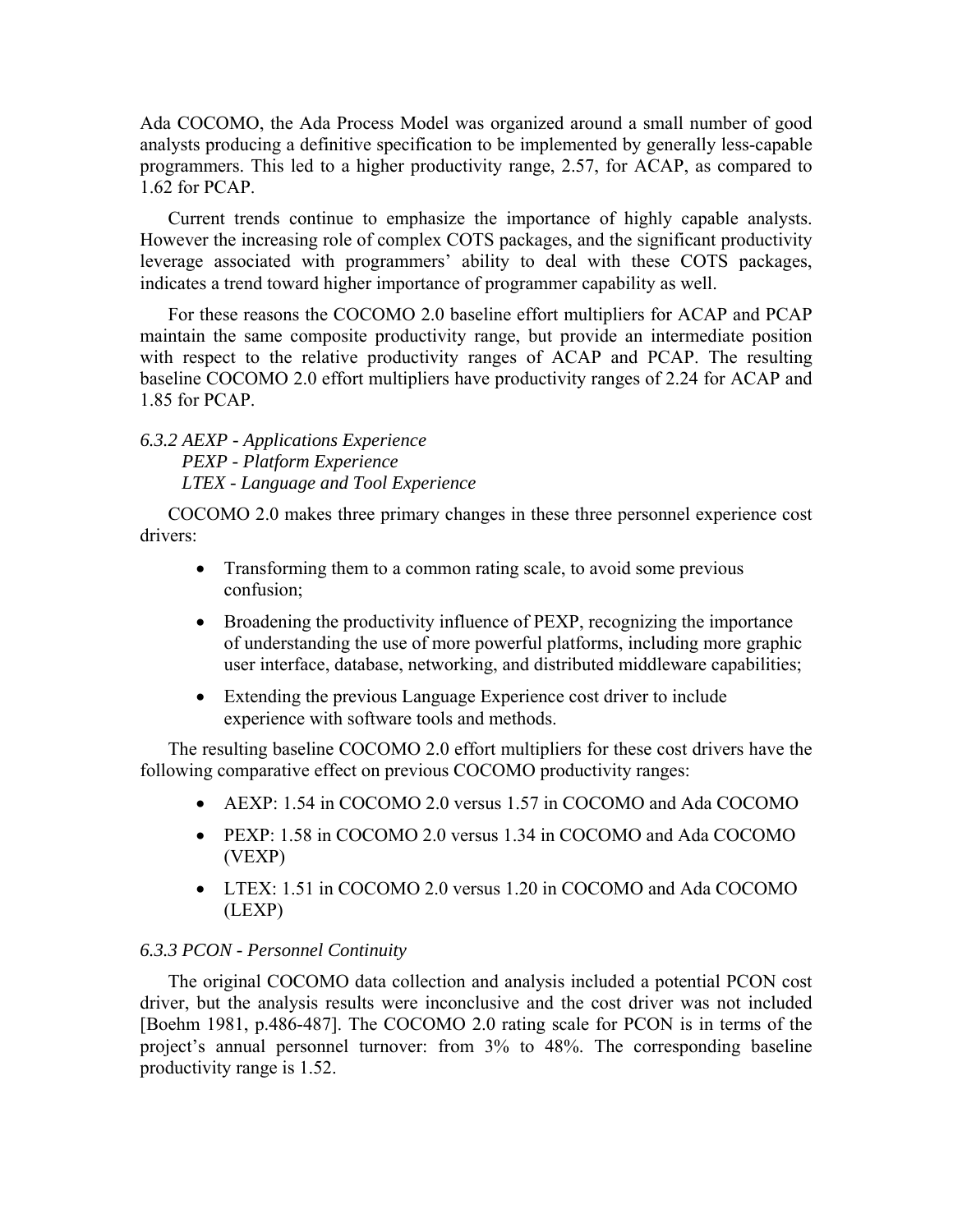#### **6.4 Project Factors**

#### *6.4.1 MODP - Use of Modern Programming Practices*

The definition of "modern programming practices" has evolved into a broader "mature software engineering practices" term exemplified by the Software Engineering Institute Capability maturity Model [Paulk et al 1993] and comparable models such as ISO 9000-3 and SPICE. The cost estimation effects of this broader set of practices are addressed in COCOMO 2.0 via the Process Maturity exponent driver. As a result, the MODP effort-multiplier cost driver has been dropped.

#### *6.4.2 TOOL - Use of Software Tools*

Software tools have improved significantly since the 1970's projects used to calibrate COCOMO. Ada COCOMO added two rating levels to address late-1980's and expected 1990's tool capabilities. Since then, the number of projects with COCOMO TOOL ratings of Very Low and Low have become scarce. Therefore, COCOMO 2.0 has shifted the TOOL scale to eliminate the original Very Low and Low levels and to use an updated interpretation of the upper five Ada COCOMO rating levels as the TOOL scale. The elimination of two rating levels between Ada COCOMO and COCOMO 2.0 reduced the productivity range from 2.00 to 1.61.

#### *6.4.3 SITE - Multisite Development*

Given the increasing frequency of multisite developments, and indications from COCOMO users and from other cost models that multisite development effects are significant, the SITE cost driver has been added in COCOMO 2.0. Determining its cost driver rating involves the assessment and averaging of two factors: site collocation (from fully collocated to international distribution) and communication support (from surface mail and some phone access to full interactive multimedia). The corresponding baseline productivity range is 1.57.

#### *6.4.4 SCED - Required Development Schedule*

Given that there has been no strong evidence of a need to change the SCED ratings and effort multipliers, they remain the same in the baseline COCOMO 2.0 under the continuity criterion.

#### *6.4.5 SECU - Classified Security Application*

Ada COCOMO included a SECU cost driver, which applied an effort multiplier of 1.10 of a project required classified security procedures. Using the parsimony criterion, since most projects do not need to deal with this, we have dropped it from COCOMO 2.0

## **7. Additional COCOMO 2.0 Capabilities**

This section covers the remainder of the initial COCOMO 2.0 capabilities: Early Design and Post-Architecture estimation models using Function Points; schedule estimation, and output estimate ranges. Further COCOMO 2.0 capabilities, such as the effects of reuse and applications composition on phase and activity distribution of effort and schedule, will be covered in future papers.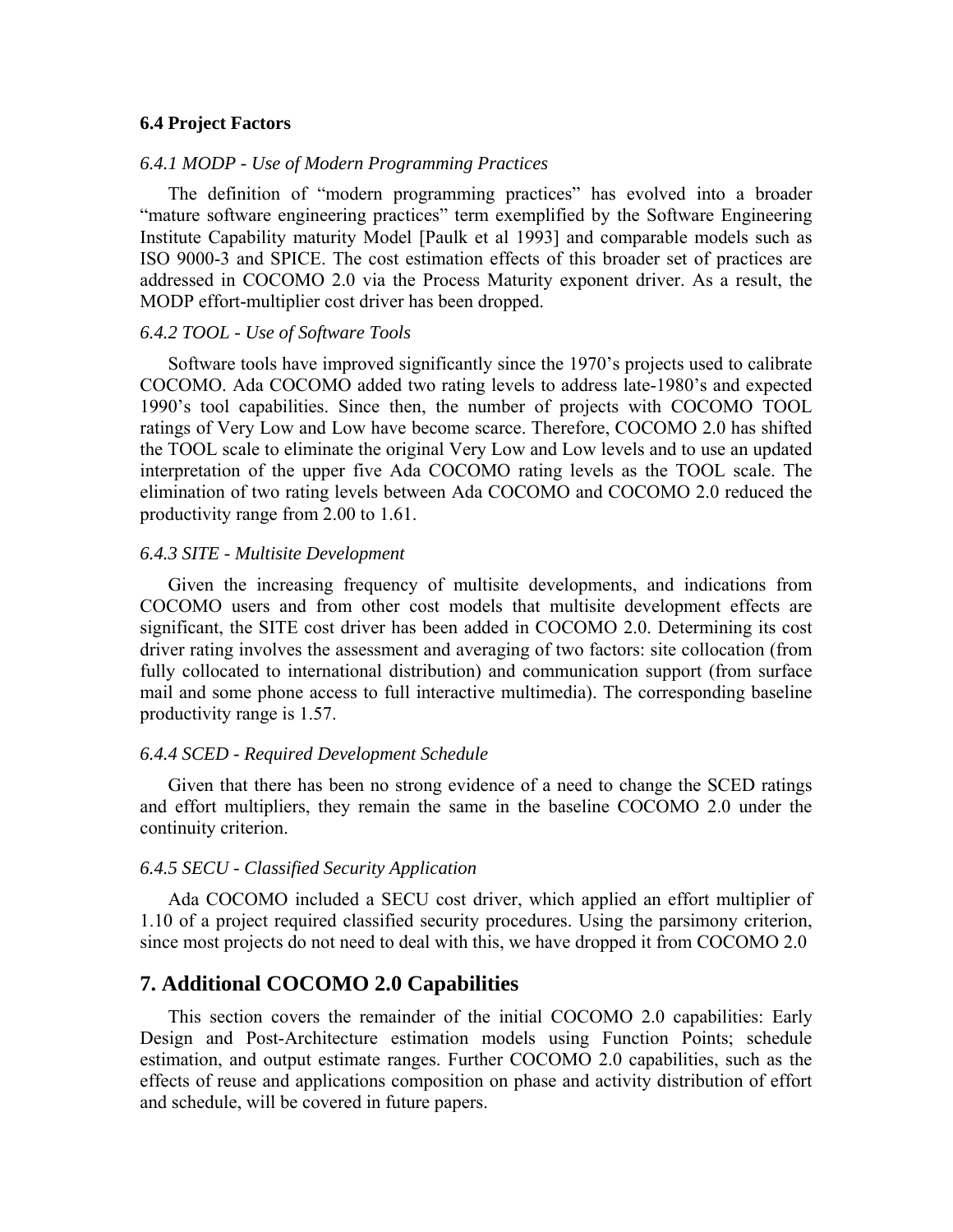| <b>Early Design Cost Driver</b> | <b>Counterpart Combined Post-</b><br><b>Arch. Cost Driver</b> |
|---------------------------------|---------------------------------------------------------------|
| <b>RCPX</b>                     | RELY, DATA, CPLX, DOCU                                        |
| <b>RUSE</b>                     | <b>RUSE</b>                                                   |
| <b>PDIF</b>                     | TIME, STOR, PVOL                                              |
| <b>PERS</b>                     | ACAP, PCAP, PCON                                              |
| <b>PREX</b>                     | AEXP, PEXP, LTEX                                              |
| FCIL                            | TOOL, SITE                                                    |
| SCED                            | <b>SCED</b>                                                   |

Table 9: Early Design and Post-Architecture Cost Drivers

#### **7.1 Early Design and Post-Architecture Function Point Estimation**

Once one has estimated a product's Unadjusted Function Points, using the procedure in Section

4.2.2 and Figure 5, one needs to account for the product's level of implementation language (assembly, higher order language, fourth-generation language, etc.) in order to assess the relative conciseness of implementation per function point. COCOMO 2.0 does this for both Early Design and Post-Architecture models by using tables such as those generated by Software Productivity Research [SPR 1993] to translate Unadjusted Function Points into equivalent SLOC.

For Post-Architecture, the calculations then proceed in the same way as with SLOC. In fact, one can implement COCOMO 2.0 to enable some components to be sized using function points, and others (which function points may not describe well, such as realtime or scientific computations) in SLOC.

For Early Design function point estimation, conversion to equivalent SLOC and application of the scaling factors in Section 5 are handled in the same way as for Post-Architecture. In Early Design, however, a reduced set of effort multiplier cost drivers is used. These are obtained by combining the Post-Architecture cost drivers as shown in Table 9.

The resulting seven cost drivers are easier to estimate in early stages of software development than the 17 Post-Architecture cost drivers. However, their larger productivity ranges (up to 5.45 for PERS and 5.21 for RCPX) stimulate more variability in their resulting estimates. This situation is addressed by assigning a higher standard deviation to Early Design (versus Post-Architecture) estimates; see Section 7.3.

## **7.2 Development Schedule Estimates**

The initial version of COCOMO 2.0 provides a simple schedule estimation capability similar to those in COCOMO and Ada COCOMO. The initial baseline schedule equation for all three COCOMO 2.0 models is: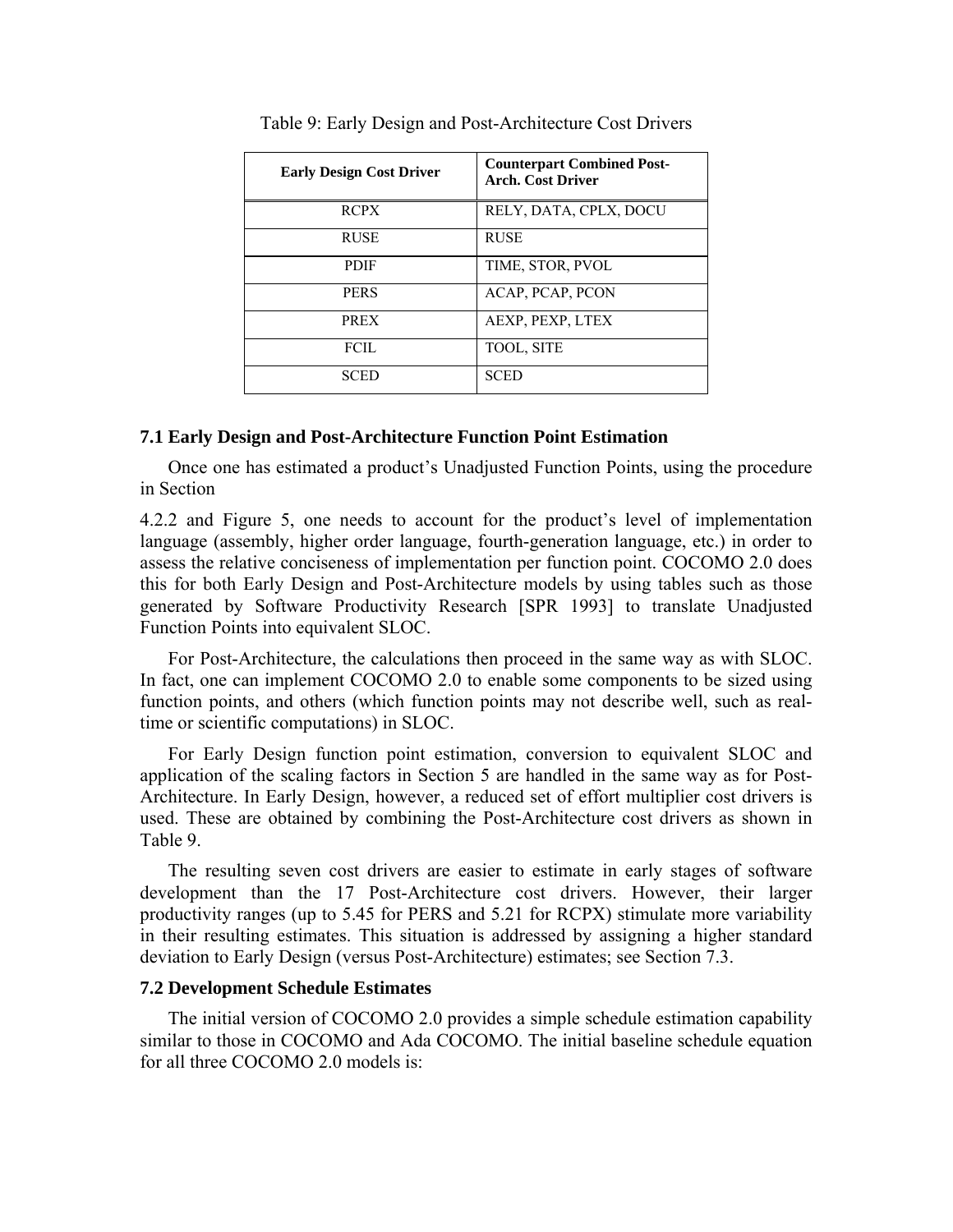$$
TDEV = [3.0 \times (PM)^{(0.33+0.2 \times (B-1.01))}] \times \frac{SCEDPercentage}{100}
$$
 *EQ 6.*

where *TDEV* is the calendar time in months from the determination of its requirements baseline to the completion of an acceptance activity certifying that the product satisfies its requirements. PM is the estimated person-months excluding the SCED effort multiplier, and *SCEDPercentage* is the schedule compression / expansion percentage in the SCED cost driver rating table, Table 7.

Future versions of COCOMO 2.0 will have a more extensive schedule estimation model, reflecting the different classes of process model a project can use; the effects of reusable and COTS software; and the effects of applications composition capabilities.

#### **7.3 Output Ranges**

A number of COCOMO users have expressed a preference for estimate ranges rather than point estimates as COCOMO outputs. The three-models of COCOMO 2.0 enable the estimation of likely ranges of output estimates, using the costing and sizing accuracy relationships in Section 3.2, Figure 2. Once the most likely effort estimate *E* is calculated from the chosen model (Application Composition, Early Design, or Post-Architecture), a set of optimistic and pessimistic estimates, representing roughly one standard deviation around the most likely estimate, are calculated as follows:

| Model                          | <b>Optimistic Estimate</b> | <b>Pessimistic Estimate</b> |
|--------------------------------|----------------------------|-----------------------------|
| <b>Application Composition</b> | 0.50 E                     | 2.0 E                       |
| Early Design                   | 0 67 E                     | 1.5 E                       |
| Post-Architecture              | 0 80 E                     | -25 E                       |

The effort range values can be used in the schedule equation, EQ 6., to determine schedule range values.

## **8. Conclusions**

Software development trends towards reuse, reengineering, commercial off-the shelf (COTS) packages, object orientation, applications composition capabilities, nonsequential process models, rapid development approaches, and distributed middleware capabilities require new approaches to software cost estimation.

The wide variety of current and future software processes, and the variability of information available to support software cost estimation, require a family of models to achieve effective cost estimates.

The baseline COCOMO 2.0 family of software cost estimation models presented here provides a tailorable cost estimation capability well matched to the major current and likely future software process trends.

The baseline COCOMO 2.0 model effectively addresses its objectives of openness, parsimony, and continuity from previous COCOMO models. It is currently serving as the framework for an extensive data collection and analysis effort to further refine and calibrate its estimation capabilities. Initial calibration of COCOMO 2.0 to the previous COCOMO database indicates that its estimation accuracy is comparable to that of original COCOMO's for this sample.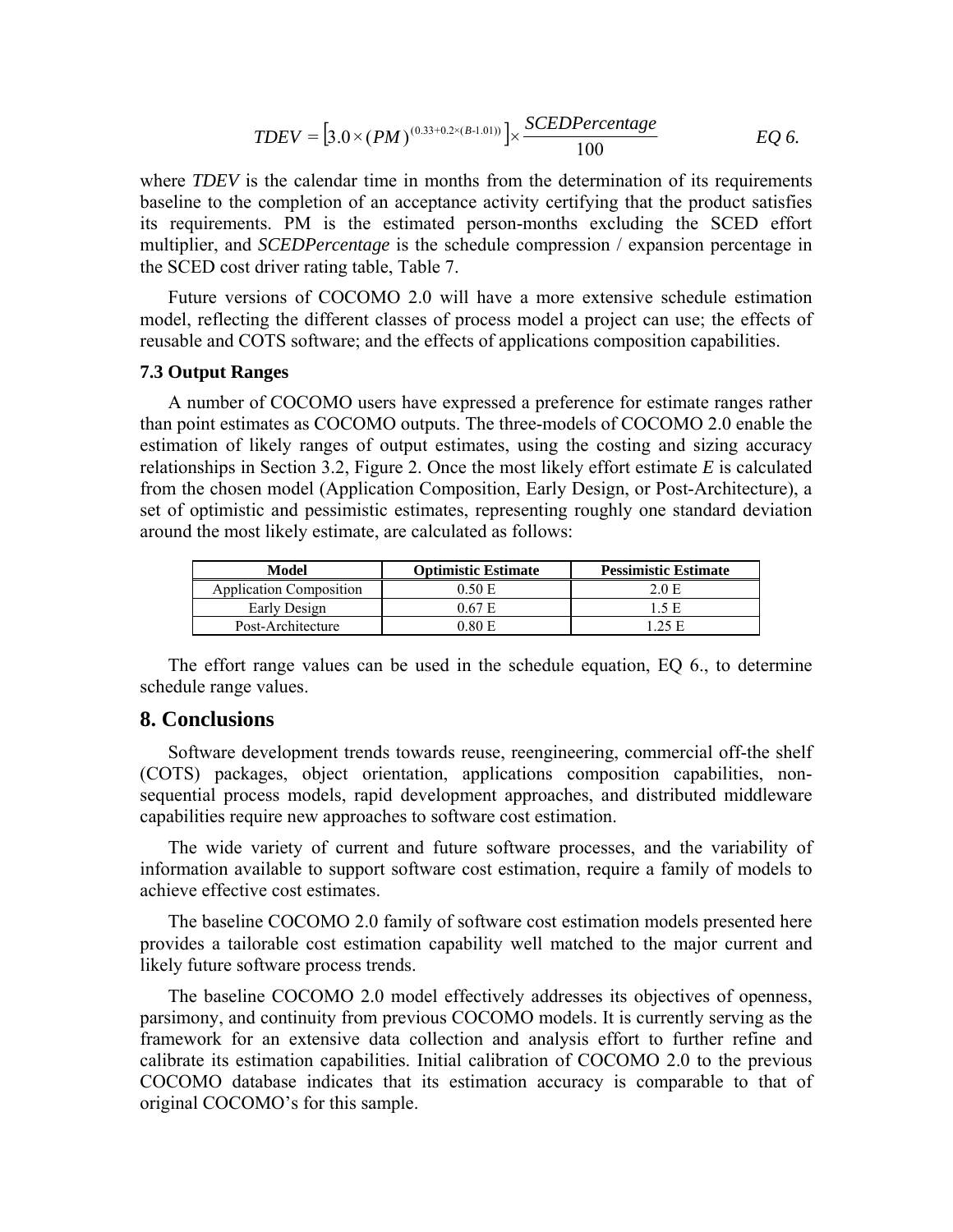# **9. Acronyms and Abbreviations**

| 3GL          | Third Generation Language                                     |
|--------------|---------------------------------------------------------------|
| AA           | Percentage of reuse effort due to assessment and assimilation |
| <b>ACAP</b>  | <b>Analyst Capability</b>                                     |
| <b>ACT</b>   | Annual Change Traffic                                         |
| <b>ASLOC</b> | Adapted Source Lines of Code                                  |
| <b>AEXP</b>  | <b>Applications Experience</b>                                |
| AT           | <b>Automated Translation</b>                                  |
| <b>BRAK</b>  | <b>Breakage</b>                                               |
| CASE         | Computer Aided Software Engineering                           |
| <b>CM</b>    | Percentage of code modified during reuse                      |
| <b>CMM</b>   | <b>Capability Maturity Model</b>                              |
| COCOMO       | <b>Constructive Cost Model</b>                                |
| <b>COTS</b>  | Commercial Off The Shelf                                      |
| <b>CPLX</b>  | <b>Product Complexity</b>                                     |
| <b>CSTB</b>  | Computer Science and Telecommunications Board                 |
| <b>DATA</b>  | Database Size                                                 |
| <b>DBMS</b>  | Database Management System                                    |
| DI           | Degree of Influence                                           |
| <b>DM</b>    | Percentage of design modified during reuse                    |
| <b>DOCU</b>  | Documentation to match lifecycle needs                        |
| <b>EDS</b>   | Electronic Data Systems                                       |
| <b>ESLOC</b> | Equivalent Source Lines of Code                               |
| FCIL         | Facilities                                                    |
| FP           | <b>Function Points</b>                                        |
| <b>GFS</b>   | Government Furnished Software                                 |
| <b>GUI</b>   | Graphical User Interface                                      |
| <b>ICASE</b> | <b>Integrated Computer Aided Software Environment</b>         |
| IM           | Percentage of integration redone during reuse                 |
| <b>KSLOC</b> | Thousands of Source Lines of Code                             |
| <b>LEXP</b>  | Programming Language Experience                               |
| <b>LTEX</b>  | Language and Tool Experience                                  |
| <b>MODP</b>  | <b>Modern Programming Practices</b>                           |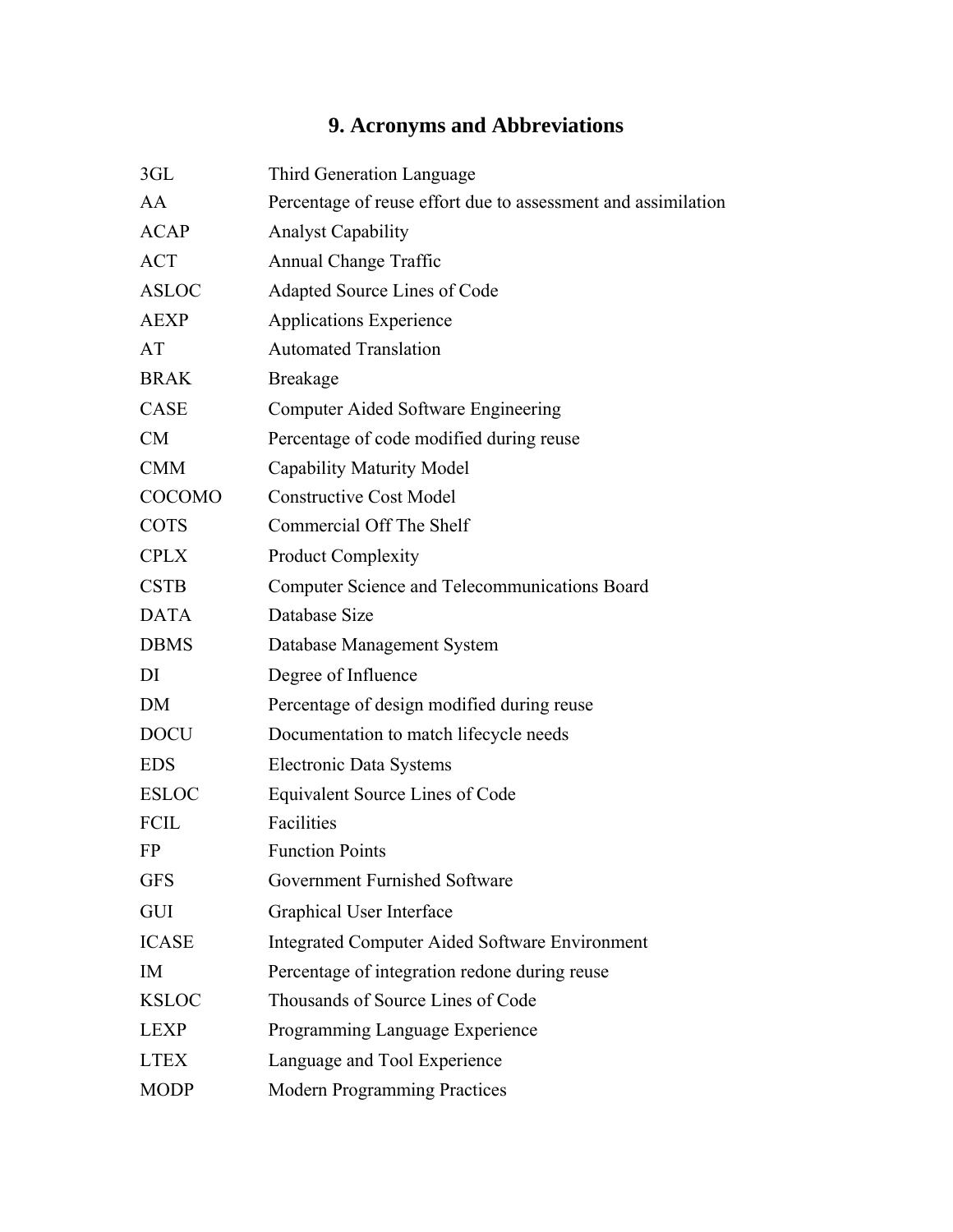| <b>NIST</b>     | National Institute of Standards and Technology           |
|-----------------|----------------------------------------------------------|
| <b>NOP</b>      | New Object Points                                        |
| <b>OS</b>       | <b>Operating Systems</b>                                 |
| <b>PCAP</b>     | <b>Programmer Capability</b>                             |
| <b>PCON</b>     | <b>Personnel Continuity</b>                              |
| <b>PDIF</b>     | <b>Platform Difficulty</b>                               |
| <b>PERS</b>     | <b>Personnel Capability</b>                              |
| <b>PEXP</b>     | Platform Experience                                      |
| PL              | Product Line                                             |
| PM              | Person Month                                             |
| <b>PREX</b>     | Personnel Experience                                     |
| <b>PROD</b>     | Productivity rate                                        |
| <b>PVOL</b>     | Platform Volatility                                      |
| <b>RCPX</b>     | Product Reliability and Complexity                       |
| <b>RELY</b>     | <b>Required Software Reliability</b>                     |
| <b>RUSE</b>     | <b>Required Reusability</b>                              |
| <b>RVOL</b>     | <b>Requirements Volatility</b>                           |
| <b>SCED</b>     | <b>Required Development Schedule</b>                     |
| <b>SECU</b>     | <b>Classified Security Application</b>                   |
| <b>SEI</b>      | Software Engineering Institute                           |
| <b>SITE</b>     | Multi-site operation                                     |
| <b>SLOC</b>     | Source Lines of Code                                     |
| <b>STOR</b>     | Main Storage Constraint                                  |
| T&E             | <b>Test and Evaluation</b>                               |
| SU              | Percentage of reuse effort due to software understanding |
| <b>TIME</b>     | <b>Execution Time Constraint</b>                         |
| TOOL            | Use of Software Tools                                    |
| <b>TURN</b>     | Computer Turnaround Time                                 |
| <b>USAF/ESD</b> | U.S. Air Force Electronic Systems Division               |
| <b>VEXP</b>     | Virtual Machine Experience                               |
| <b>VIRT</b>     | Virtual Machine Volatility                               |
| <b>VMVH</b>     | Virtual Machine Volatility: Host                         |
| <b>VMVT</b>     | Virtual Machine Volatility: Target                       |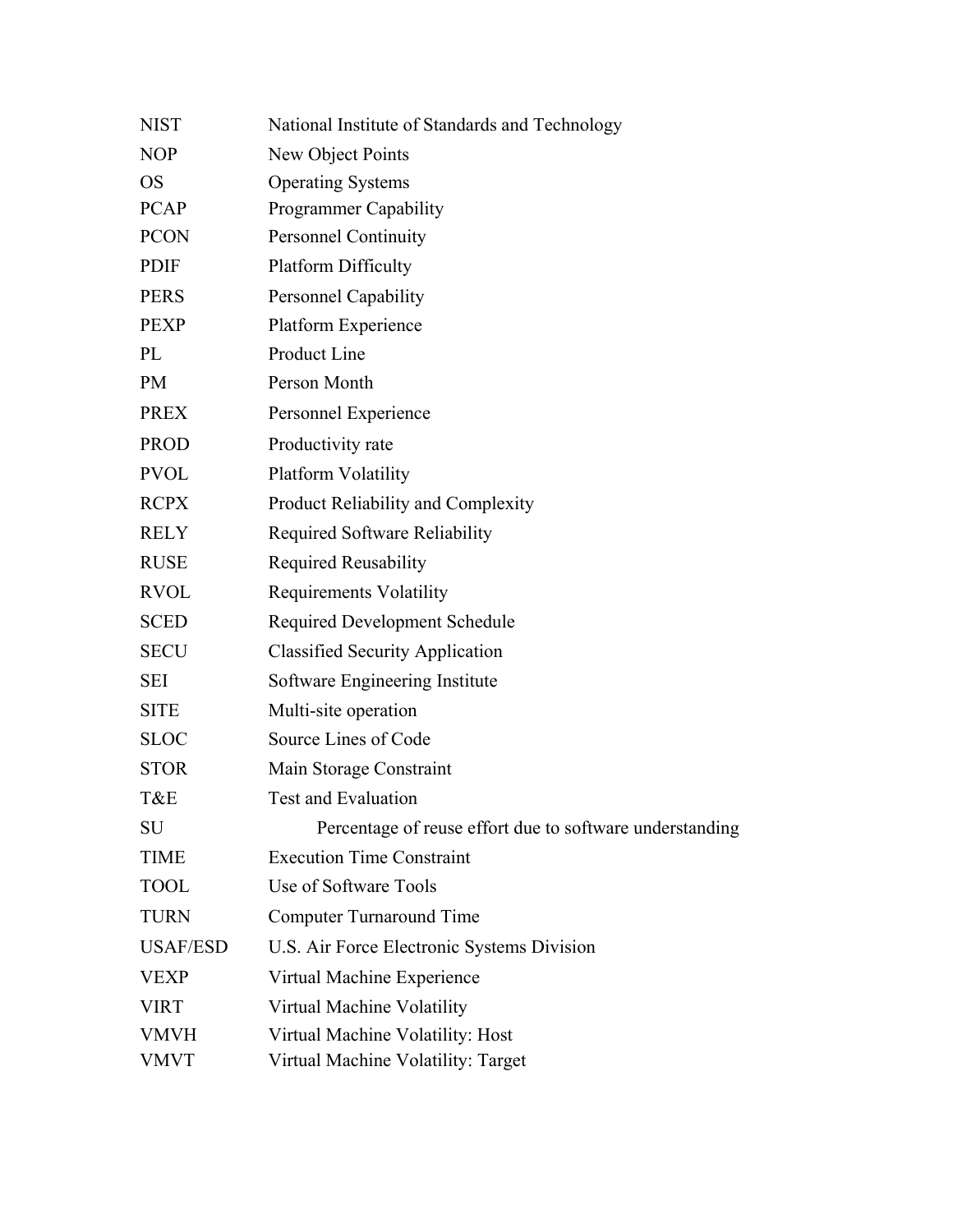### **10. Acknowledgments**

This work has been supported both financially and technically by the COCOMO 2.0 Program Affiliates: Aerospace, AT&T Bell Labs, Bellcore, DISA, EDS, E-Systems, Hewlett-Packard, Hughes, IDA, IDE, JPL, Litton Data Systems, Lockheed, Loral, MDAC, Motorola, Northrop, Rational, Rockwell, SAIC, SEI, SPC, TASC, Teledyne, TI, TRW, USAF Rome Lab, US Army Research Lab, Xerox.

## **11. References**

- Amadeus (1994), *Amadeus Measurement System User's Guide*, Version 2.3a, Amadeus Software Research, Inc., Irvine, California, July 1994.
- Banker, R., R. Kauffman and R. Kumar (1994), "An Empirical Test of Object-Based Output Measurement Metrics in a Computer Aided Software Engineering (CASE) Environment," *Journal of Management Information Systems* (to appear, 1994).
- Banker, R., H. Chang and C. Kemerer (1994a), "Evidence on Economies of Scale in Software Development," Information and Software Technology (to appear, 1994).
- Behrens, C. (1983), "Measuring the Productivity of Computer Systems Development Activities with Function Points," *IEEE Transactions on Software Engineering*, November 1983.
- Boehm, B. (1981), *Software Engineering Economics*, Prentice Hall.
- Boehm, B. (1983), "The Hardware/Software Cost Ratio: Is It a Myth?" *Computer* 16(3), March 1983, pp. 78-80.
- Boehm, B. (1985), "COCOMO: Answering the Most Frequent Questions," In *Proceedings, First COCOMO Users' Group Meeting*, Wang Institute, Tyngsboro, MA, May 1985.
- Boehm, B. (1989), *Software Risk Management*, IEEE Computer Society Press, Los Alamitos, CA.
- Boehm, B., T. Gray, and T. Seewaldt (1984), "Prototyping vs. Specifying: A Multi-Project Experiment," *IEEE Transactions on Software Engineering*, May 1984, pp. 133-145.
- Boehm, B., and W. Royce (1989), "Ada COCOMO and the Ada Process Model," *Proceedings, Fifth COCOMO Users' Group Meeting*, Software Engineering Institute, Pittsburgh, PA, November 1989.
- Chidamber, S. and C. Kemerer (1994), "A Metrics Suite for Object Oriented Design," *IEEE Transactions on Software Engineering*, (to appear 1994).
- Computer Science and Telecommunications Board (CSTB) National Research Council (1993), *Computing Professionals: Changing Needs for the 1990's*, National Academy Press, Washington DC, 1993.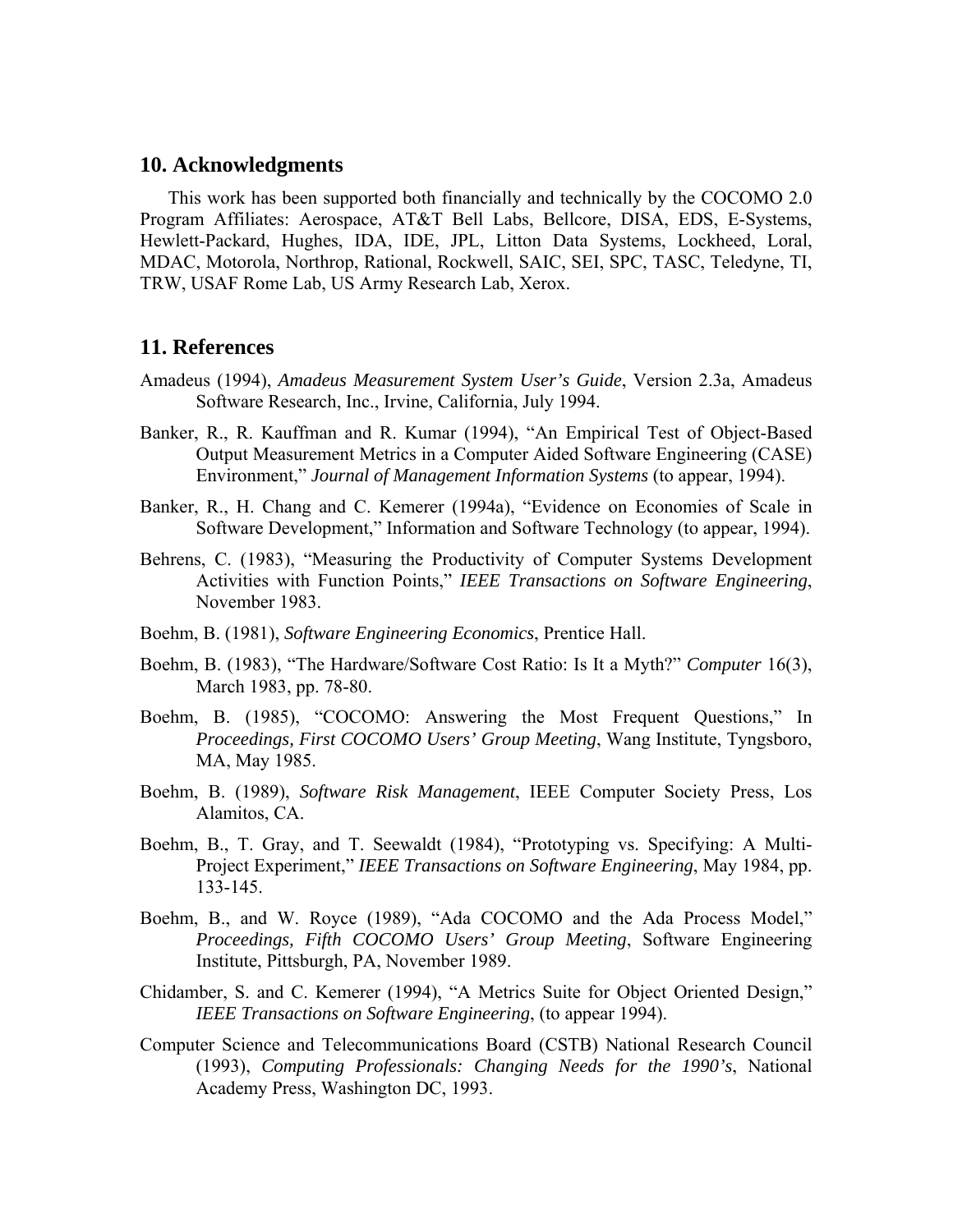- Devenny, T. (1976). "An Exploratory Study of Software Cost Estimating at the Electronic Systems Division," Thesis No. GSM/SM/765-4, Air Force Institute of Technology, Dayton, OH.
- Gerlich, R., and U. Denskat (1994), "A Cost Estimation Model for Maintenance and High Reuse," *Proceedings, ESCOM 1994*, Ivrea, Italy.
- Goethert, W., E. Bailey, M. Busby (1992), "Software Effort and Schedule Measurement: A Framework for Counting Staff Hours and Reporting Schedule Information." CMU/SEI-92-TR-21, Software Engineering Institute, Pittsburgh, PA.
- Goudy, R. (1987), "COCOMO-Based Personnel Requirements Model," *Proceedings, Third COCOMO Users' Group Meeting*, Software Engineering Institute, Pittsburgh, PA, November 1987.
- IFPUG (1994), *IFPUG Function Point Counting Practices: Manual Release 4.0*, International Function Point Users' Group, Westerville, OH.
- Kauffman, R., and R. Kumar (1993), "Modeling Estimation Expertise in Object Based ICASE Environments," Stern School of Business Report, New York University, January 1993.
- Kemerer, C. (1987), "An Empirical Validation of Software Cost Estimation Models," *Communications of the ACM*, May 1987, pp. 416-429.
- Kominski, R. (1991), *Computer Use in the United States: 1989*, Current Population Reports, Series
	- P-23, No. 171, U.S. Bureau of the Census, Washington, D.C., February 1991.
- Kunkler, J. (1983), "A Cooperative Industry Study on Software Development/Maintenance Productivity," Xerox Corporation, Xerox Square --- XRX2 52A, Rochester, NY 14644, Third Report, March 1985.
- Miyazaki, Y., and K. Mori (1985), "COCOMO Evaluation and Tailoring," *Proceedings, ICSE 8*, IEEE-ACM-BCS, London, August 1985, pp. 292-299.
- Parikh, G., and N. Zvegintzov (1983). "The World of Software Maintenance," *Tutorial on Software Maintenance*, IEEE Computer Society Press, pp. 1-3.
- Park R. (1992), "Software Size Measurement: A Framework for Counting Source Statements." CMU/SEI-92-TR-20, Software Engineering Institute, Pittsburgh, PA.
- Park R, W. Goethert, J. Webb (1994), "Software Cost and Schedule Estimating: A Process Improvement Initiative", CMU/SEI-94-SR-03, Software Engineering Institute, Pittsburgh, PA.
- Paulk, M., B. Curtis, M. Chrissis, and C. Weber (1993), "Capability Maturity Model for Software, Version 1.1", CMU-SEI-93-TR-24, Software Engineering Institute, Pittsburgh PA 15213.
- Pfleeger, S. (1991), "Model of Software Effort and Productivity," *Information and Software Technology* 33 (3), April 1991, pp. 224-231.